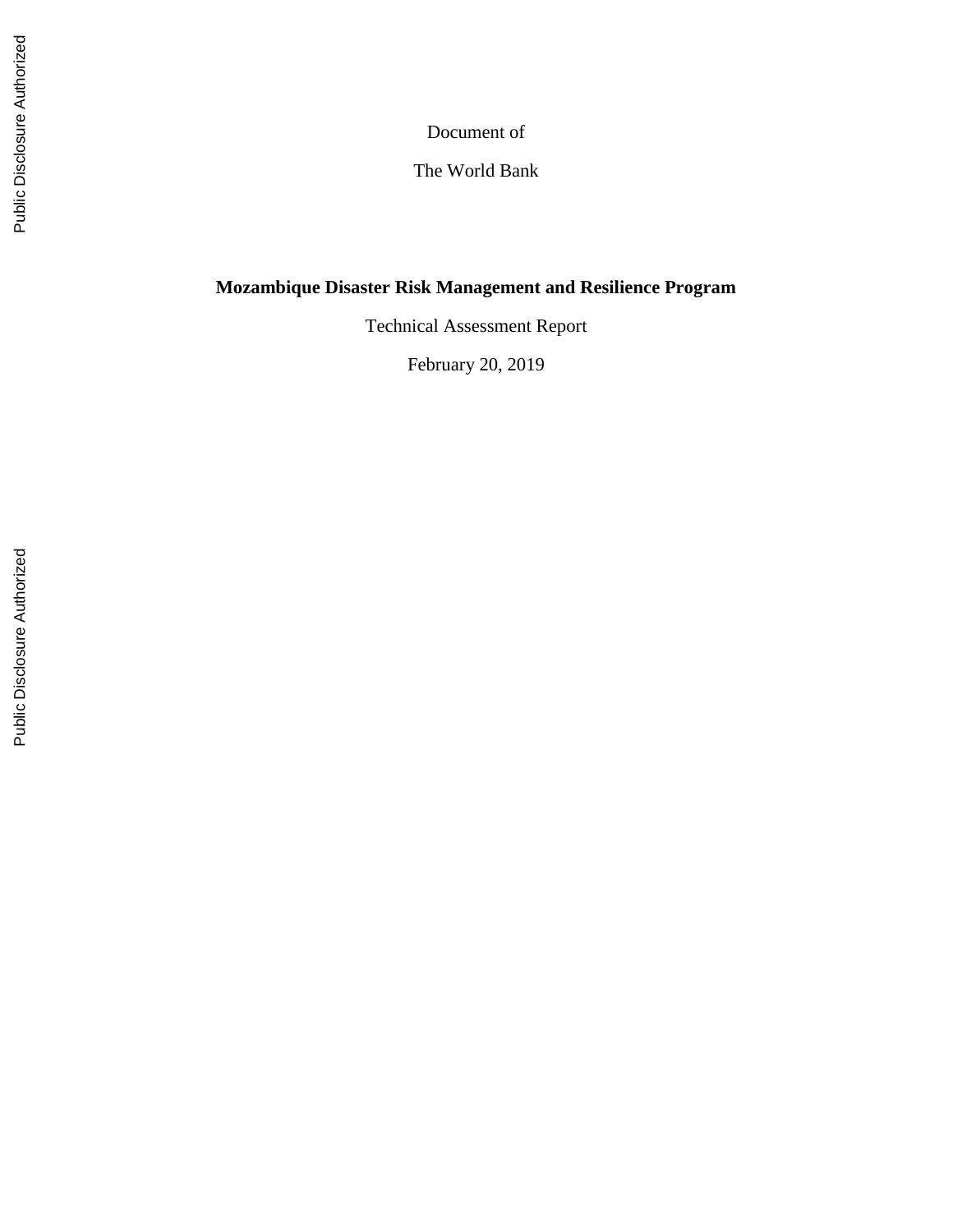# **Acronyms and Abbreviations**

| <b>ARC</b>   | <b>African Risk Capacity</b>                                                                                      |  |  |  |  |  |  |
|--------------|-------------------------------------------------------------------------------------------------------------------|--|--|--|--|--|--|
| AT           | Administrative Tribunal (Tribunal Administrativo)                                                                 |  |  |  |  |  |  |
| <b>BCR</b>   | <b>Benefit Cost Ratio</b>                                                                                         |  |  |  |  |  |  |
| <b>CENOE</b> | National Center for Emergency Operations (Centro Nacional Operativo de<br>Emergência)                             |  |  |  |  |  |  |
| <b>CLGRC</b> | Local Disaster Risk Management Committee (Cômité Local de Gestão do Risco<br>das Calamidades)                     |  |  |  |  |  |  |
| <b>COE</b>   | Center for Emergency Operation (Centro Operativo de Emergência)                                                   |  |  |  |  |  |  |
| <b>CNE</b>   | National Emergency Council (Conselho Nacional de Emergência)                                                      |  |  |  |  |  |  |
| <b>CTGC</b>  | Technical Council for Disaster Management (Conselho Técnico de Gestão de<br>Calamidades)                          |  |  |  |  |  |  |
| <b>DFID</b>  | United Kingdom Department for International Development                                                           |  |  |  |  |  |  |
| <b>DLI</b>   | Disbursement-linked Indicators                                                                                    |  |  |  |  |  |  |
| <b>DMF</b>   | Disaster Management Fund (Fundo de Gestão de Calamidades)                                                         |  |  |  |  |  |  |
| <b>DNASS</b> | National Directorate for Water Supply and Sanitation (Direcção Nacional de<br>Abastecimento de Água e Saneamento) |  |  |  |  |  |  |
| <b>DNGRH</b> | National Directorate for Water Resources Management (Direcção Nacional de<br>Gestão de Recursos Hídricos)         |  |  |  |  |  |  |
| <b>DRM</b>   | Disaster Risk Management                                                                                          |  |  |  |  |  |  |
| <b>ERR</b>   | Economic Rate of Return                                                                                           |  |  |  |  |  |  |
| <b>ERRP</b>  | Bank-financed Emergency Resilient Recovery Project                                                                |  |  |  |  |  |  |
| e-SISTAFE    | Electronic State Financial Administration System (Sistema de Administração<br>Financeira do Estado)               |  |  |  |  |  |  |
| <b>EWS</b>   | Early Warning System                                                                                              |  |  |  |  |  |  |
| <b>FASE</b>  | <b>Common Fund for Education Support</b>                                                                          |  |  |  |  |  |  |
| <b>GDP</b>   | <b>Gross Domestic Product</b>                                                                                     |  |  |  |  |  |  |
| <b>GFDRR</b> | Global Facility for Disaster Reduction and Recovery                                                               |  |  |  |  |  |  |
| GIZ          | German Agency for International Cooperation (Deutsche Gesellschaft für<br>Internationale Zusammenarbeit)          |  |  |  |  |  |  |
| GoM          | Government of Mozambique                                                                                          |  |  |  |  |  |  |
| GRiF         | <b>Global Risk Financing Facility</b>                                                                             |  |  |  |  |  |  |
| <b>INAM</b>  | National Institute for Meteorology (Instituto Nacional de Meteorologia)                                           |  |  |  |  |  |  |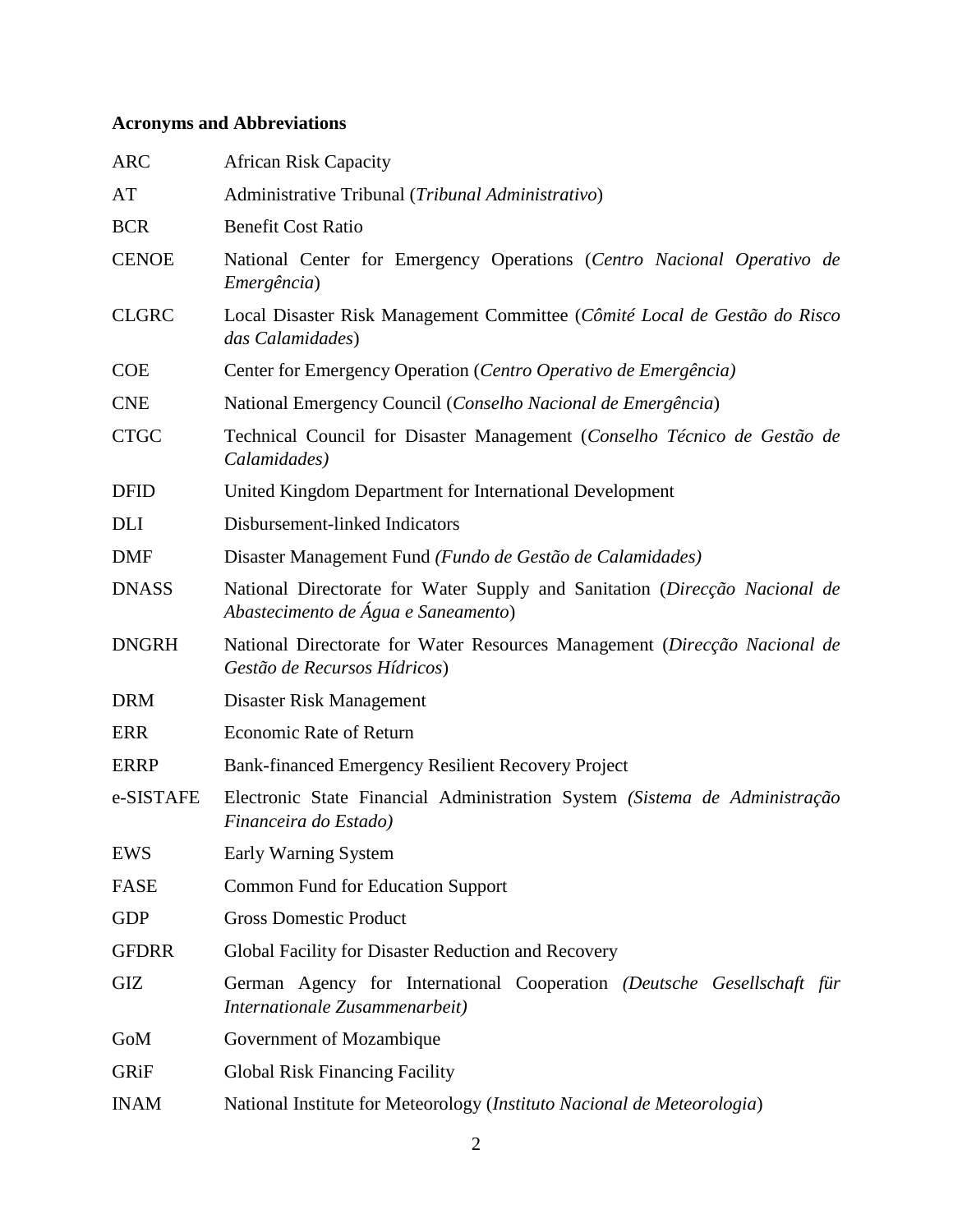| <b>INGC</b>    | National Disaster Management Institut (Instituto Nacional de Gestão de<br>Calamidades)                                                 |  |  |  |  |  |  |  |  |
|----------------|----------------------------------------------------------------------------------------------------------------------------------------|--|--|--|--|--|--|--|--|
| <b>IPF</b>     | <b>Investment Project Financing</b>                                                                                                    |  |  |  |  |  |  |  |  |
| <b>MEF</b>     | Ministry of Economy and Finance (Ministério da Economia e Finanças)                                                                    |  |  |  |  |  |  |  |  |
| <b>MINEDH</b>  | Ministry for Education and Human Development (Ministério de Educação e<br>Desenvolvimento Humano)                                      |  |  |  |  |  |  |  |  |
| <b>NDRFS</b>   | <b>National Disaster Risk Finance Strategy</b>                                                                                         |  |  |  |  |  |  |  |  |
| <b>NGOs</b>    | non-governmental organizations                                                                                                         |  |  |  |  |  |  |  |  |
| <b>NPV</b>     | Net Present Value                                                                                                                      |  |  |  |  |  |  |  |  |
| PAP            | Program Action Plan                                                                                                                    |  |  |  |  |  |  |  |  |
| <b>PDO</b>     | Program Development Objective(s)                                                                                                       |  |  |  |  |  |  |  |  |
| <b>PDRRD</b>   | National Disaster Risk Reduction Master Plan 2017-2030 (Plano Director para a<br>Redução do Risco de Desastres 2017-2030)              |  |  |  |  |  |  |  |  |
| <b>PDPMCN</b>  | Master Plan for Prevention and Mitigation of Natural Disasters (Plano Director<br>para Prevenção e Mitigação das Calamidades Naturais) |  |  |  |  |  |  |  |  |
| <b>PES</b>     | Economic and Social Plan (Plano Económico e Social)                                                                                    |  |  |  |  |  |  |  |  |
| PforR          | <b>Program for Results</b>                                                                                                             |  |  |  |  |  |  |  |  |
| <b>PMS</b>     | Program Management Secretariat                                                                                                         |  |  |  |  |  |  |  |  |
| <b>POM</b>     | <b>Program Operations Manual</b>                                                                                                       |  |  |  |  |  |  |  |  |
| <b>PQG</b>     | Government's Five-Year Program (Programa Quinquenal do Governo)                                                                        |  |  |  |  |  |  |  |  |
| <b>PSC</b>     | <b>Program Steering Committee</b>                                                                                                      |  |  |  |  |  |  |  |  |
| <b>TA</b>      | <b>Technical Assistance</b>                                                                                                            |  |  |  |  |  |  |  |  |
| <b>TAP</b>     | <b>Technical Assistance Program</b>                                                                                                    |  |  |  |  |  |  |  |  |
| <b>UCEE</b>    | Unit for School Construction and Equipment (Unidade de Construções e<br>Equipamentos Escolares)                                        |  |  |  |  |  |  |  |  |
| <b>UGEA</b>    | Executive Procurement Management Unit (Unidade de Gestão Executiva de<br>Aquisição)                                                    |  |  |  |  |  |  |  |  |
| <b>UNAPROC</b> | National Civil Protection Unit/Agency (Unidade Nacional de Protecção Civil)                                                            |  |  |  |  |  |  |  |  |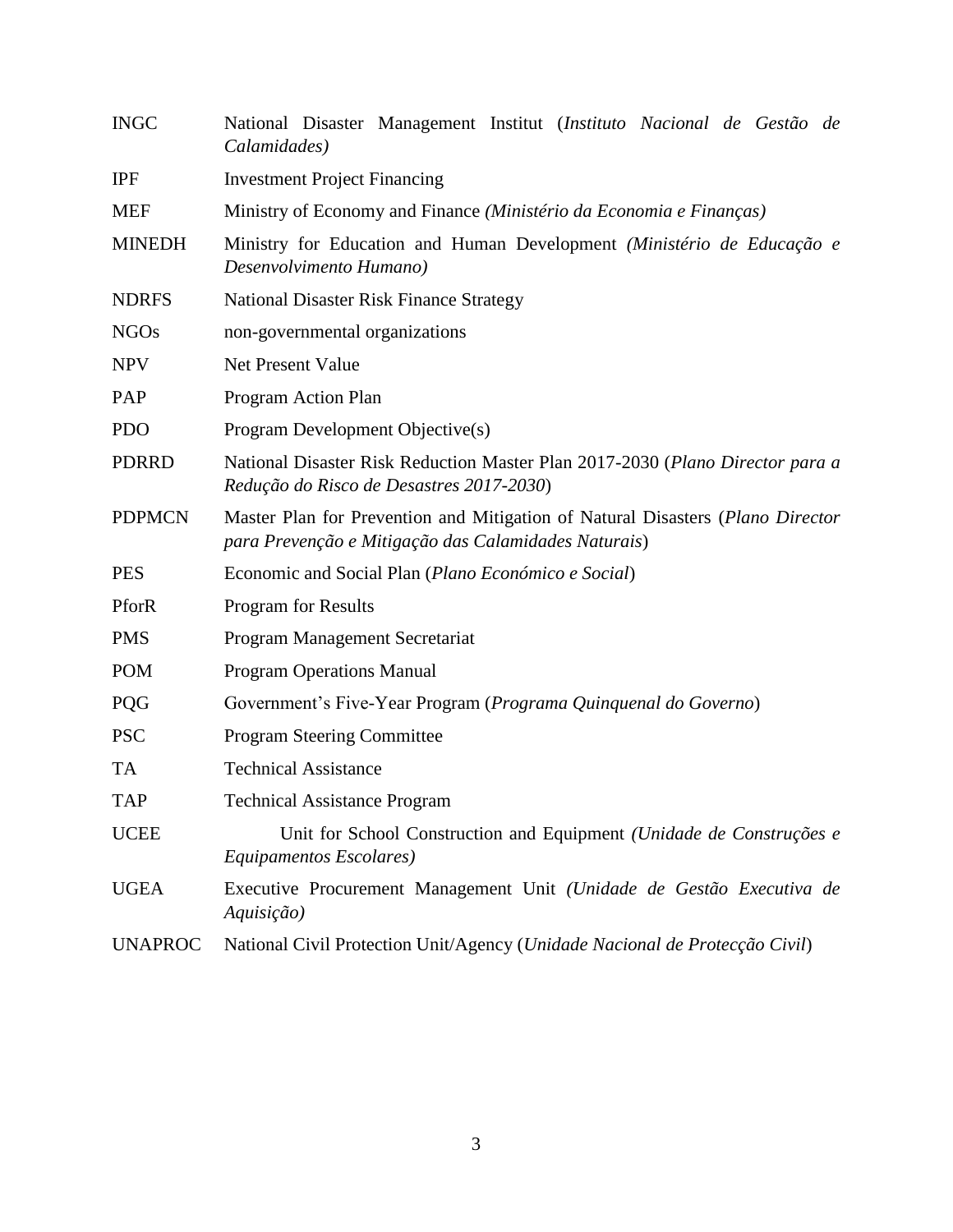# **Table of Contents**

| $\mathbf{C}$ . |  |
|----------------|--|
|                |  |
|                |  |
|                |  |
|                |  |
| Е.             |  |
| F.             |  |
|                |  |
|                |  |
| I.             |  |
|                |  |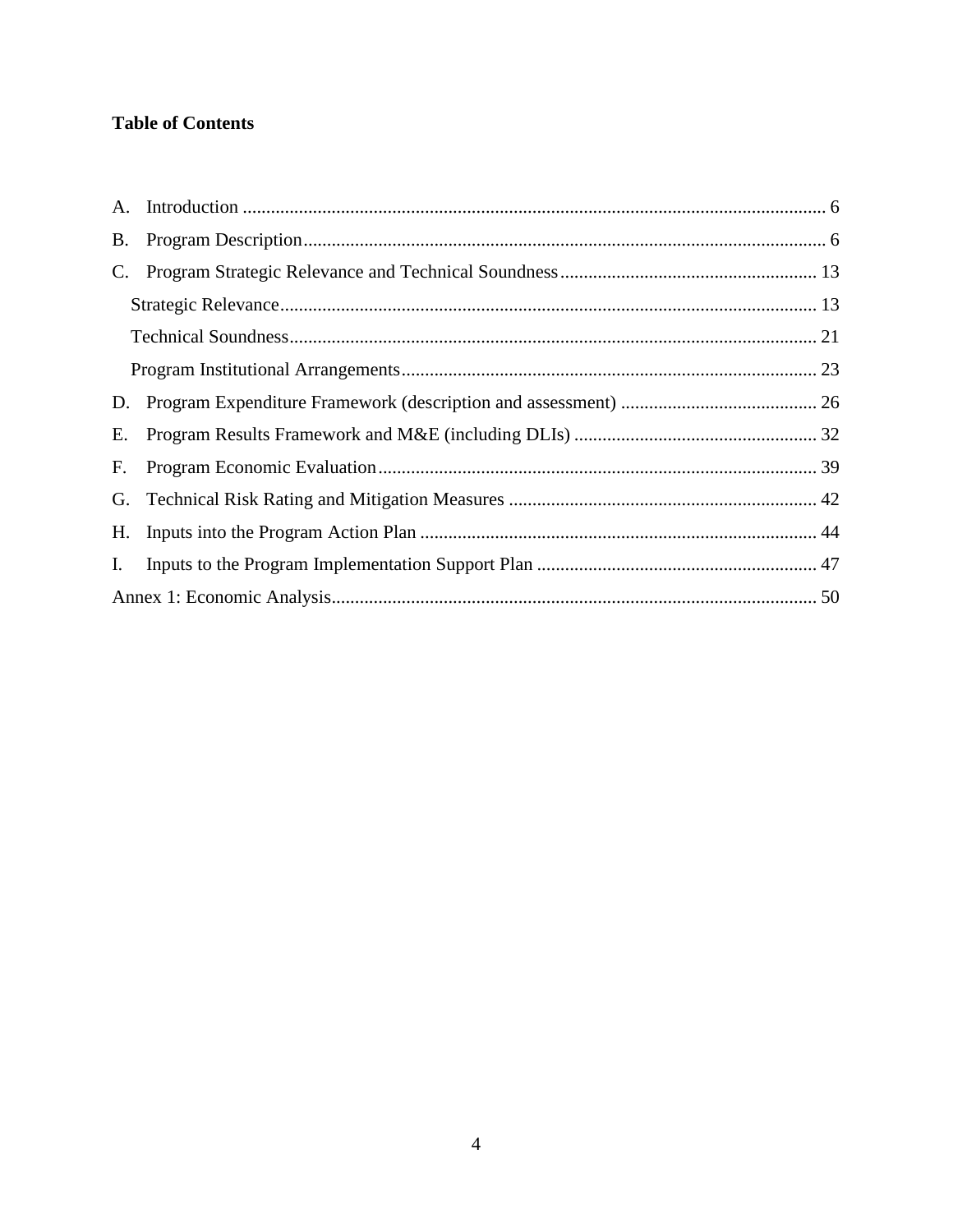#### **List of Figures**

- Figure 1: Distribution of Local Disaster Risk Management Committees by Province, 2017
- Figura 1: Estrutura Orgânica do Instituto Nacional de Gestão de Calamidades (INGC)
- Figure 3: Government program and PforR Program
- Figure 4: Occurrence of Disasters and Affected People in Mozambique, 1956-2016
- Figure 5: Damages (in Millions of Current US\$) Caused by Disasters in Mozambique (1984-2014)
- Figure 6: Institutional Arrangements

#### **List of Tables**

- Table 1: Government program and PforR Program supported by World Bank
- Table 2: Evolution of Poverty Rates and their Relation to Disasters
- Table 3: Overall Program Expenditure (in Million Meticais) 2019-2023
- Table 4: Total Program Expenditure (in USD Million) 2019-2023
- Table 5**:** Budget Execution (in USD and %) by MINEDH and INGC (2015-2017)
- Table 6: Program Financing 2019-2024 (US\$ million)
- Table 7: Program's Results Chain
- Table 8: Summary Table of Estimated Cost-benefit Analysis Result
- Table 9: Summary of Benefit Cost Ratio (BCR) Values in Disaster Risk Financing and Reduction Projects
- Table 10: Technical Input into Program Action Plan
- Table 11: Main Focus of Implementation Support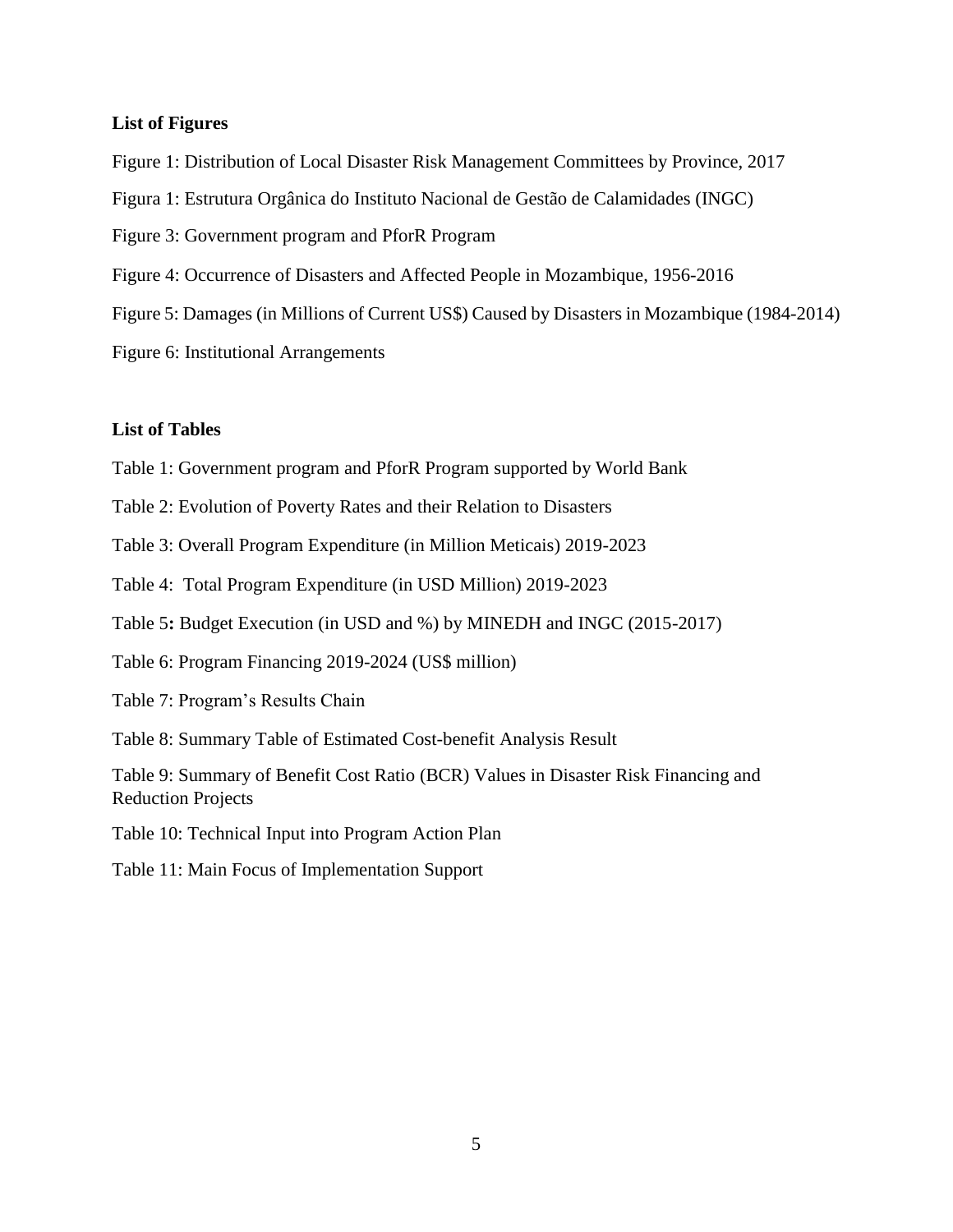## <span id="page-5-0"></span>**A. Introduction**

This Technical Assessment (TA) has been carried out as part of the preparation phase of the Program-for-Results (PforR). The purpose of the TA is to evaluate, with the Government of Mozambique's (GoM) support, the adequacy of Program arrangements and the performance in four areas: strategic relevance and technical soundness, expenditure framework, results framework and monitoring and evaluation capacity, and economic justification.

Working closely with the GoM, the TA has identified a number of weaknesses and possible improvements which have been formulated into specific proposed recommendations and actions to be taken by the GoM with support of the World Bank. This TA also identifies relevant key risks to the achievement of the Program's objectives and associated mitigation measures.

## <span id="page-5-1"></span>**B. Program Description**

## *B.1 Government program*

The National Disaster Risk Reduction Master Plan 2017-2030 (*Plano Director para a Redução do Risco de Desastres 2017-2030* - PDRRD, or the "program") is the overarching programmatic framework for Disaster Risk Management (DRM) in Mozambique, within which the proposed Program is situated. The PDRRD is the second Master Plan to operationalize the DRM policy framework and was adopted in October 2017. It sets forth an ambitious and comprehensive DRM program for 2017-2030 to promote Mozambique's resilient development through disaster prevention, preparedness, response, and recovery. It also recognizes the need to mainstream disaster and climate resilience in public investments, territorial planning, and public financial management, while building capacity at all levels.

The program aims to reduce disaster risk, the loss of human lives, impact on livelihoods and critical infrastructures, as well as avoid the emergence of new disaster risks by increasing the resilience of people and infrastructure to climate and other natural and man-made hazards. To this end, the PDRRD defines five strategic objectives with corresponding results and actions (as shown in figure 3), which are aligned with the priorities of the Sendai Framework for Disaster Risk Reduction 2015-2030.

#### *1) Strategic Objective One: Improving the understanding of disaster risk at all levels*

Recognizing that appropriate knowledge and understanding of disaster risk constitutes the basis for defining adequate DRM measures, the first strategic objective of the Government of Mozambique's (GoM) program is to improve the understanding of disaster risk in all its dimensions, including hazard characteristics, exposure of people and assets, vulnerability, and capacity. The following key results were defined in this regard: (i) a comprehensive education strategy on disaster risk reduction implemented; (ii) a strategy for public communication and awareness raising of disaster risk reduction measures implemented; (iii) research and information management improved; (iv) a program of innovation and use of information technologies implemented; and (v) a DRM training program for trainers and leaders developed. Over the past years, the GoM has made some notable progress to improve the understanding of disaster risk.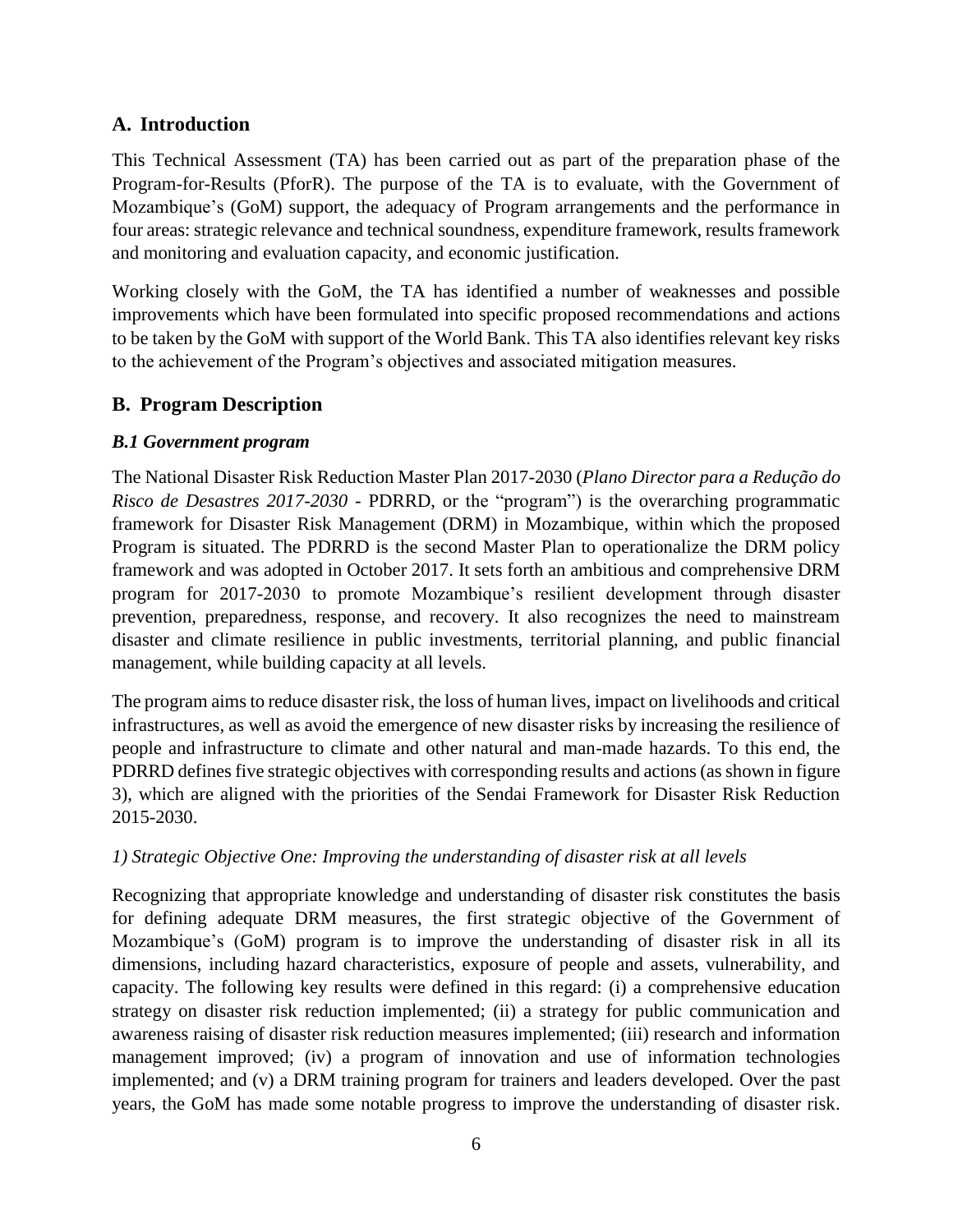With support from the World Bank, the GoM acquired and processed high-resolution spatial and topographic data (through LiDAR1 survey) for two of the country's most critical river basins (Limpopo and Zambezi). The GoM is currently working on integrating this data into hydrological and hydraulic models to improve flood risk maps. The GoM also obtained new hazard and exposure maps for all major perils at the national level, as well as nation-wide exposure data for school infrastructure, which were prepared with support from the Global Facility for Disaster Reduction and Recovery (GFDRR). However, a lot of disaster related data remains spread across various institutions and several databases, consequently planning and development decisions are frequently not guided by risk assessments. As a first step to address this challenge, in partnership with the World Bank and GFDRR, National Institute for Disaster Management (INGC) has revived the Mozambican GeoNode -a web catalog that allows users to share, access, and visualize geospatial data- and complemented it with GeoSAFE -a web-based application for hazard impact scenario analysis, visualization, and contingency planning.

#### 2) *Strategic Objective Two: Strengthening governance and public and private participation in disaster risk reduction*

The program's second strategic area aims to strengthen DRM governance and enhance public and private participation in all aspects of DRM, particularly disaster risk reduction. It emphasizes the need for a clear vision, concrete plans, clear definition of roles and responsibilities, strong intra and intersectoral coordination, and encompassing stakeholder participation as the basis for effective and efficient DRM. To this end, the results for this strategic objective are as follows: (i) the regulatory system for disaster risk reduction is harmonized; (ii) responsibilities for disaster risk reduction are decentralized to local and communal level; (iii) disaster risk reduction is systematically included in sectoral and territorial planning; (iv) operational and organizational structure for disaster risk reduction is adjusted; and (v) participation of civil society, private sector, and volunteers in disaster risk reduction is strengthened. In response to the limited capacity of local communities to respond to the catastrophic floods of 2000, the GoM has also started the creation and training of Local Disaster Risk Management Committees (*Cômités Locais de Gestão do Risco das Calamidades -* CLGRCs) in highly risk-prone districts in some of the country's main river basins (Búzi, Zambezi, Limpopo). CLGRCs were instrumental in ensuring early evacuation of people at risk during the 2007 and 2008 floods in the Zambezi river basin, contributing to the prevention of loss of human lives. The creation, revitalization, equipment, and training of CLGRCs has become a priority for strengthening local capacity for disaster risk management. In 2017, there were 1,218 Committees, with a total of 14,255 members throughout the country, of which 698 Committees are equipped (see graphic 4). Ensuring the sustainable functioning of existing Committees and establishing Committees in all high-risk communities is one of the key challenges for the country to strengthen local capacity for emergency preparedness and response through the adequate use of early warning information.

 $\overline{a}$ 

<sup>1</sup> Light Detection and Ranging (LiDAR) surveys are conducted to create Digital Elevation Models (DEM), which are critical inputs into the development of flood management plans, for example.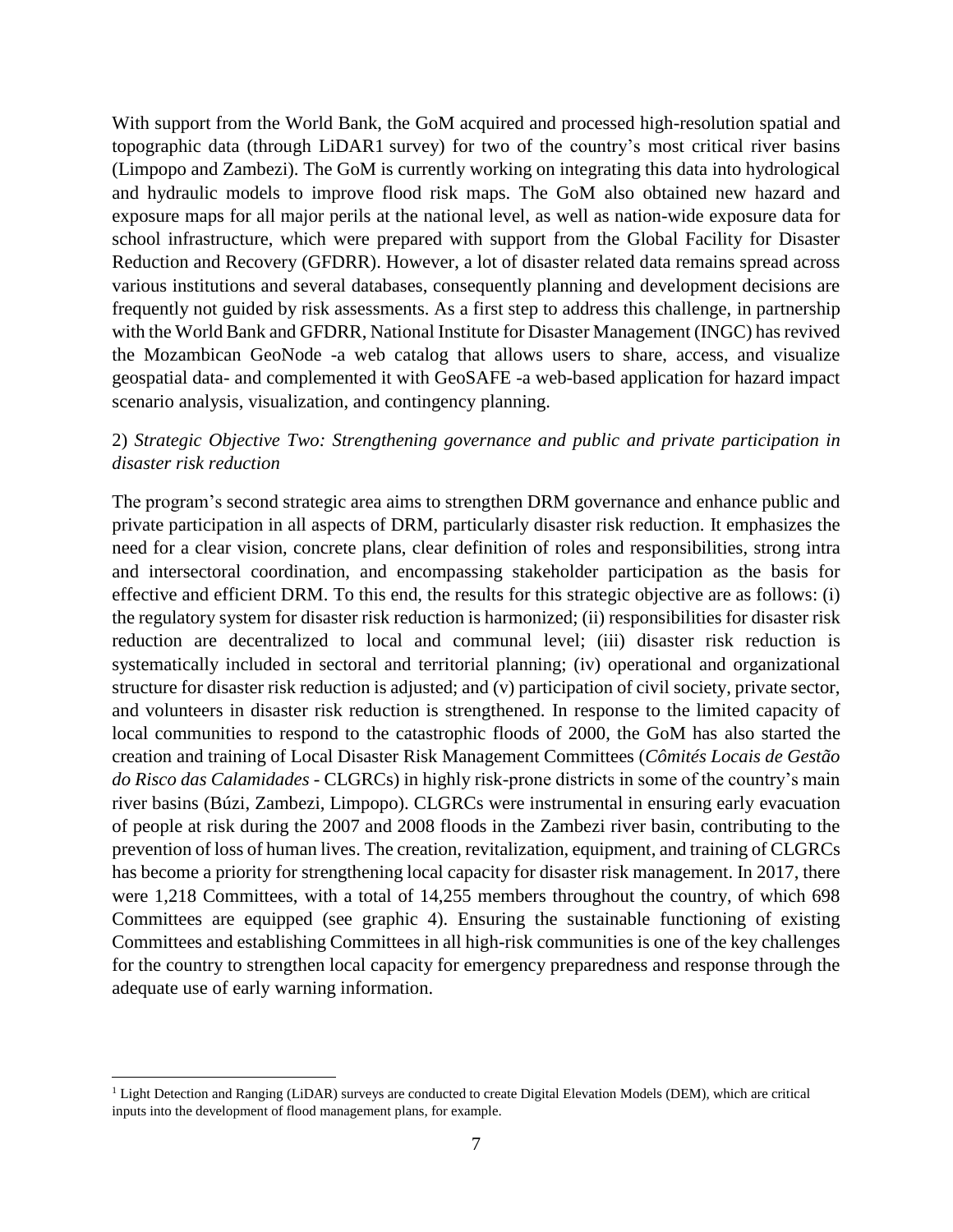

**Figure 1:** Distribution of Local Disaster Risk Management Committees by Province, 2017

#### *3) Strategic Objective Three: Mainstreaming DRM in public investment and territorial planning, and consolidating financial protection against disaster*

The program's third strategic area aims to enhance the role of public and private investments in disaster risk reduction through structural and non-structural measures. The following results are envisioned: (i) mechanisms and investments for the protection of infrastructures developed; (ii) program for risk-informed territorial planning and urban risk reduction implemented; (iii) financial protection strategy against disasters established; and (iv) program for the prevention and enhancement of arid and semi-arid zones implemented.

The GoM took an important step towards improving financial protection against disasters with the legal creation of the Disaster Management Fund (*Fundo de Gestão de Calamidades,* DMF) in October 2017 (Decree No. 53/2017 of October 18, 2017) and is working towards its operationalization before April 2019. The DMF is a dedicated account managed by INGC that is expected to receive annual budget allocations which is equivalent to at least 0.1% of the State budget (minimum annual allocation of about US\$4.5-5 million) to increase the availability and predictability of resources for emergency response and recovery and, in the future, possibly reconstruction activities. Disaster risk reduction activities will remain included in sectoral budgets. With technical support from the Bank, the GoM has elaborated the regulations to operationalize the DMF, which are expected to be adopted by April 2019. The DMF has been designed in such a way that it can purchase sovereign risk transfer instruments, which could eventually provide an important backstop to the fund in the event of a large disaster. In this regard, the GoM has been in dialogue with the African Risk Capacity (ARC) since 2014 around potential drought and/or cyclone insurance. This dialogue is still ongoing, and the WB will provide TA to the GoM complementing the PforR which will help the GoM assess the alignment of ARC's sovereign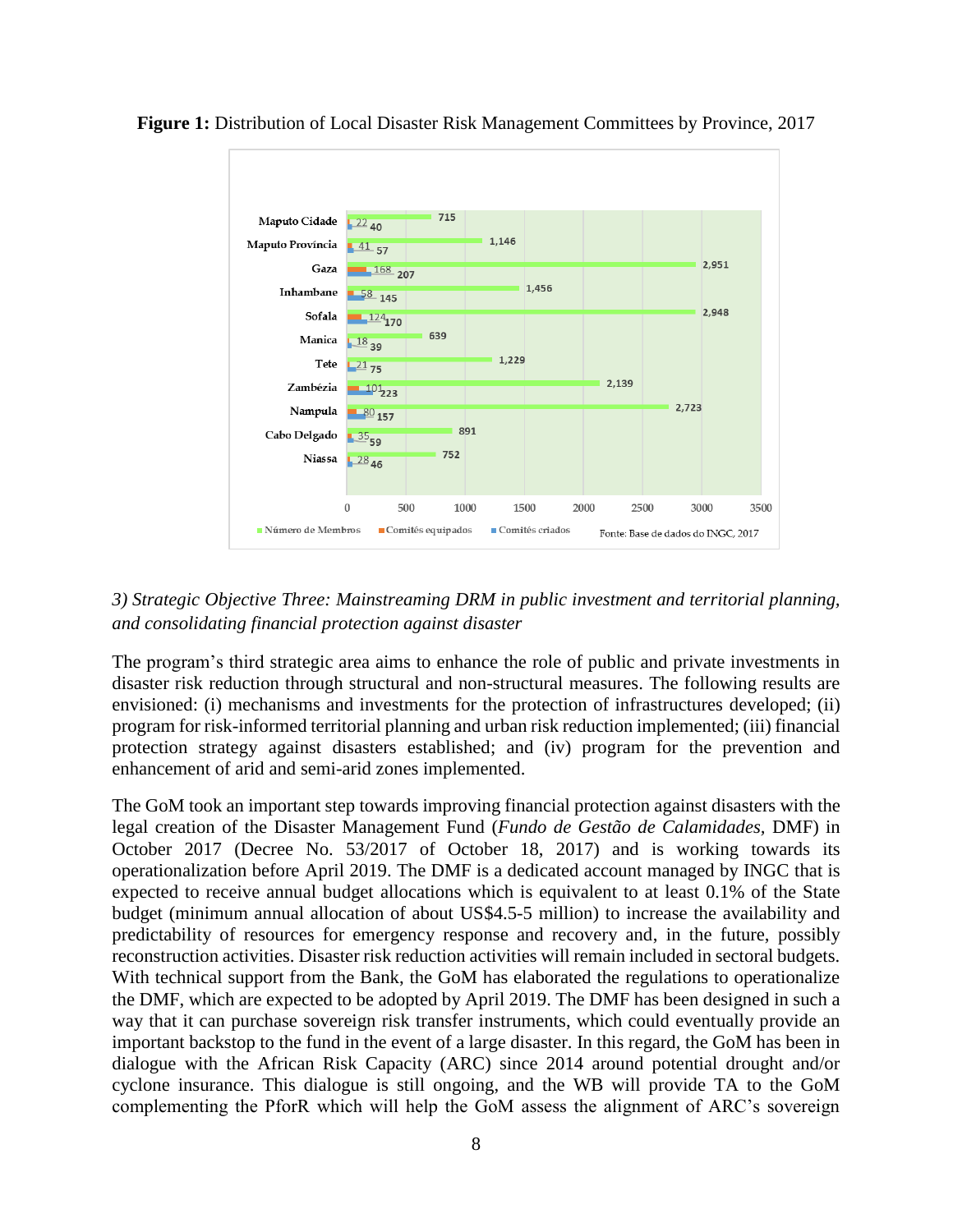insurance solutions with their financial protection priorities, as well as other potential risk transfer options. The TA will analyze the suitability of multiple sovereign risk transfer instruments to meet the GoM's policy objectives in a cost-effective manner, recognizing the constraints and limitations of such instruments, such as basis risk.<sup>2 3</sup>

The GoM has also made some progress towards mainstreaming DRM into investments and territorial planning, including the approval of a decree requiring that new public buildings comply with resilient design standards and environmental requirements, preparing methodological guidelines for the elaboration of urban planning instruments that require the consideration of disaster risk, and adopting a methodology to mainstream DRM in district planning processes. Despite the progress in improving construction standards for key public infrastructure, actions to reduce existing risks (through, for example, the retrofitting of public infrastructure) and future risks (through the systematic inclusion of resilient standards in the planning and construction of public infrastructure) are still limited. The education sector is among the most advanced sectors with regards to mainstreaming risk reduction in infrastructure provision. The Ministry of Education and Human Development (MINEDH) adopted an improved construction code in 2014 that incorporates resilient construction against cyclones and earthquakes. Since then, it has started to implement it for the construction of new school buildings financed by the Common Fund for Education Support (*Fundo Comum de Apoio à Educação* – FASE). FASE does, however, not include any funding for the rehabilitation or retrofitting of existing school buildings and class rooms that are vulnerable to hazards. With support from the World Bank under the Emergency Resilient Recovery Program (ERRP) and technical assistance (TA) from UN-Habitat, the MINEDH has therefore started testing new approaches to retrofit and repair existing school buildings/classrooms that are vulnerable to cyclones and strong winds in the provinces of Zambezia, Nampula, and Niassa.

#### *4) Strategic Objective Four: Strengthening capacity for disaster preparedness, response, and rapid recovery<sup>4</sup>*

The program's fourth strategic area guides action to improve systems and procedures for disaster preparedness (including forecast, early warning, drought mitigation), building capacity for rapid response and recovery at all levels, and promoting disaster response, recovery, and reconstruction approaches that empower women and are inclusive of people with disabilities. In this regard, the expected results are: (i) the mechanisms for disaster preparedness and response are consolidated; (ii) early warning system for various hazards are established and consolidated; (iii) post-disaster resilient recovery and reconstruction strategy established; and (iv) the process of planning food and nutritional security is consolidated. Over the last two decades, the GoM has made considerable progress towards strengthening national capacity for emergency preparedness and response. The

 $\overline{a}$ 

 $2$  Basis risk refers to the risk – with parametric insurance – that a parameter or a loss model do not capture an actual loss. If the exceedance of a given parameter or of a modelled loss are chosen as the trigger for a payout, the failure of such a parameter/loss model to capture actual losses can result in situations where a country experiences significant loss but receives no / low payout. This risk is inherent in insurance with parameter/index/model-based triggers. However, through rigorous review and testing of such risk transfer products this risk can be managed and understood.

<sup>&</sup>lt;sup>3</sup> The GoM's efforts to operationalize the DMF and to put in place sovereign risk transfer solutions build on the findings and recommendations of a diagnostic on *Financial Protection against Disasters in Mozambique* which GoM undertook with World Bank technical assistance.

<sup>&</sup>lt;sup>4</sup> The program supports mainly early recovery activities related to humanitarian assistance, such as the provision of agricultural seeds.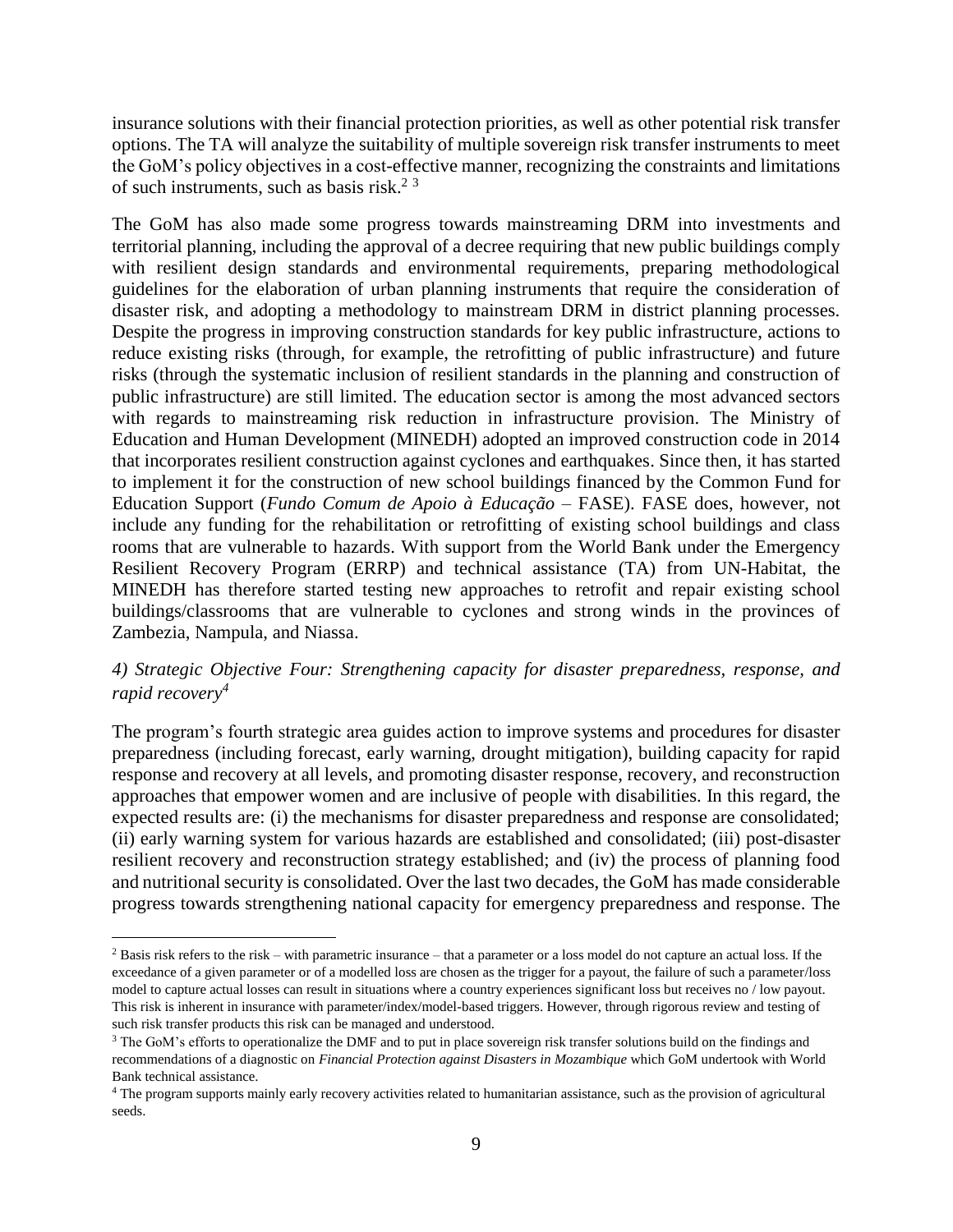structure of INGC has evolved over time and, in 2007 (through Decree No. 52/2007 of November 27, 2007), was complemented with operational entities: the National Emergency Operations Center (CENOE), a multi-sectoral coordination structure for emergency response with Operational Emergency Centers (COEs) at regional, provincial, and district levels, and the National Civil Protection Unit (*Unidade Nacional de Protecção Civil* – UNAPROC), the operational branch responsible for search and rescue of disaster victims. Recognizing the role of communities as often the first responders to disaster events, the establishment of a network of DRM committees at local level (*Comitês Locais de Gestão do Risco de Calamidades* – CLGRC), composed of volunteers, has been fundamental to empower community members in the face of disasters. More recently, INGC has integrated the Post-Disaster Reconstruction Support Office (GACOR) into its structure (see figure 2 for INGC's current structure). Under the leadership/coordination of the Technical Council for Disaster Management led by INGC (*Conselho Técnico de Gestão de Calamidades* – CTGC), the GoM has prepared its first annual contingency plan in 1999. It has been preparing and assessing them systematically since 2007.



#### **Figure 2:** Estrutura Orgânica do INGC

*5) Strategic Objective Five: Building partnerships and international cooperation*

Finally, the government's program recognizes the importance of South-South and North-South cooperation to support disaster risk reduction efforts by allowing to mobilize and harness the potential of countries and supporting the strengthening of national capacities for DRM. In this sense, it aims to reinforce the cooperation within the Southern African Development Community (SADC), the African Union (AU), and with multilateral institutions, such as the World Bank.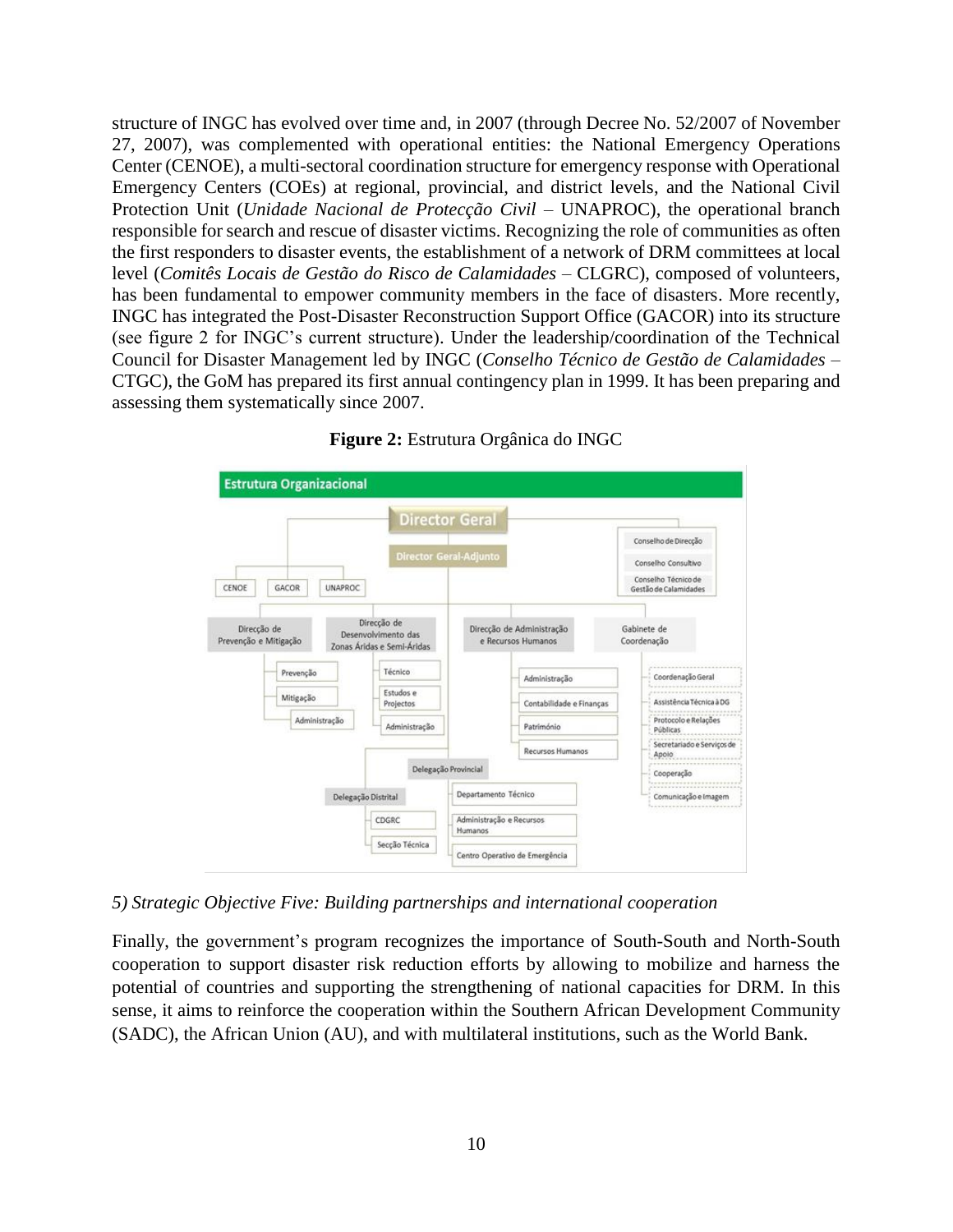## *B.2 PforR Program*

The PforR Program (the "Program") is anchored to the Government's broader DRM program as set forth in the PDRRD. It will support a subset of results identified in the government program, which have been agreed with the GoM considering key challenges they want to address during the initial years of their DRM program and building on previous engagement of the World Bank in DRM in Mozambique. The PforR Program (total financing of US\$89 million, of which US\$83 million IDA and US\$6 million from the Global Risk Financing Facility - GRiF) will be complemented by a small Investment Project Financing (IPF) component (total financing of US\$7 million IDA) focusing on technical assistance and capacity building needed to achieve the desired outcomes.

## *Program Development Objective and Key Results*

The Program Development Objective (PDO) is to strengthen the Government of Mozambique's program to finance and prepare for disaster response and to increase the climate resilience of vulnerable education infrastructure in risk-prone areas.

#### *Program Scope*

In terms of duration, the Program will be implemented over a period of five years from April 2019 to April 2024 and, as such, support the second implementation phase of the PDRRD that will culminate in an intermediate program evaluation in 2024.

In terms of activities, the Program will support a set of activities that will contribute to the achievement of five results specified under strategic objectives (SO) two, three, and four of the government program. These results have been prioritized for the PforR Program based on the Government's request for specific support, considering readiness for implementation, building on previous WB support in DRM, and complementing other ongoing and planned WB-support projects. The activities and results to be supported by the Program are structured into three results areas:

- **Results Area One: Improving financial protection against disasters.** The following activities will be supported:
	- o Operationalization and recurrent capitalization of the Disaster Management Fund (DMF) that the Government legally established in July 2017; and
	- o Developing the capacity of GoM to place sovereign catastrophe insurance coverage for cyclones and/or drought with capital or insurance markets.
- **Results Area Two: Strengthening Capacity for Disaster Preparedness and Response.**  The following activities will be supported:
	- o Strengthening and consolidation of early warning for cyclone and/or river flooding, by supporting the institutional coordination and centralized data system, and improving the communication and dissemination of warning information. These activities will focus on three Provinces, namely Gaza and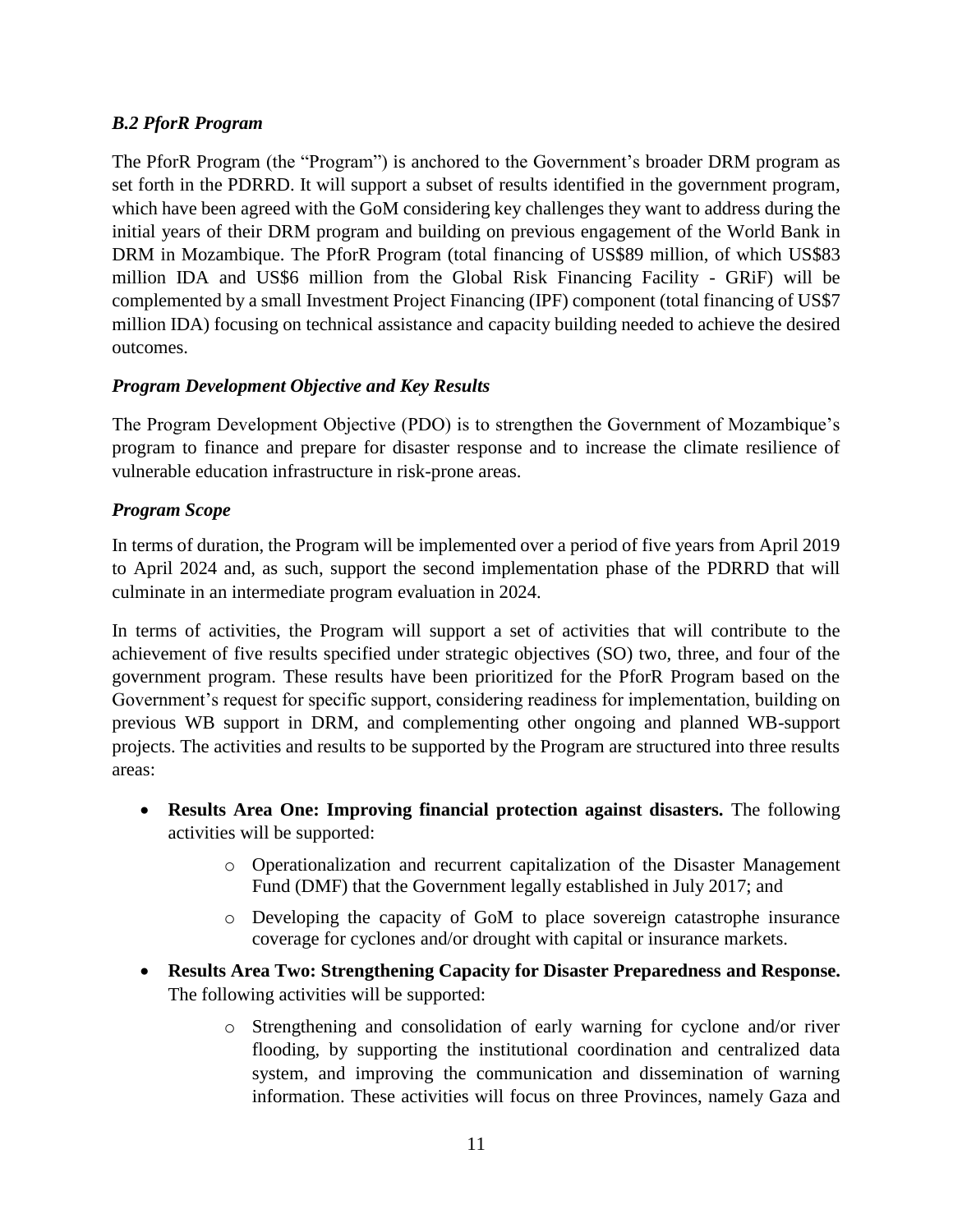Zambezia (regions prone to floods), and Inhambane and Zambezia (regions prone to cyclones).

- o Strengthening the system of local DRM Committees in vulnerable communities, by training and equipping existing Committees and establishing new ones.
- **Results Area Three: Building Climate Resilience in Vulnerable Education Infrastructure.** The education sector was chosen as a priority sector to mainstream new approaches for retrofitting and repairing public infrastructure, building on first pilot interventions supported under the Bank-financed Emergency Resilient Recovery Project (ERRP). The following activities will be supported:
	- o Development of a risk-based strategic plan for school retrofit on a national level
	- o Retrofitting and repairing vulnerable schools/class rooms in areas exposed to cyclone winds.

Under Results Area Three, activities will cover cyclone and windstorm areas, particularly in the seven coastal Provinces, namely Gaza, Maputo, Inhambane, Sofala, Zambezia, Nampula, and Cabo Delgado.

Figure 3 and table 1 below illustrate the relationship between the Government program and the PforR Program.



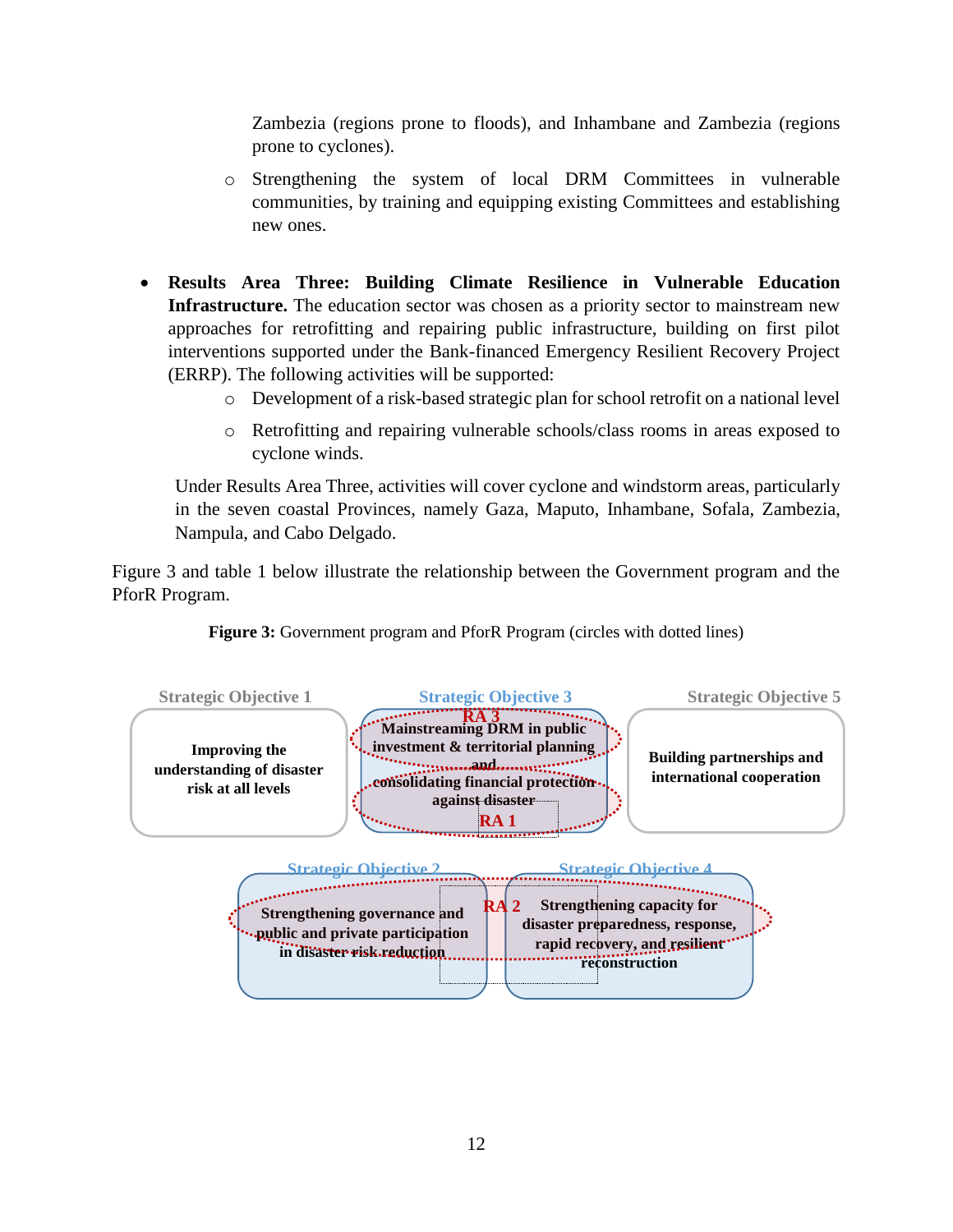|                          | <b>Government program</b>                                                                                                                                                                                                | <b>PforR Program (WB-supported)</b><br>portion of Government program)                                                                                                                                                                                                                   |
|--------------------------|--------------------------------------------------------------------------------------------------------------------------------------------------------------------------------------------------------------------------|-----------------------------------------------------------------------------------------------------------------------------------------------------------------------------------------------------------------------------------------------------------------------------------------|
|                          | financial protection strategy against disaster<br>established (result iii under SO3)<br>responsibilities for disaster risk reduction<br>decentralized to local and communal level<br>(result ii under SO2)               | financial protection against disasters<br>improved (RA1)                                                                                                                                                                                                                                |
| <b>Results</b>           | mechanisms for disaster preparedness and<br>response consolidated (result i under SO4)                                                                                                                                   | capacity for disaster preparedness and<br>response strengthened (RA2)                                                                                                                                                                                                                   |
|                          | early warning system for various hazards<br>established and consolidated (result ii under<br>SO <sub>4</sub><br>mechanisms and investments for the protection<br>of infrastructures developed (result i under<br>$SO3$ ) | climate<br>resilience<br>$\alpha$ f<br>vulnerable<br>education infrastructure in risk-prone<br>areas increased (RA3)                                                                                                                                                                    |
| Geographic<br>scope      | Whole country                                                                                                                                                                                                            | For RA1: whole country<br>For RA2: Local DRM committees in<br>high risk areas across the country; flood<br>and cyclone early warning system<br>covering risk-prone communities in the<br>Gaza, Inhambane,<br>and Zambezia<br>provinces<br>For RA3: Cyclone and windstorm prone<br>areas |
| Implementation<br>period | $2017 - 2030$                                                                                                                                                                                                            | $2019 - 2024$                                                                                                                                                                                                                                                                           |
| Cost                     | US\$1.5 billion (estimated cost)                                                                                                                                                                                         | US\$132.27 million                                                                                                                                                                                                                                                                      |

**Table 1:** Government program and PforR Program supported by World Bank

**Exclusions.** The Program would exclude any reconstruction investments after a disaster event and those that do not meet World Bank policies for eligibility of PforR financing. Specifically, the Program will not finance permanent preventive resettlement activities that INGC may be carrying out outside of the Program (with funds that are not channeled through the DMF). Neither will the Program finance the procurement of works, goods, and services under high-value contracts above the Operations Procurement Review committee thresholds.

## <span id="page-12-0"></span>**C. Program Strategic Relevance and Technical Soundness**

#### <span id="page-12-1"></span>*Strategic Relevance*

#### *High exposure and vulnerability to climate and disaster risks*

**Mozambique is highly-exposed and vulnerable to natural hazards and climate variability**. Over half of its population is vulnerable to climate-related shocks. The country's coastline, home to over 60 percent of its population, borders one of the most active basins of tropical cyclones, the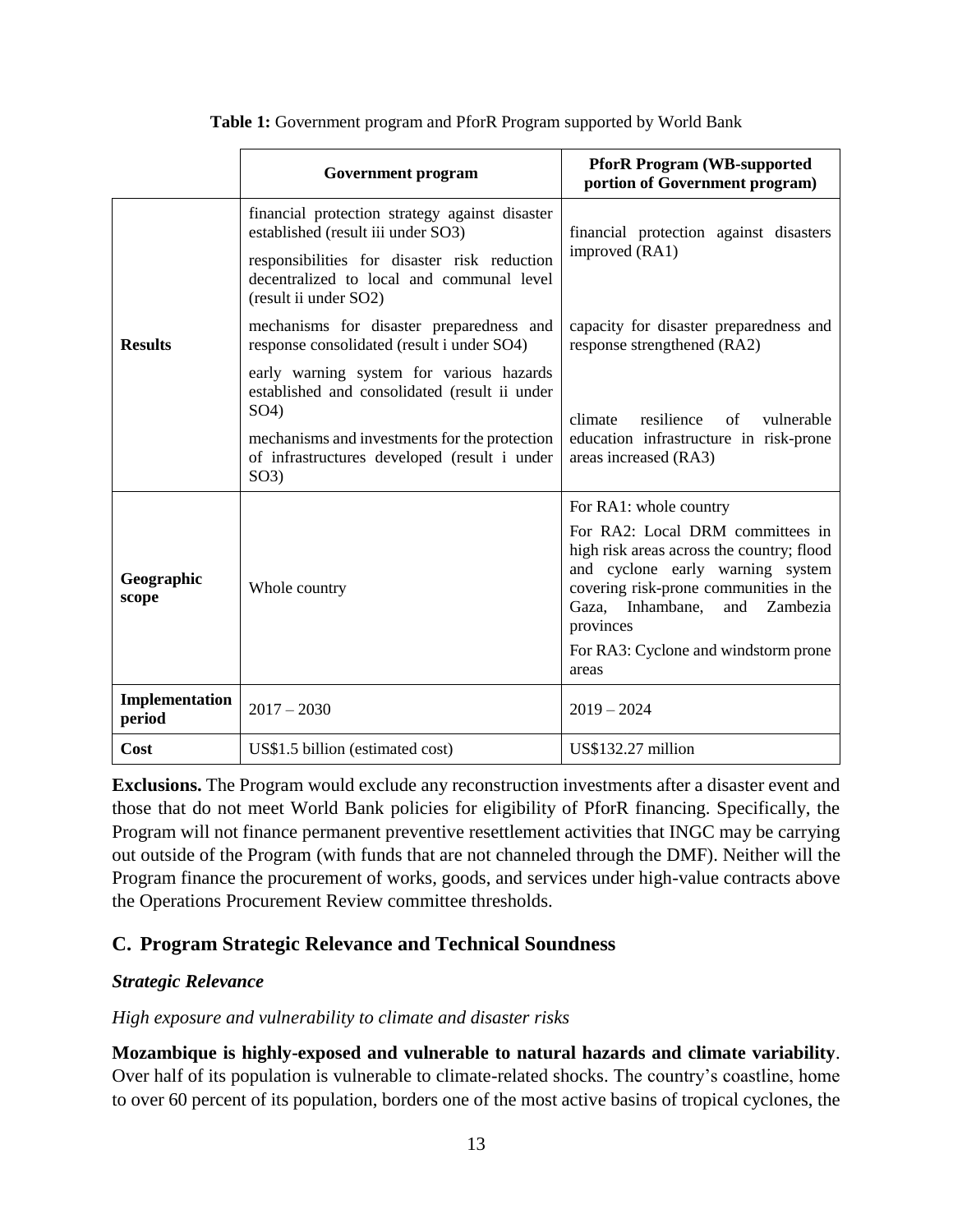Southwest Indian Ocean. In fact, regionally and globally, Mozambique is among the countries with the highest exposure to climate change and disaster risk. Among African countries exposed to risks from multiple weather-related hazards, such as flooding, epidemics, cyclones and drought, Mozambique ranks third (IFRC 2014). Other regional and global weather-related risk indexes portray a similar picture.

**Droughts, tropical cyclones, and flooding are the most frequent shocks, but the country also**  faces seismic risk. Long and severe droughts constitute a recurring threat. They are experienced in 7 out of 10 years in the Southern regions, and in 4 out of 10 years in the Central regions (GFDRR, 2012). Lower-intensity droughts occur more frequently. Mozambique is also hit by one tropical storm or cyclone and by three or four additional tropical disturbances each year, on average (UN-Habitat, 2015). Five tropical cyclones (of category 1 to 4) making landfall between 2000 and 2008 have produced devastating effects in the country. Floods generally occur every two or three years, mostly during the rainy season and along the nine major international river systems that cross Mozambique or across the low-lying, densely populated coastal areas (GFDRR, 2012). Frequent floods tend to result from the high winds and heavy rains associated with cyclones, but also from a combination of excess rainfall, upstream discharges from major river basins, and poor drainage infrastructure. The frequency and intensity of climate-related shocks in Mozambique have intensified over the past four decades and it is projected that climate change will further increase these trends, both in terms of frequency and severity. The negative impact of these events is exacerbated by high levels of poverty and the Government's limited fiscal space to respond effectively to these shocks.



**Figure 4**: Occurrence of Disasters and Affected People in Mozambique, 1956-2016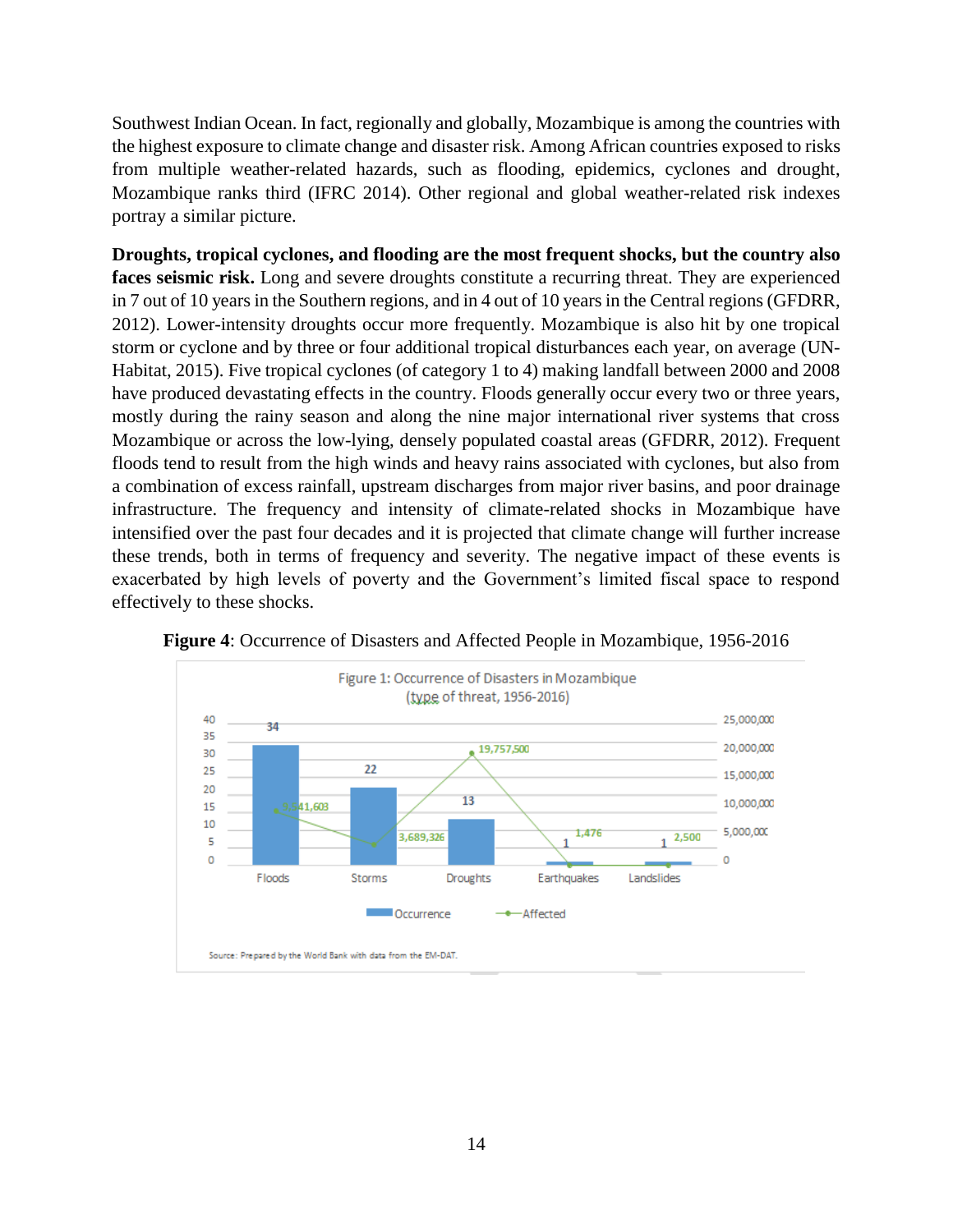#### *Disasters have a significant impact on economic and social development*

**Most sectors of the Mozambican economy have suffered significantly from impacts of weather-related shocks, with sizable repercussions for the country's budget**. Assets worth approximately 37 percent of Gross Domestic Product (GDP) are exposed to two or more natural hazards, which translates into 1.1 percent annual average loss in GDP. The costs of the 2000 floods were estimated at almost US\$450 million (at current values) or nearly 9% of GDP. In 2013, floods in the Limpopo river basin caused total damages exceeding US\$517 million (at current values), equivalent to over 3% of GDP. It is estimated that annual economic losses between 1967 and 2014, a period marked by severe and prolonged droughts and devastating floods, averaged US\$105.6 million but grew to US\$188.3 million between 2000 and 2014 (see figure 5).

**Figure 5:** Damages (in Millions of Current US\$) Caused by Disasters in Mozambique (1984-2014)



**The costs of weather-related disasters and potential losses are particularly high for the agricultural sector and are likely to increase due to climate change.** This is driven by the country's heavy reliance on this sector for providing livelihoods to the vast majority of its population. Almost the entire production (97 percent) comes from rain-fed agriculture, which is particularly vulnerable to extreme weather events. A 2009 estimate of drought and flood costs places average annual losses of maize and sorghum at 9 percent and 7 percent of each crop, respectively. Further losses of around 20 percent of crops are also estimated to occur once every ten years (GFDRR, 2012). Overall, drought causes an estimated loss of US\$20 million per year. Floods can also have devastating effects on agricultural production. For example, in 2000, cyclone Eline, which brought record-high levels of rainfall and subsequent flooding, resulted essentially in the standstill of agricultural activity and imposed an estimated cost equal to 20 percent of GDP (GFDRR, 2012 – Mozambique: Disaster Risk Financing and Insurance Country Note). Climate change is expected to exacerbate the impacts of shocks moving forward.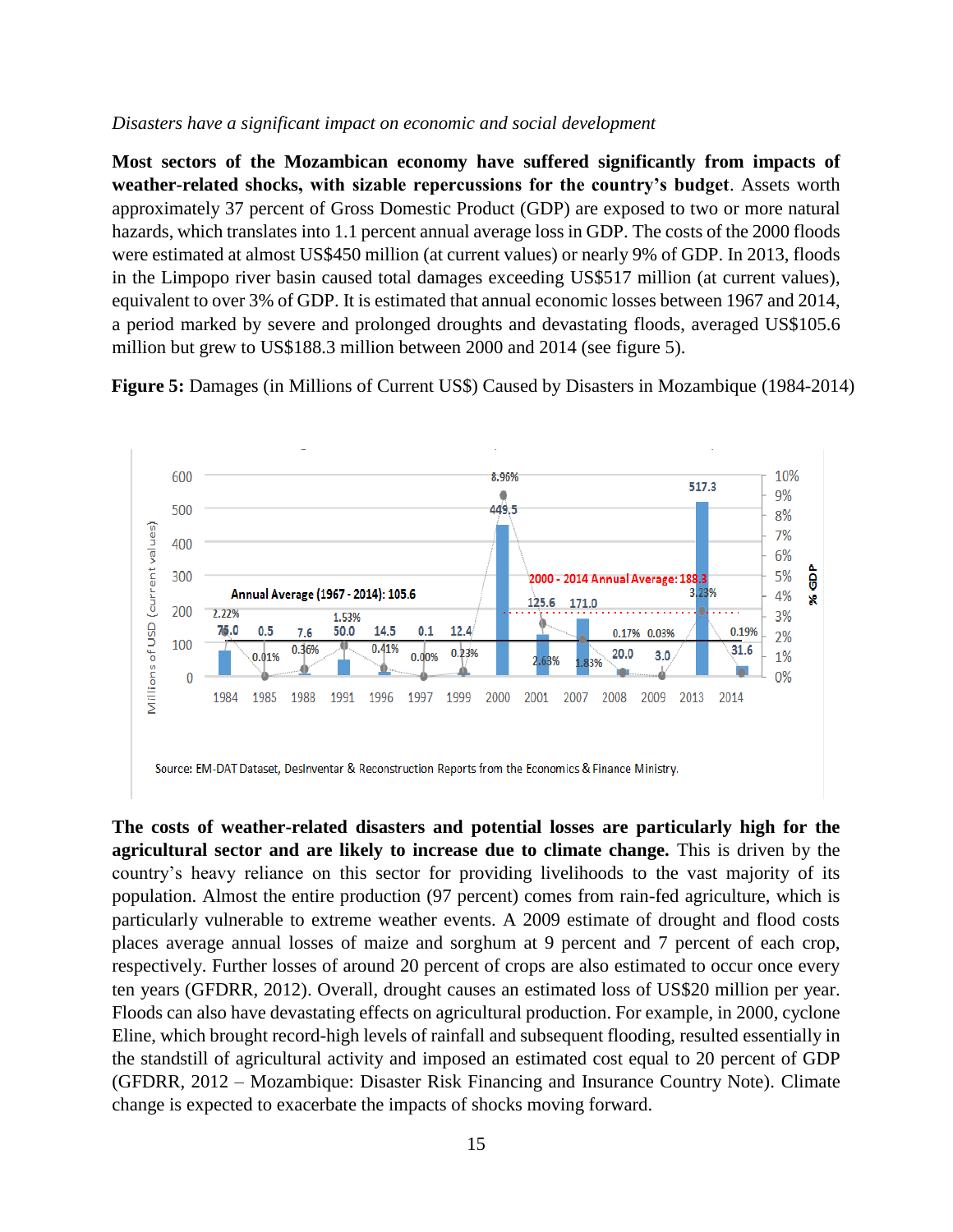**Climate shocks also have a significant negative impact on other sectors and provision of services that are key for human capital development in Mozambique**. The high concentration of population and economic activities in coastal areas predisposes the country to large losses in case of extreme weather events. Floods and cyclones pose a particular threat to the safety of buildings and physical infrastructure. In the transport sector, over 3,000 kilometers of road are prone to flooding<sup>4</sup>. River floods and storm surge together cause an estimated US\$22 million damage to these roads per year. In the health sector, annual damage to healthcare facilities are estimated at US \$2.5 million. The effects of disasters on welfare are highest in rural areas and are higher for the poorest quintiles than the richest ones. These events also negatively affect human capital accumulation, as children in affected areas are less likely to attend school and are in some cases more likely to get sick. An analysis of the 2007 floods showed a reduction in primary school attendance of 20% after the event, with likely negative long-term effects on human capital<sup>3</sup>.

**The education sector is among those most exposed to and affected by disasters.** Nearly 5,000 classrooms are at risk of being affected by at least one natural hazard per year. Each year, over 550 classrooms are damaged or destroyed by disasters, affecting over 50,000 pupils and resulting in an economic price tag of over US\$2 million. Every year, there is a 1% probability that river flooding alone causes US\$21 million damages and affects 190,000 pupils. Cyclone winds affect the most number of pupils each year and cause significant economic damage to roofs and structures. Damaging earthquakes are much less frequent but can have a significant impact. On average, earthquakes are estimated to affect only 9 classrooms per year, whereas the 1/100 earthquake could affect 135 classrooms and 18,000 pupils. In 2015 alone, floods in the country's northern and central regions damaged or destroyed 2,363 classrooms. And, in 2017, cyclone Dineo destroyed 2,222 classrooms in the province of Inhambane, affecting 166,650 students and 5,000 teachers.

#### *The impact of disasters also threatens poverty reduction and shared prosperity*

**The robust economic growth that Mozambique enjoyed over the past two decades has only translated into modest poverty reduction and inequalities are growing**. According to the latest official figures, poverty has fallen from 54.1 percent in 2002 to 46.1 percent in 2014. International comparison data (using the US\$1.9/day 2011 Purchasing Power Parity poverty line) show a similar trend for Mozambique with poverty falling from 79.3 percent to 62.9 percent over the same period. However, with these figures, Mozambique still ranks among the countries with the highest levels of poverty. Mozambique's poor performance in translating mean per capita consumption growth into poverty reduction can largely be attributed to increased inequality. The Gini index fell from 0.54 in 1996 to 0.47 in 2002, then slid to 0.46 in 2008, and finally rose back to 0.54 in 2014. The recent economic downturn may also have had a negative effect on poverty reduction. Whilst inflationary pressures have subsided, relative food price levels are high and household consumption remains strained.

**Poverty levels in the provinces most affected by disasters have declined more slowly or even increased**. The provinces cyclically affected by disasters tend to show higher levels of poverty compared to the least affected provinces. Poverty levels in the provinces of Nampula, Zambezia, Manica, Sofala, and Gaza, that were afflicted by severe floods of the Zambezi valley in 2000 and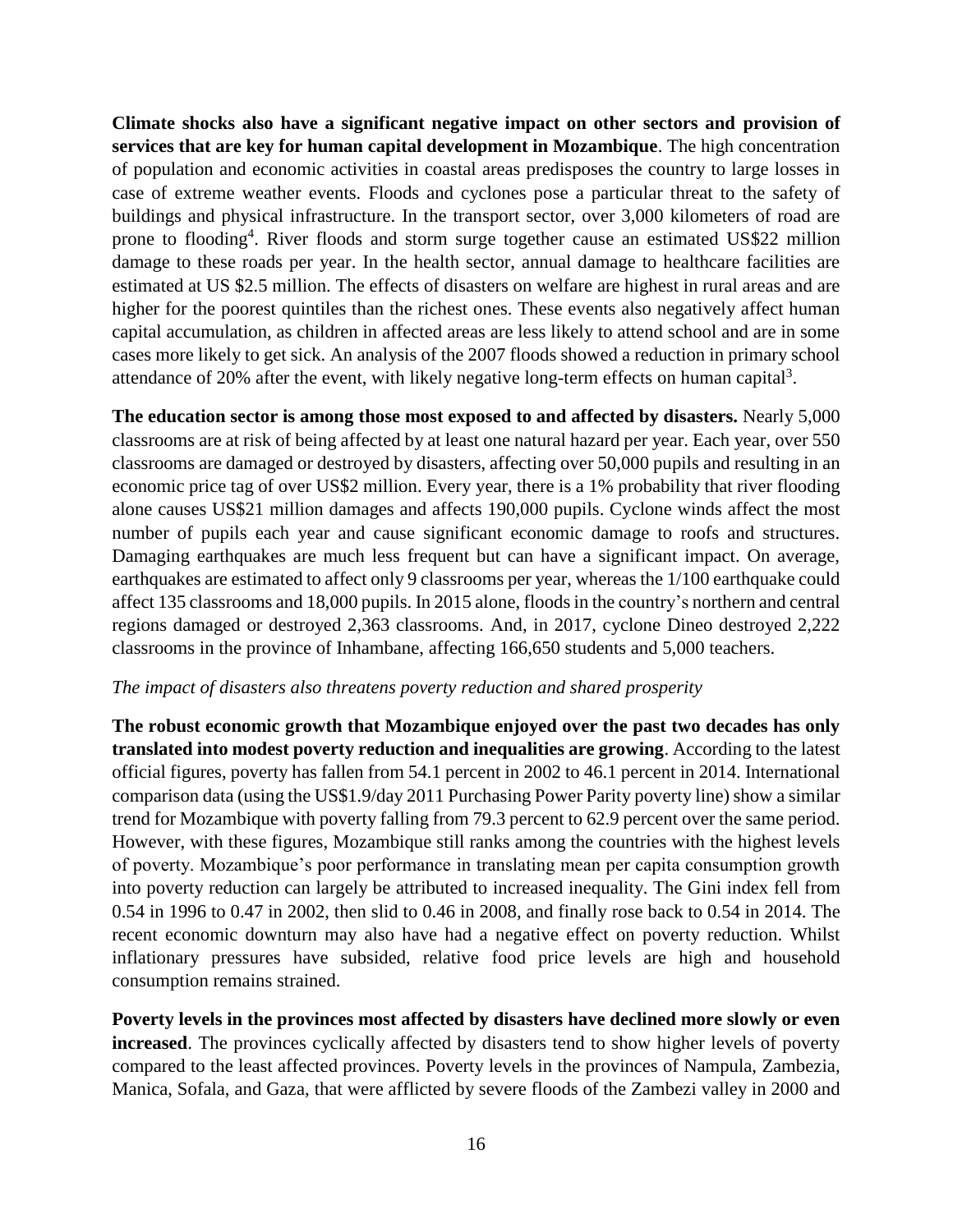2008 displacing over 163,000 and 103,000 people respectively, actually worsened between 2003- 2008. In Gaza province, the increase in poverty may also be associated with the 2005 and 2008 droughts, which caused significant losses of agricultural and livestock production. Poverty levels also increased in the provinces of Niassa, Cabo Delgado, and Nampula between 2009-2015, which suffered from increased isolation due to the destruction of roads and bridges by intense rains, severe floods, and strong winds in 2015, which left the entire northern region isolated from the rest of the country for about 30 days. Provinces such as Gaza and Zambezia, which were also affected by floods during this period, had the lowest levels of poverty reduction compared to other neighboring provinces not affected by disasters (see Table 2).

|                  |      |      | Evolução da pobreza |       | Taxas de redução da pobreza |           |           |           |
|------------------|------|------|---------------------|-------|-----------------------------|-----------|-----------|-----------|
| Província        | 1997 | 2003 | 2009                | 2015  | 1997-2003                   | 2003-2009 | 2009-2015 | 1997-2015 |
| Nacional         | 69.7 | 52.8 | 51.7                | 46.1  | $-16.9$                     | $-1.1$    | $-5.6$    | $-23.6$   |
| Niassa           | 71.9 | 48.3 | 33                  | 60.6  | $-23.6$                     | $-15.3$   | 27.6      | $-11.3$   |
| Cabo Delgado     | 59.1 | 60.3 | 39                  | 44.8  | 1.2                         | $-21.3$   | 5.8       | $-14.3$   |
| Nampula          | 69.4 | 49.1 | 51.4                | 57.1  | $-20.3$                     | 23        | 5.7       | $-12.3$   |
| Zambézia         | 67.6 | 49.7 | 67.2                | 56.5  | $-17.9$                     | 17.5      | $-10.7$   | $-11.1$   |
| Tete             | 81.9 | 60.5 | 41                  | 31.8  | $-21.4$                     | $-19.5$   | $-9.2$    | $-50.1$   |
| Marrica          | 62.4 | 44.7 | 52.8                | 41    | $-17.7$                     | 8.1       | $-11.8$   | $-21.4$   |
| Sofala           | 87.8 | 41.3 | 54.4                | 44.26 | $-46.5$                     | 13.1      | $-10.14$  | $-43.54$  |
| Inhambane        | 83   | 78.1 | 54.6                | 48.6  | $-4.9$                      | $-23.5$   | $-6$      | $-34.4$   |
| Gaza             | 64.8 | 55.4 | 61                  | 51.2  | $-9.4$                      | 5.6       | $-9.8$    | $-13.6$   |
| Maputo Provincia | 65.6 | 59   | 55.9                | 18.8  | $-6.6$                      | $-3.1$    | $-37.1$   | $-46.8$   |
| Maputo Cidade    | 47.1 | 42.9 | 29.9                | 11.6  | $-4.2$                      | $-13$     | $-18.3$   | $-35.5$   |

**Table 2:** Evolution of Poverty Rates and their Relation to Disasters

Source: *Adapted from MEF, 2016; WB, 2015, 2016 e 2017; INGC, 2006-2017 (several reports).*

Provinces affected byr:

Floods, droughts, and cyclones Floods and droughts Floods and cyclones Cyclones **Droughts** Floods

**There is a growing evidence base which demonstrates that disasters are a driver of inequality and poverty which disproportionally affect the poor, who have a limited capacity to cope**  with shocks.. Recent poverty analysis conducted in Mozambique shows that household consumption is very responsive to disasters. Experiencing a cyclone, flood or drought can lead to a drop of up to 25-30% in per capita food consumption. Affected households also cut back on expenditures on basic non-food items. These negative effects on consumption resulted in a poverty increase of 12 and 17.5 percentage points in two of the three events analyzed (Baez et al., 2018).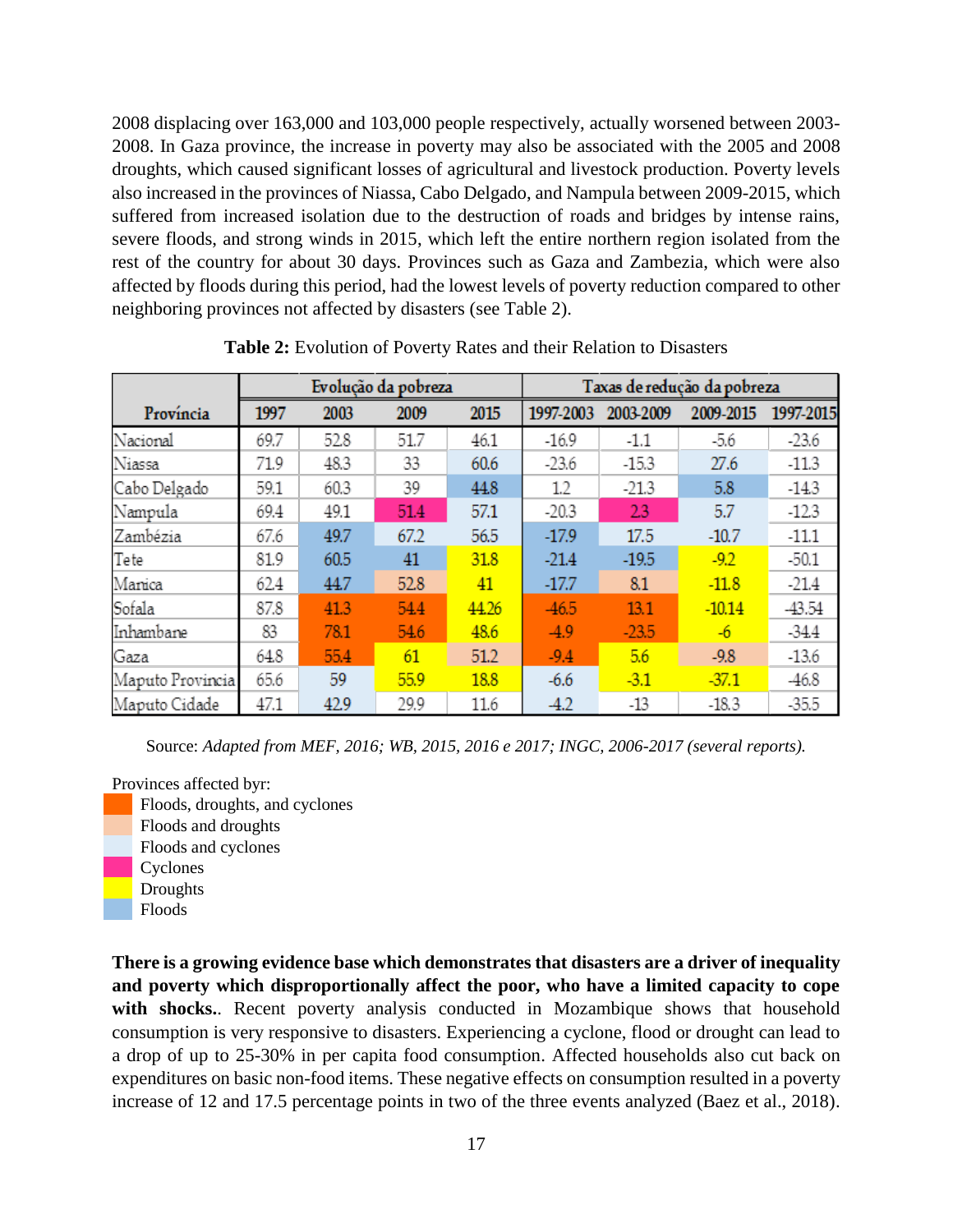Individuals affected by floods early in life also tend to have weaker labor market and consumption outcomes in adulthood, raising their vulnerability to poverty. On average, affected individuals exhibit a participation rate that is six percent lower compared to unaffected individuals. Similarly, floods are associated with lower expenditure levels per capita – approximately 14 percent less – and higher likelihood of households to be poor – nearly 18 percent more. This evidence suggests that effects of weather shocks that occurred decades ago show strong persistence over time and are still felt by affected individuals and their families to this day (Baez, WB, 2016). Reducing the impact of natural hazards is therefore of central importance for achieving poverty goals in Mozambique. The significant economic disruptions and large welfare losses caused by disasters emphasize the need to improve disaster risk management and increase resilience to natural hazards.

#### *Mozambique faces significant funding gaps for disaster response, leading to reliance on international emergency aid*

**Mozambique currently lacks a strategic and comprehensive approach to financing disaster preparedness, response, recovery, and reconstruction, which results in significant funding gaps**. Until recently, a budget allocation for the Annual Contingency Plan was the only ex-ante financial instrument for disaster preparedness, response and early recovery. The funds allocated to the Annual Contingency Plan have routinely been insufficient to cope with disaster events. At most, they allowed the GoM to undertake emergency response activities after small-to-medium sized events. In addition, the amount allocated to the Annual Contingency Plan was not predictable. To finance emergency response to larger events as well as post-disaster recovery and reconstruction, the GoM has been relying on ad-hoc budget reallocations - disrupting the implementation of regular government programs - and on donations or loans from the donor community. The latter are usually slow to materialize and insufficient to cover recovery needs. The need to mobilize resources after events results in inefficient response operations and prolonged and uncertain recovery and reconstruction processes, exacerbating the negative economic and social impacts of disasters. To mitigate these problems, the GoM has resolved to follow a more strategic approach to financing disaster response, starting with the establishment of the DMF, followed by sovereign risk transfer.

**In addition to the GoM's limited ex-ante resources to respond to disasters, key challenges persist in institutional and technical capacity to effectively prepare for, respond to, and recover from disasters.** Since the establishment of INGC in 1999, its institutional structure, staff, and equipment have been consolidated and it has achieved commendable improvements in emergency response, including the engagement of and coordination between relevant ministries and agencies through the Technical Council for Disaster Risk Management (CTGC), and, as needed, the National Emergency Operations Center (CENOE). Yet, INGC continues to face capacity constraints, particularly at the province and district levels, and the division of labor visà-vis sectors, especially in the transition from emergency response to post-disaster recovery and reconstruction, can be further improved. There are also gaps in the process to collect disaster damage and loss data following a disaster to guide recovery efforts, as well as difficulties in tracking disaster-related expenditure due to disparate sources of funding and off-budget assistance. Moreover, the low capacity of some sectors involved in post-disaster recovery and reconstruction to effectively and timely execute their budget allocations is another challenge, often induced by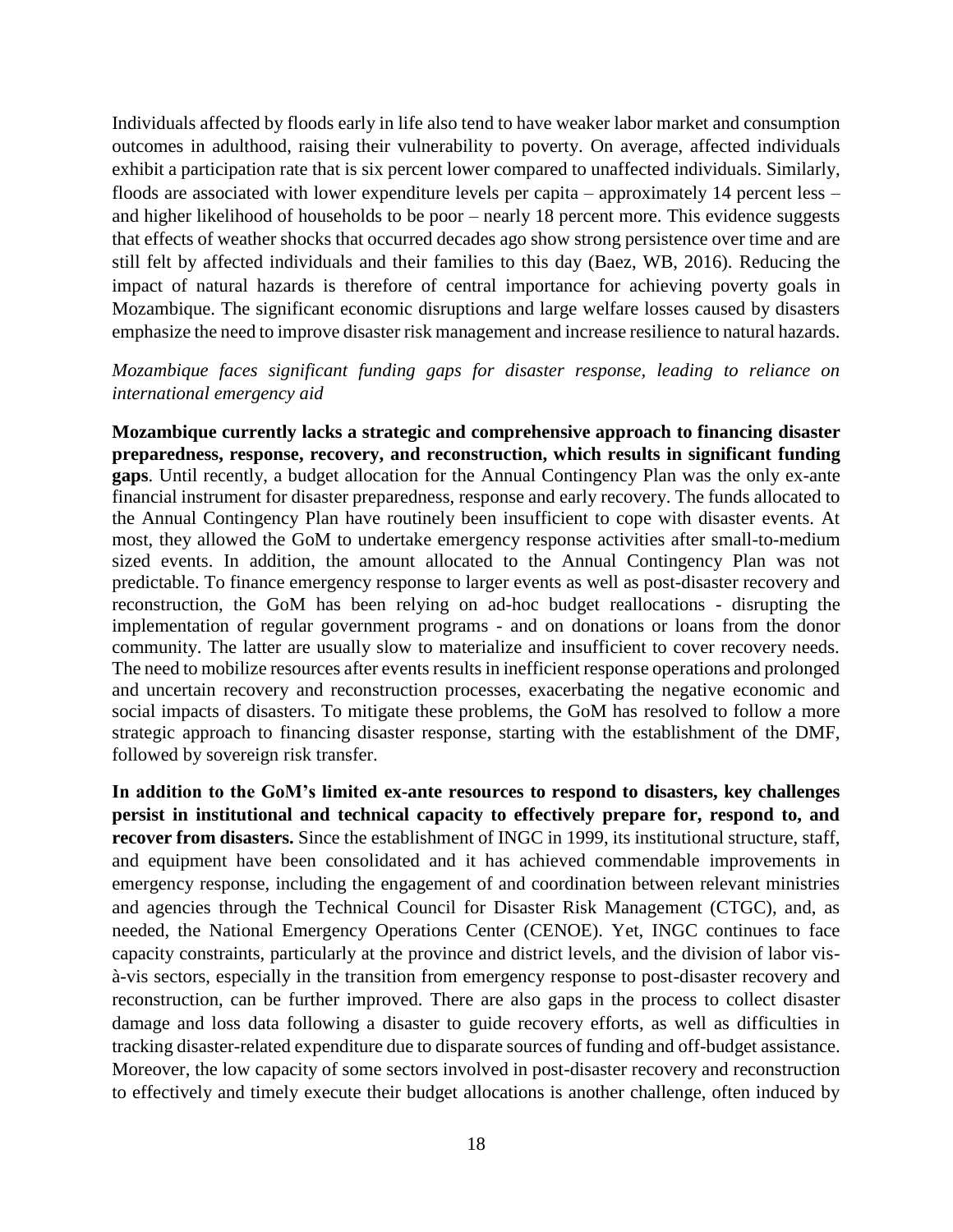lengthy procurement processes. In 2013 and 2014, the overall execution of funds allocated to postdisaster recovery and response only reached 29 percent.

#### *Mozambique's evolving approach to managing risk and enhancing resilience*

**Recognizing the magnitude and impacts caused by climate and other shocks, the GoM made disaster prevention and mitigation a policy priority and has achieved considerable improvements in DRM policy and institutional frameworks**. In 1999, the GoM adopted its first Disaster Management Policy (Resolution No. 18/99) introducing proactive measures for DRM and established the National Institute for Disaster Management (INGC) to lead coordination of DRM. The Disaster Management Law (No. 15/2014), adopted in 2014 and complemented by regulations in 2016, pushes for comprehensive DRM embedded into national, sectoral, and local development planning and budgeting. It calls for active engagement of all stakeholders from Government, civil society, private sector, individuals and development partners. The Law also recognizes the need for dedicated financial protection instruments against disasters. Reducing the vulnerability of the economy, infrastructure, and communities to climate and disaster risks was included as a key strategic objective in the Government's Five-Year Development Program 2015-2019 (*Programa Quinquenal do Governo* 2015-2019). The Program recognizes that climate resilience not only mitigates the negative impact of disasters but is also inextricably linked to poverty reduction of populations who are most exposed to such disasters.

**To operationalize the DRM policy framework, the GoM has adopted consecutive Master Plans.** The first Master Plan (*Plano Director para Prevenção e Mitigação das Calamidades Naturais* – PDPMCN, adopted in 2006) focused on prevention and mitigation, emphasizing the importance of disaster preparedness through the implementation of early warning, information management, communication, and capacity for search and rescue. The second Master Plan (PDRRD), adopted in October 2017, sets forth an ambitious and comprehensive DRM program for 2017-2030 to promote Mozambique's resilient development through disaster prevention, preparedness, response, and recovery, as well as mainstreaming of DRM in public financial management, investments, and development planning across sectors, while building capacity at all levels. In addition, Mozambique published a *National Adaptation Programme of Action* in 2007 and its *National Climate Change Adaptation and Mitigation Strategy 2013 – 2025* in 2012. This strategy presents a holistic approach to climate change alongside the pillars of (1) adaptation and reduction of risk; and (2) mitigation and the development of a low-carbon economy. The PDRRD is well-aligned with the adaptation priorities of the climate change strategy.

**The government's DRM program for 2017-2030, constituted by the PDRRD, is in line with international good practice and sound DRM principles.** The five strategic objective areas and corresponding actions of the DRM program were defined in alignment with the African disaster reduction commitment and international agendas, particularly with the priorities for action set forth by the Sendai Framework for Disaster Risk Reduction 2015-2030 and the Sustainable Development Goals (SDGs). The development of the government program also benefitted and incorporated findings from extensive non-lending technical assistance on strengthening DRM, particularly to INGC and the Ministry of Economy and Finance (MEF), supported by the World Bank over the past years. The DRM Master Plan for 2017-2030 promotes the integration of disaster risk reduction into the various planning instruments, and more particularly in the Five-Year Plan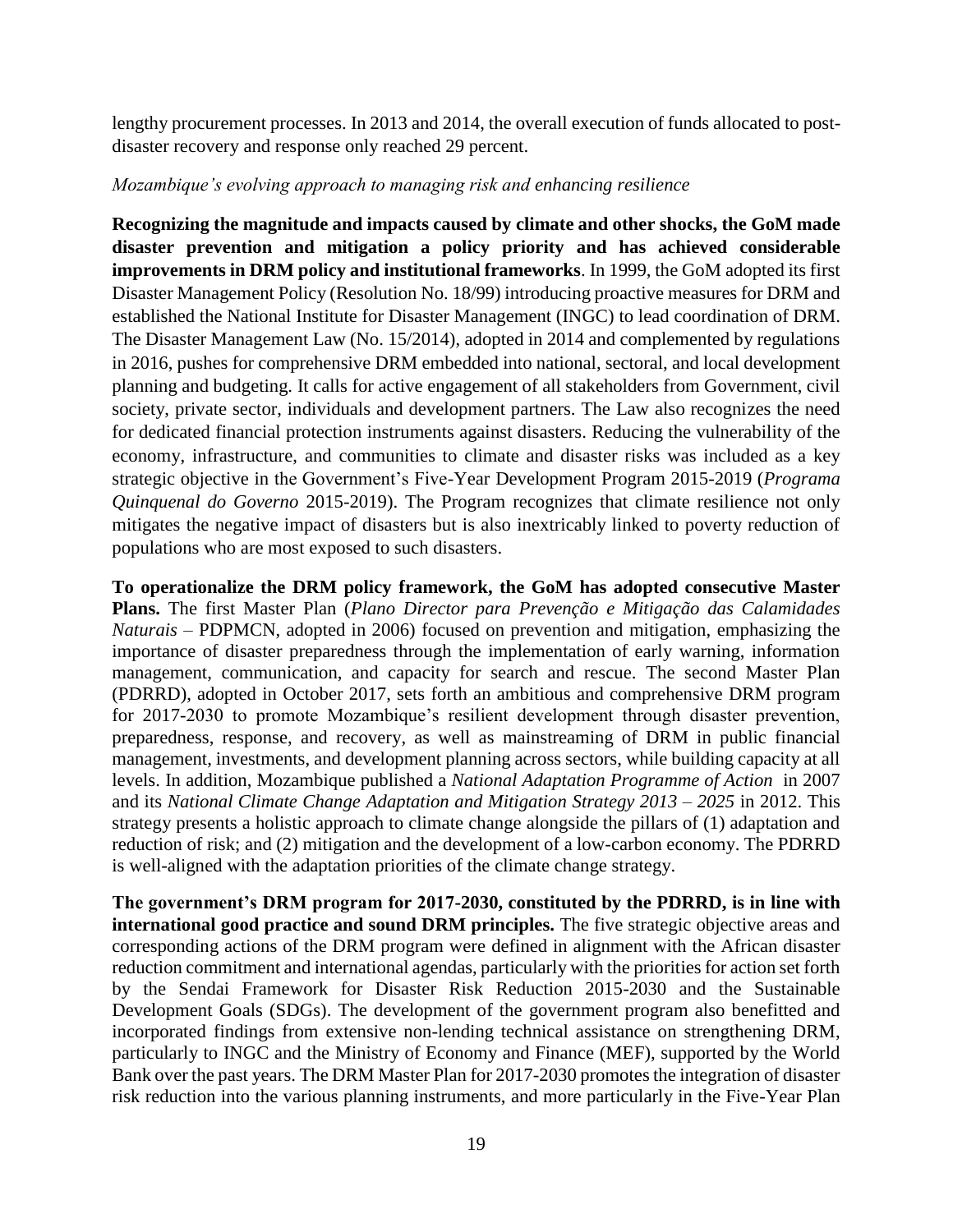and the respective annual Economic and Social Plans (*Planos Econômicos e Sociais*, PES), to foster program implementation and monitoring of sectoral activities that contribute to increasing resilience to climate and disaster risks.

#### **In the face of key challenges, the government program strives to advance three priority areas over the coming years to improve disaster response and recovery, and to enhance resilience of vulnerable education infrastructure:**

- First, the GoM has started to take important steps towards improving financial protection against disasters. The operationalization and recurrent capitalization of the Disaster Management Fund (DMF), legally established in July 2017, will ensure stability and predictability of financing for disaster preparedness, response, and recovery in the country and provide a solid basis for the mobilization of resources from various national and international partners. The GoM is currently finalizing the regulations that will govern the DMF and which require annual audits on the use of funds and establish the possibility of ex-ante contracting for defined standard goods and services needed in emergency response. The DMF is also designed to enable GoM to purchase sovereign parametric risk transfer instruments, which would rapidly provide additional resources to respond to large-scale disasters. The GoM seeks to make use of this provision and will use the PforR as a catalyst to place a sovereign risk transfer product for either drought and/or cyclone risk on international capital/insurance markets in FYs 2022, 2023, and 2024. The GoM will follow a structured approach to ensure any transaction meets its policy objectives in a costeffective manner, while minimizing risks. In particular, it will take the following steps, which will be supported with TA from the World Bank. First, the GoM will develop a DRF strategy, which clarifies the Government's overarching policy objectives with respect to risk financing and identifies a sequenced set of priorities to meet them. In parallel, the GoM will review existing available risk models in the market for risk transfer products for Mozambique. Based on the outputs of the review, a series of investments will be made to strengthen risk modeling data for Mozambique. This can include investments in exposure databases, hazard modules, and vulnerability functions. In addition to reviewing risk models, the GoM will (i) review risk transfer products offered by the market and ascertain their adequacy given the Mozambican context and the GoM's policy objectives and/or design a sovereign risk transfer product which aligns with their DRF Strategy; and (ii) develop a procurement plan for purchasing insurance.
- **-** Second, the GoM wants to continue strengthening the capacity for disaster preparedness, response, and recovery across all levels to ensure the effective and efficient use of disaster risk financing. In addition to consolidating the institutional and technical capacity of INGC as the key DRM coordinating agency, establishing Local Disaster Risk Management Committees in all risk-prone communities and ensuring the sustainable functioning of existing Committees has become a priority for strengthening local capacity for emergency preparedness and response. Relatedly, the GoM has started efforts to strengthen and consolidate early warning systems for cyclone and river flooding, with a particular focus on ensuring last-mile communication and helping affected communities to take adequate actions based on early warning information.

Third, the GoM wants to mainstream new approaches to retrofit and repair existing school buildings and class rooms in areas exposed to cyclone winds to reduce vulnerabilities in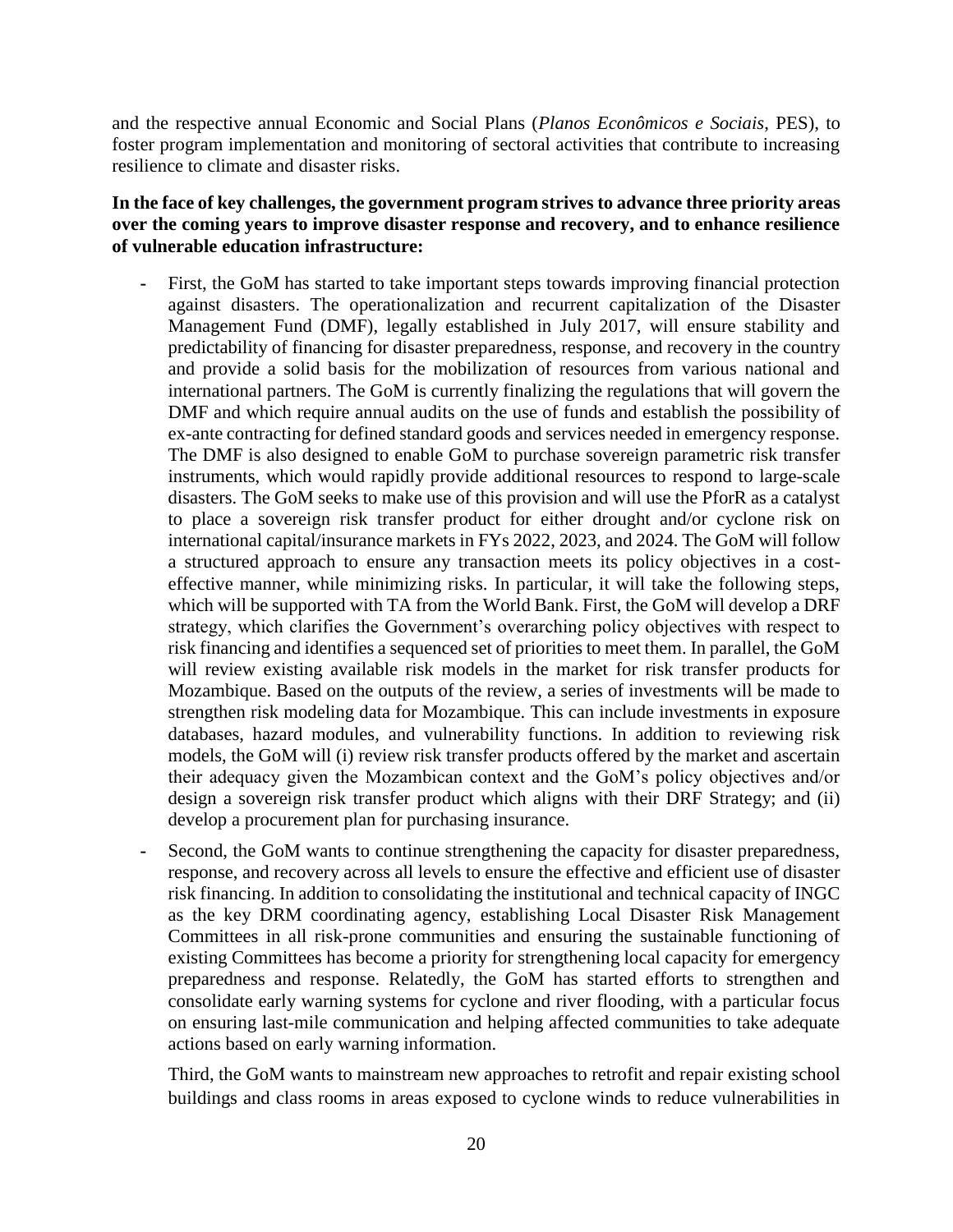the education sector. These activities will build on technical assistance that the Bank has been providing to the GoM to support the integration of risk considerations into school construction processes, which delivered improved hazard and exposure data (including a new set of maps for all major perils and return periods produced by GFDRR) and identified retrofitting options for winds and floods. With support from the World Bank and technical assistance from UN-Habitat, the GoM has started testing these retrofitting approaches under the Emergency Resilient Recovery Program (ERRP) and is looking to scale them up in cyclone-affected provinces.

#### <span id="page-20-0"></span>*Technical Soundness*

 $\overline{a}$ 

#### *Program ownership, focus, and design*

**The Program builds on strong government ownership, is technically sound, and fully aligned with international good practices.** The Program directly responds to the GoM's request to support, within the implementation of the overall government DRM program, the capitalization and operationalization of the recently established DMF, the placement of sovereign risk insurance, the improvement of preparedness and response capacities at all levels, and the development of more resilient education infrastructure. The Program follows core principles for effective disaster risk management, including consolidating disaster risk financing and insurance strategies, empowering local communities to engage in good disaster risk management practices, enhancing disaster preparedness for effective response, and investing in disaster risk reduction for resilience.

Under Results Area 1, the establishment and operationalization of the DMF follows international best practices and benefited from hands-on technical expertise from a global leader in this field, Mexico<sup>5</sup>. The DMF will focus on financing immediate disaster preparedness and response activities to enhance readiness for imminent events and emergency response (and financing the purchase of sovereign risk transfer).<sup>6</sup> The objective of the DMF is to finance materials necessary in the case of rapid-onset disasters for search and rescue operations, acquisition, transportation, and distribution of essential goods and services for the relief or assistance of victims of disasters. Humanitarian assistance activities include the provision of shelter and sanitation, food, medical care, and evacuation of areas affected by disasters. State institutions directly involved in the disaster preparedness and emergency response will benefit from the DMF through in-kind support, based on a positive list of goods and services. As a standard process, the procurement of goods and services will be carried out in advance by INGC at the beginning of each year (through open or ex-ante contracts). All DMF fiduciary management responsibilities will remain with INGC. To this end, a Fund Management Unit will be set up, with a coordinator, who will report directly to the Director General of INGC.

<sup>5</sup> FONDEN, Mexico's Fund for Natural Disasters, was established in the late 1990s to finance: (i) emergency assistance to affected populations in the aftermath of a natural disaster; (ii) post-disaster rehabilitation and reconstruction of public infrastructure; and (iii) the rehabilitation and reconstruction of low-income housing. It has established itself as a global reference for efficient and transparent ex-ante mechanism for post disaster response.

<sup>6</sup> For the Fund to support other activities in the future, complementary regulations would need to be adopted by the GoM.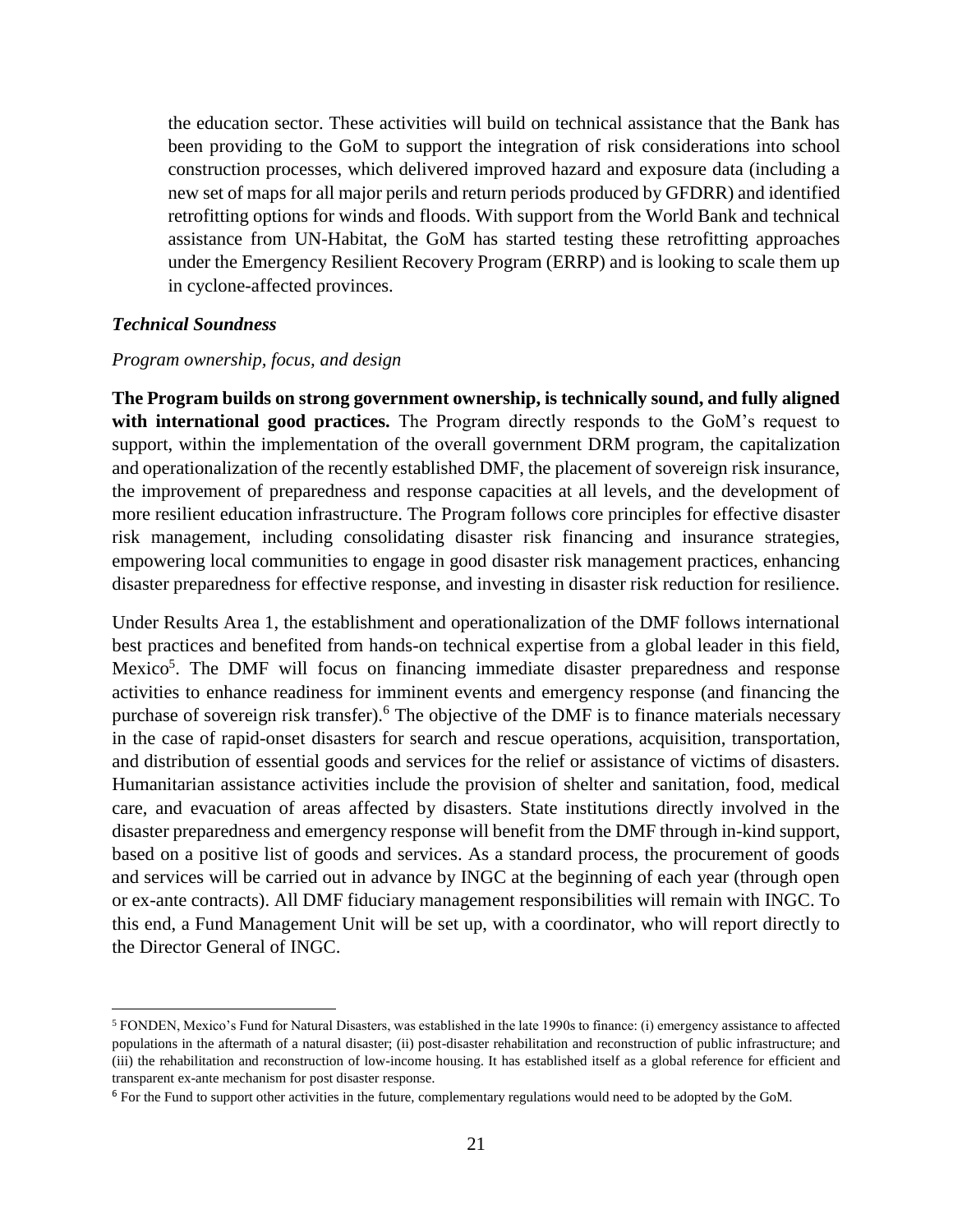To complement the National Disaster Fund, the Program will finance insurance premiums for sovereign risk transfer products. This builds on lessons learned from working in the area of disaster risk financing by the World Bank, which highlights the importance of developing comprehensive risk financing strategies combining multiple financial protection instruments. Known as a 'risk layering' approach, multiple instruments enable Governments to mobilize resources for shocks of different severity (higher probability/lower impact disaster events for the DMF to lower probability/higher impact disaster events for the sovereign risk transfer products). The Program will provide substantial and sustained technical assistance to ensure Government officials fully understand the benefits as well as the limitations of sovereign risk transfer solutions; and fully own the decision to purchase any particular risk transfer product.

Under Results Area 2, the Program builds on lessons learned and good practices in communitybased disaster risk management which show that the ownership of disaster preparedness, response and prevention by communities is a determining factor in reducing their vulnerability. INGC has supported the establishment and strengthening of local DRM committees (CLGRC) for more than 15 years. Recently, under Bank-financed technical assistance, INGC worked with Civil Society Organizations (CSOs) to harmonize the process of creating, capacity building and equipping CLGRCs.

The design of the DLI related to Early Warning Systems (EWS; DLI 4 in Result Area 2) builds on lessons learned from previous donor-funded projects and international innovations. The specification of the DLI is based on an assessment of key bottlenecks in the early warning results chain. Recent engagements of the World Bank and its partners on early warning, including a Bank lending project on hydro-meteorological services<sup>7</sup> and a recently completed study on early warning information flows<sup>8</sup>, have shown that these bottlenecks are institutional coordination and information dissemination more so than equipment. Currently, technical analyses conducted by the National Institute for Meteorology (INAM) and the National Directorate for Water Resources Management (DNGRH) are not efficiently used to produce actionable early warnings and those early warnings do not reach communities in a structured way. As a result, INGC cannot track how many communities receive early warning information for flood and cyclone and whether those messages are accurate. Several pilots have been conducted to identify more efficient information flows between agencies and to disseminate early warnings to communities using SMS-based systems. However, none of these pilots have been institutionalized and operationalized on a national level. The technical design of DLI 4 addresses these issues by (1) re-establishing MOUs and solidifying information flows between INGC, INAM and DNGRH, (2) establishing a centralized system for information sharing and early warning dissemination for flood and cyclone, and (3) connecting all Local DRM Committees in priority areas to the system. Priority areas are defined as the Limpopo and Zambezi basin for flood, and the Inhambane province for cyclone. Alongside the DLI, technical assistance activities will be conducted benefiting INAM and DNGRH to strengthen the technical capacities for flood and cyclone modelling. The priorities for

 $\overline{a}$ 

<sup>7</sup> Enhancing Spatial Data for Flood Risk Management Project (P149629)

<sup>8</sup> República De Moçambique Ministério Da Planificação E Desenvolvimento Ministério Da Administração Estatal (2014). Rules, Procedures and Standards for the Flow of Information on Disasters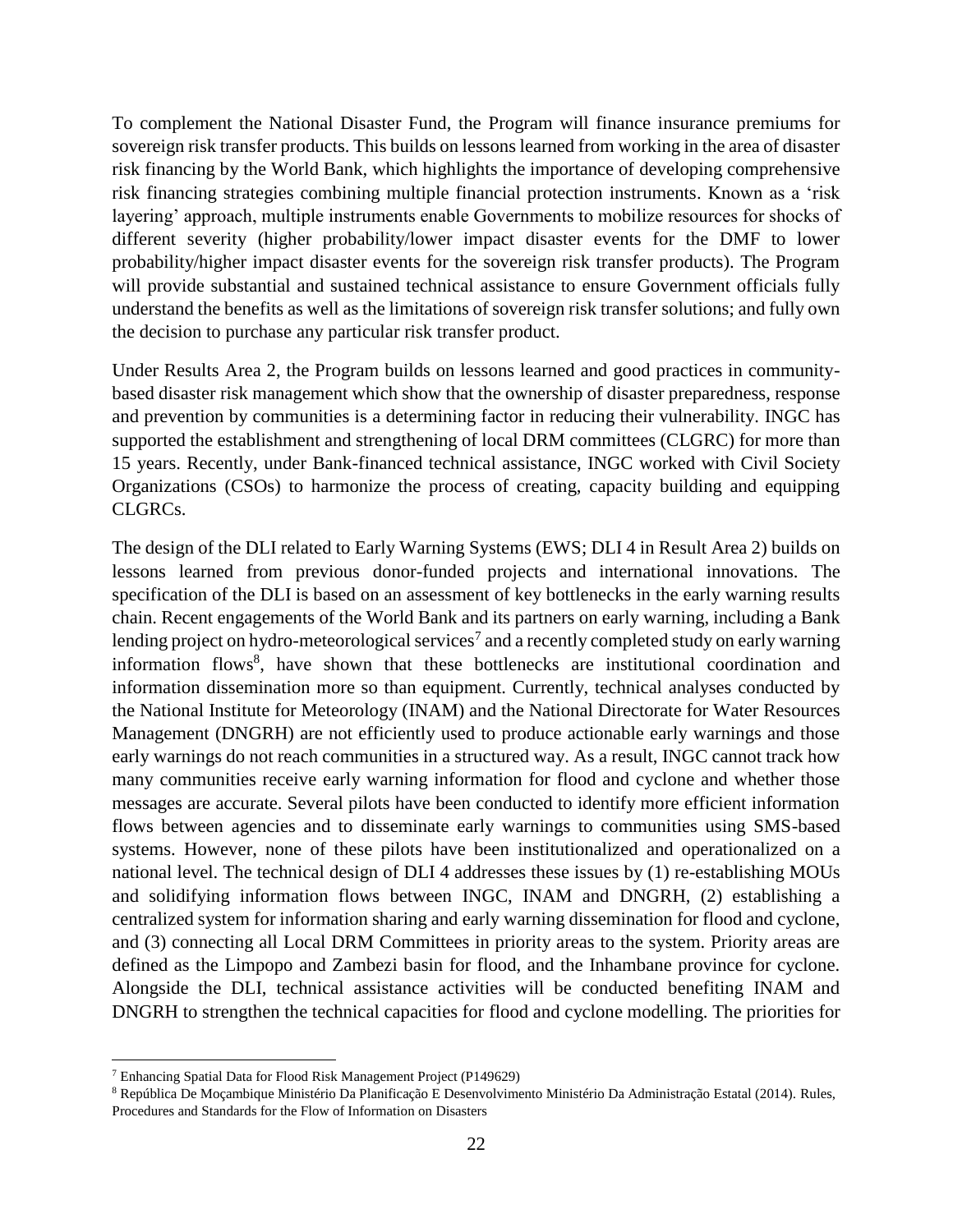technical assistance will be linked to ongoing international assistance to INAM and DNGRH under the PPCR-funded Transforming Hydro-Meteorological Services Project and the Nordic Development Fund financed hydrometeorological services project. Whereas the PPCR project is focusing on strengthening observation and modelling capacities, the proposed Program will focus on the improved use and dissemination of that information in a centralized warning system.

For Results Area 3, the Program builds on a strong Bank-executed Technical Assistance Program (TAP) conducted in 2 phases between 2012 and 2018 (Mozambique Safe School Program Phase 1 and Phase 2 – TF012406/TF016899/TF019061). As part of this TAP, a catalogue of hazard resistant construction types and architectural models with adaptive measures for building resilient schools was developed with technical support from UN-Habitat, following international best practices. This was further complemented by a building assessment methodology and survey instrument. Under the IDA financed Emergency Resilient Recovery Project (ERRP - P156559), the Government has piloted the rehabilitation and retrofitting of close to 400 classrooms, which were affected by strong winds and flooding in 2015, using the assessment methodology and instrument as well as the construction standards developed under the TAP. Resilient rehabilitation costs under ERRP averaged \$7,000-8,000 per classrooms. The resilient rehabilitation package also included the construction of toilets, handwashing facilities and water tanks when these were nonexistent prior to the retrofitting activity. For this scale-up under the Program, the Government would follow the same approach and use the newly updated cyclone hazard zoning map.

The retrofitting program will address the main structural and construction failures identified in previous resilient reconstruction projects, which include: (i) inadequate architectural models; (ii) low quality of materials or under-dimensioned construction components; (iii) lack or inadequate connections between structural parts; (iv) errors of technical execution; and (iv) lack of regular maintenance of the school buildings. The main steps in this retrofitting approach are focused on reinforcing the roof structure, ensuring a better connection between the wood rafters and the improvement of the connection between the walls and the trusses, and improving the quality of the zinc sheets.

While MINEDH already has the experience and expertise in managing the reconstruction/retrofitting of classrooms under ERRP, the Technical Assistance component will continue to finance technical expertise focused on: (i) quality of design and bidding documents; (ii) quality of construction through oversight and training of contractors and supervision firms.

#### <span id="page-22-0"></span>*Program Institutional Arrangements*

**The Program builds on on-going experience of implementation of Programs for Results. With support from the Ministry of Economy and Finance (MEF), over the last five years, Mozambique has been successfully implementing two Programs for Results operations on Public Finance Management and on Health Services Delivery.** The DRM and Resilience Program will count with the participation and active role of the MEF in support of the delivery of program results, by the two implementing agencies, namely the National Institute for Disaster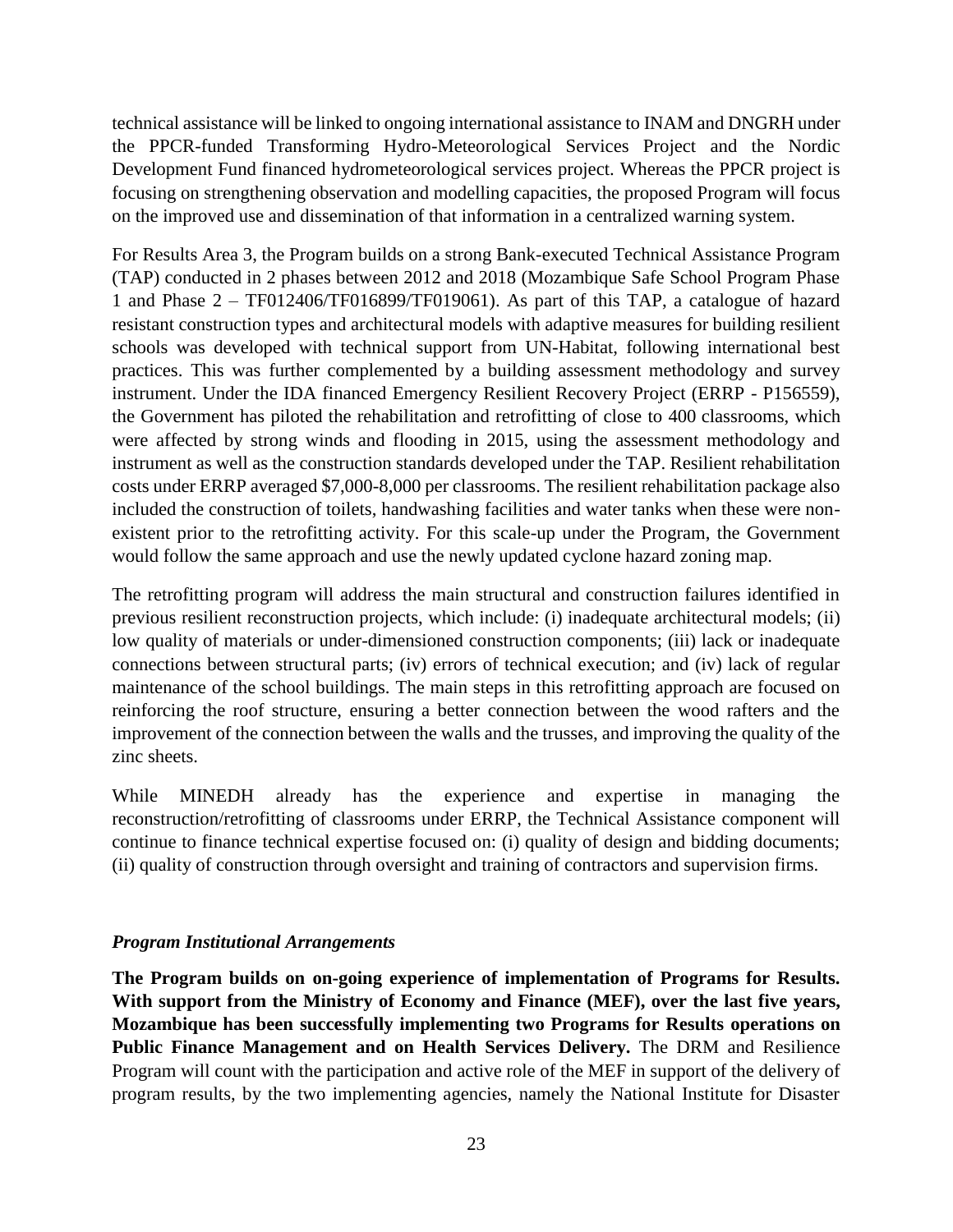Management (INGC) and Ministry of Education and Human Development (MINDH), at central level. At local level, the Provincial representation and technical operations units of INGC (*Centros Operativos de Emergencias*, COE - Provincial Emergency Operation Centers) and MINEDH (*Unidade de Construções Escolares* - School Construction Unit) will support the implementation, oversight and supervision of delivery of Program activities under their respective areas. Technical support will be provided to help INGC, MEF, INAM, and MINEDH deliver the intended results in all Results Areas.

**A Program Steering Committee (PSC) will be established to provide political leadership on Program implementation.** To respond to the multi-sector nature of the Program, the PSC will be chaired by MEF and will include representatives from the implementing agencies INGC and MINEDH, as well as participation of representatives from INAM and DNGRH given their role on flood and cyclone information and warning products. The main tasks of the PSC include: (i) review and approval of the Program annual workplan and budget; and (ii) review and approval of biannual program reports and additional result verification documentation presented by implementing agencies and independent verification agents. Key Program decisions made by and reports approved by the PSC will be presented to the Disaster Management Technical Council (CTGC) for information sharing purposes.

**A Program Management Secretariat (PMS) will be created to ensure day-to-day coordination and management of the Program.** The PMS will be established under the Director General of INGC. It will be responsible for the day-to-day overall coordination, management, monitoring and reporting of the Program in line with the Program Operations Manual (POM) and will serve as the Bank's interface for the Program. While housed at INGC, it will ensure coordination with and technical involvement of MINEDH (Results Area 3) and other relevant government agencies as necessary, including MEF (sovereign catastrophe risk insurance), INAM and DNGRH (consolidation of early warning systems). The PMS will also provide technical support to ensure the effective functioning of the PSC. The PMS will be staffed by a coordinator, a financial management specialist, a procurement specialist, and an environmental and social safeguards specialist (financed through the IPF component) and an assistant (financed by the GoM under the Program).

**The Program will follow a clear and lean institutional implementation structure by all relevant institutions.** Only INGC and MINEDH will oversee the fiduciary management for their respective components of the Program. INGC will be responsible for financial management and procurement of resources for activities and the Technical Assistance component required for delivery of results under Results Areas 1 and 2. At the local level, the Provincial delegations of INGC and the Provincial Emergency Operation Centers managed by INGC, will provide support, and oversight of early warning and information dissemination and strengthening of local Committees. MINEDH will manage resources allocated for activities under Results Area 3 (resilient retrofitting and rehabilitation of classrooms), including the Technical Assistance necessary for results delivery. Through its provincial Offices for Schools Infrastructure and Equipment, the Provincial Directorates of Education and Human Development will support the central MINEDH in: (i) the assessment of school infrastructure damage and vulnerability; (ii) the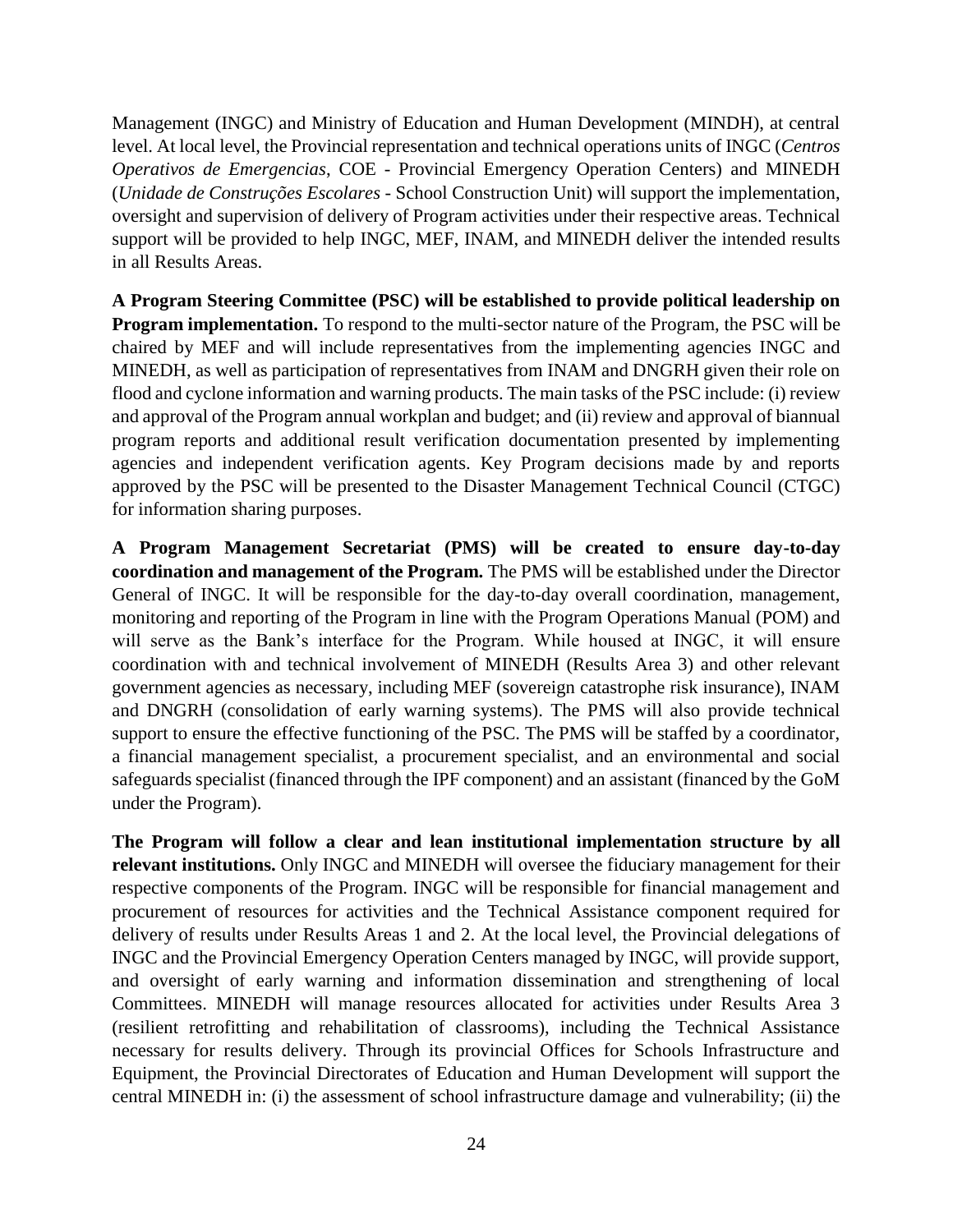assessment of tenders; (iii) oversight and supervision of training of contractors, and (iv) implementation of contracts for resilient rehabilitation of conventional classrooms in their respective provinces. Using their institutional vertical information flow, all institutions involved in the Program will provide regular information to the Program Management Secretariat for global monitoring and reporting.



**Figure 6:** Institutional Arrangements

**All key implementing agencies have sufficient and sustainable budgets for the implementation of the Program**. Both INGC and MINEDH are regularly funded by the Annual State Budget at both national and local levels, in accordance with the Government fiscal capacity. Resources for activities under Results Area 1 will be channeled to INGC through the DMF that will receive: i) an allocation equivalent to 0.1% of the Annual State Budget plus US\$9 million in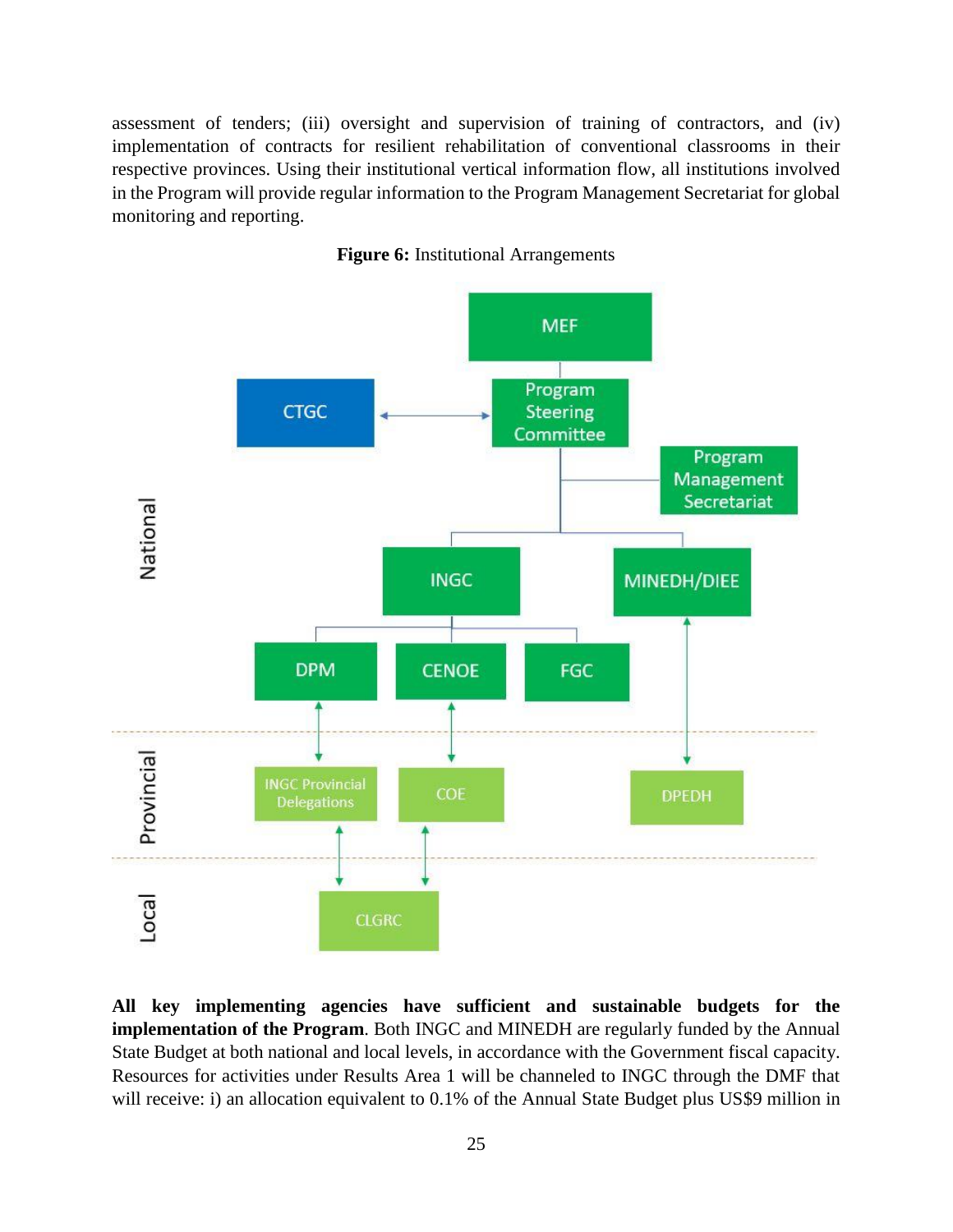Program years 1 and 2 and US\$5 million in Program years 3, 4, and 5; and ii) an allocation for the placement of sovereign risk transfer products with capital and/or insurance markets. MEF will be closely engaged in preparing the technical analysis required to inform Government decisions on purchasing a suitable risk transfer product from capital/reinsurance markets. Resources for activities under the Result Area 2 are channeled to INGC through specific budgets lines in the Annual State Budget for improvement of early warning systems and establishment, equipment, and training of Local Disaster Risk Management Communities and simulation exercises. In Result Area 3, the State Budget of the Ministry of Education and Human Development (MINEDH) for 2019 only includes a budget line for retrofitting of conventional classrooms with funding from external resources. From 2020 and onwards, MINEDH will include in this budget line, a provision of domestic resources to finance the retrofitting of conventional classrooms in the targeted provinces. Financial sustainability and predictability for these activities for the achievement of annual results, will be guaranteed for each three-year budget cycle, starting in 2020, during the preparation by MEF, of the Mid-Term Fiscal Scenario (*Cenário Fiscal de Médio Prazo*) 2020- 2022 to inform the preparation of Annual State Budget. It also anticipated that the PforR activities covered by the three results areas will be included in the next 2020-2024 Five Year Government Program and implemented though the respective annual Social and Economic Plans and state budgets.

**Decision makers and appropriate accountability structures have been identified for all Result Areas of the Program.** The overall accountability for the Program will lie with MEF in its capacity of the chair of the Program Steering Committee. Therefore, in Result Area 1, INGC will be fully responsible for the management of the DMF and for purchasing sovereign risk transfer products, with close involvement of MEF for the placement of sovereign risk transfer products. An INGC/MEF technical working group reporting to MEF Permanent Secretary and INGC Director General will be established to provide day-to-today coordination between the two institutions regarding sovereign risk insurance. In Result Area 2, the decision-making power lies with the Director General of INGC, who will count on the technical support from the Director General of INAM and the National Director of DNGRH, all accountable to the Technical Council for Disaster Management (CTGC) and the Disaster Management Coordination Council for DRM issues. In Result Area 3, decision power is held by the National Director for Schools Infrastructure and Equipment who is accountable to the Minister of Education and Human Development (MINEDH) but will also be accountable to the CTGC in future.

#### <span id="page-25-0"></span>**D. Program Expenditure Framework (description and assessment)**

**Mozambique has a functional Public Financial Management System, despite recent major budget management issues**. An assessment of Public Financial Management Systems in Mozambique, published in 2015, showed that the Public Financial Management System has been robust enough to ensure fiscal discipline for most of the past decade. The coverage of the electronic State Financial Management System (e-SISTAFE) system has been extended, the predictability and control of budget execution has improved with the introduction of electronic systems e-FOLHA for payroll and e-CAF for personal system management, financial accounting and reporting, including quarterly expenditure reports and comprehensive coverage of revenues. The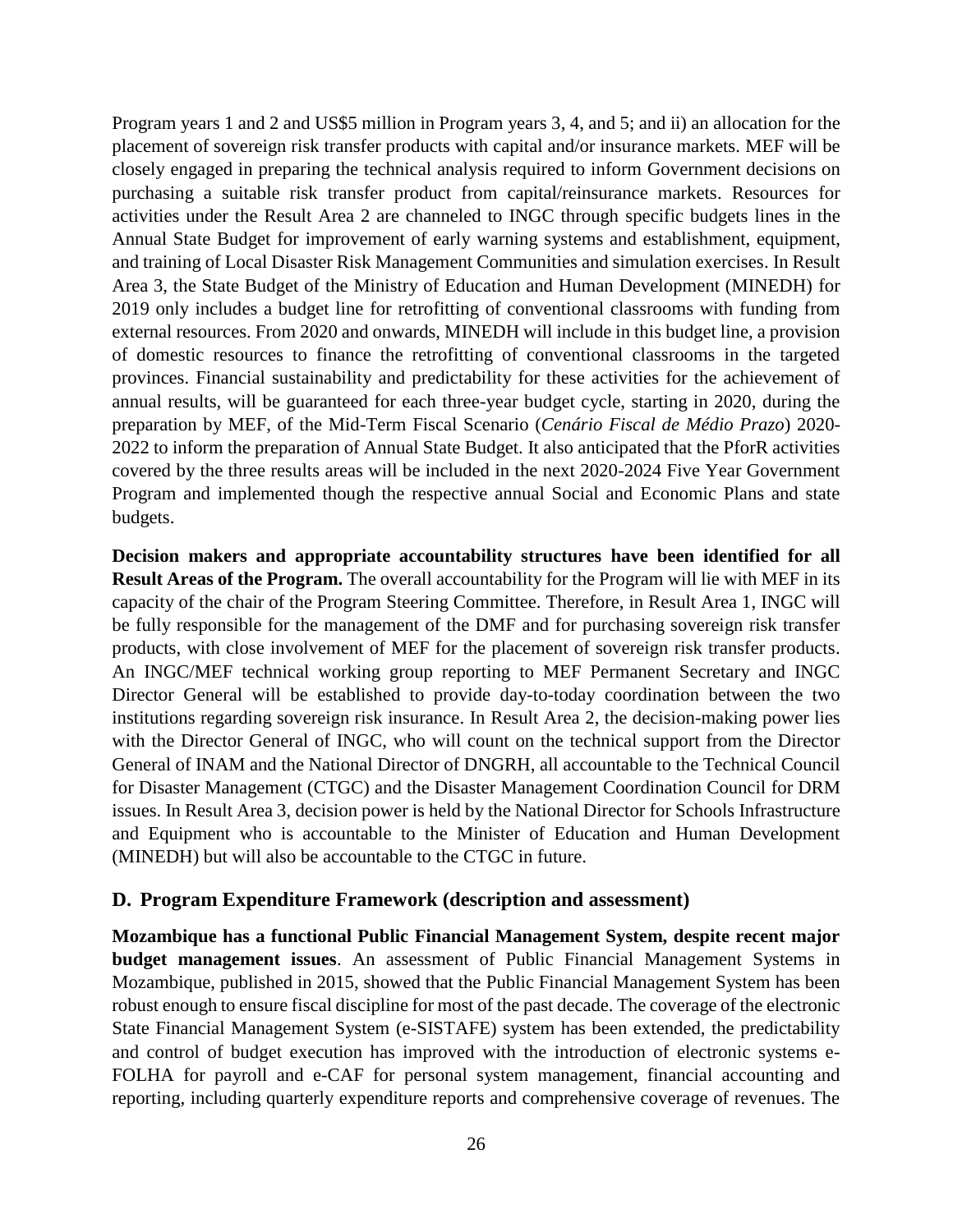quality and coverage of internal audits by the Finances General Inspection and the external audits by the Administrative Tribunal (TA) has improved. The credibility of budget remained good (score A) for control of deviations between budgeted revenues and expenditures and their actual levels but was found problematic (Score D) for controlling the discrepancies between budgeted and actual expenditures at the institutional level. The comprehensiveness and transparency recorded modest improvement (Score B) as the quality of the budget classification system and the public access to information remained stable from 2010 to 2015. Major concerns are associated with the low quality of medium term planning and budgeting under the Medium Term Fiscal Scenario (CFMP) and its weak links to the annual plan (PES) and Budget (Score D). This will need further improvement.

**The Program's financial sustainability is not at risk from the identified budget issues.** The State Budget will continue to increase, and the Government remains committed to allocate resources to priority areas that include investment in infrastructure development and disasters risk management. In 2019, the budgeted expenditures are set to increase by 2.8pp to reach 33.3% of the GDP, when compared to amounts budgeted in 2018. State revenues are expected to increase by 1.4% to reach 23.9% of the GDP. The budget allocated for investments is set to expand in 1.8pp to reach 10% of the GDP, while the recurrent budget will increase by 0.7pp to reach 19.3% of the GDP. Structural reforms to improve domestic revenue mobilization, particularly through implementation of electronic tax payment systems, a reduction in tax exemptions, and improvements in revenue administration, coupled with recurrent expenditure tightening will enable Government to mobilize domestic resources to finance investment in key development areas, including financing for climate and disaster resilience activities.

**Overall Program expenditure is expected to increase to reflect Government budget allocation to program activities under INGC and MINEDH.** Over the period 2016-2018, the Government of Mozambique has allocated on average a total of US\$6.6 million per year to INGC for the disaster preparedness and response activities to be supported by the Program. These expenditures include an annual budget of US\$0.96 million for operational costs and US\$1.12 million for investments, which include equipment and training of local DRM committees and establishment and operation of Early Warning and information systems. In addition, over the same period, INGC has received an annual contingency allocation of US\$2.4 million to prepare for the cyclone season and response to disaster situations during the year.

**As of 2019, and in accordance with Decree 53/2017, of October 18, which created the Disaster Management Fund, a new budget line will be introduced under the INGC investment budget to channel Government resources allocated to the Fund.** The Fund will benefit from an annual allocation of 0.1% of the Government's Budget, corresponding to roughly US\$5 million in 2019, and will benefit during the duration of the Program, from an additional allocation of US\$9 million in Program years 1 and 2 and US\$5 million in Program years 3, 4, and 5. In addition, from 2020, the Fund will also benefit from an expected US\$3 million allocation to finance insurance premium under the Program. Due to the nature of the Fund, additional financial resources could be supplemented in the years of occurrence of disasters that overwhelm the DFM capacity. The use of these resources is subject to the rules defined in the Manual of Financial and Administrative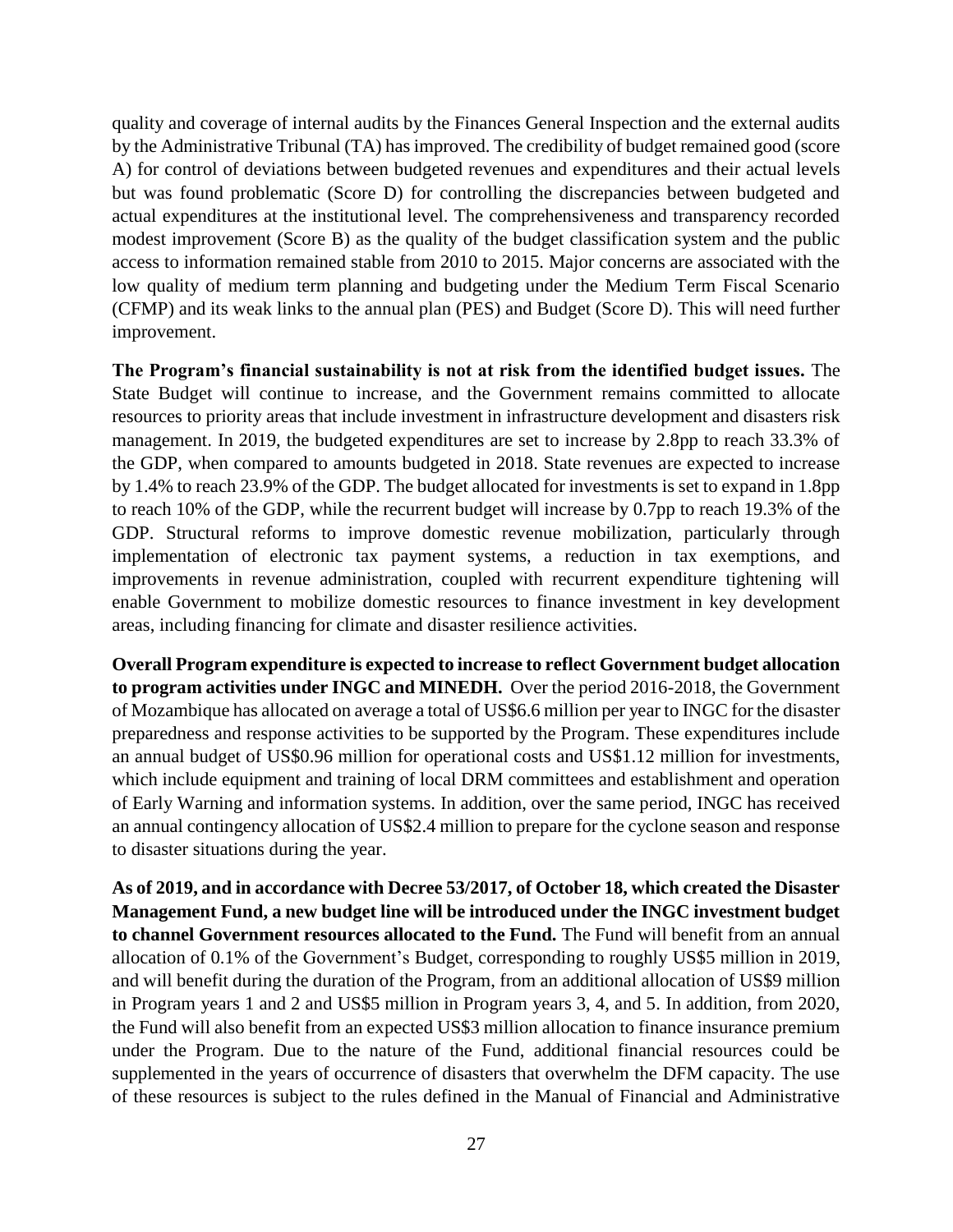Procedures of the DMF (DMF regulations), to be jointly approved by the Ministers of Economy and Finance (MEF) and State Administration and Public Service.

**INGC expenditure will gradually increase to reach a total allocation of US\$96.6 million at the end of the Program.** To increase the magnitude and spatial coverage of INGC disaster preparedness and response interventions, the Program will allocate additional resources to INGC investment budget for local DRM committees, simulations, EWS and information system. In addition, INGC will be responsible for the management of funds allocated to the DMF. The Investment Budget of INGC will increase from US\$2.72 million in 2018, to a new minimum annual allocation of US\$14.67 million, in 2019, and a maximum allocation of US\$20.73 million in 2020.

**Under this Program, MINEDH expenditure will gradually increase to reach a total of US\$28.67 million at the end of the Program.** Over the period 2016-2018, the Government of Mozambique has not allocated any resources to MINEDH for the retrofitting of classrooms since this is a new approach under this Program. MINEDH implemented a resilient school reconstruction component for an amount of \$10 million under an IDA financed IPF (P156559 – Mozambique ERRP). Under the program, MINEDH will created a new budget line under domestic resources which will finance all the Program activities at both central and provincial level. This new budget line will encompass the investment budget of US\$25.0 million estimated for the retrofitting of 3,000 classrooms, including the costs for preparing the building damage and vulnerability assessment, drafting the regulation for resilient construction, purchase of vehicles and hiring of the program manager. This will also finance the operating costs estimated at US\$3.67 million to support the day-to-day management of the Program at central and provincial levels, which include the payment of salaries, travel costs of staff, equipment, fuels and others. Through this budget line, MINEDH will ensure a total allocation of US\$28.67 million for the overall implementation of program activities by DIEE, DAF and Executive Procurement Management Units (UGEA), at Ministerial level, and by the Unit for School Construction and Equipment (UCEEs) in all provinces.

**The expenditures for MINEDH reflect the implementation costs of the program at provincial**  level. The program activities will be carried out on a centrally-based management model but will rely on strong participation of provincial UCEEs for field and onsite supervision activities. Therefore, the Program implementation will require an estimated allocation of US\$3.67 million for operating costs, of which the major portion US\$1.83 million (50%) will be allocated to the provinces to support staff and travel costs, fuel and vehicles maintenance, necessary for day-today supervision by the UCEE's staff, of the classrooms retrofitting at district level, while DIEE, DAF and UGEA will allocated the remainder US\$1.83 million for program management, procurement and financial management and safeguards assurance activities.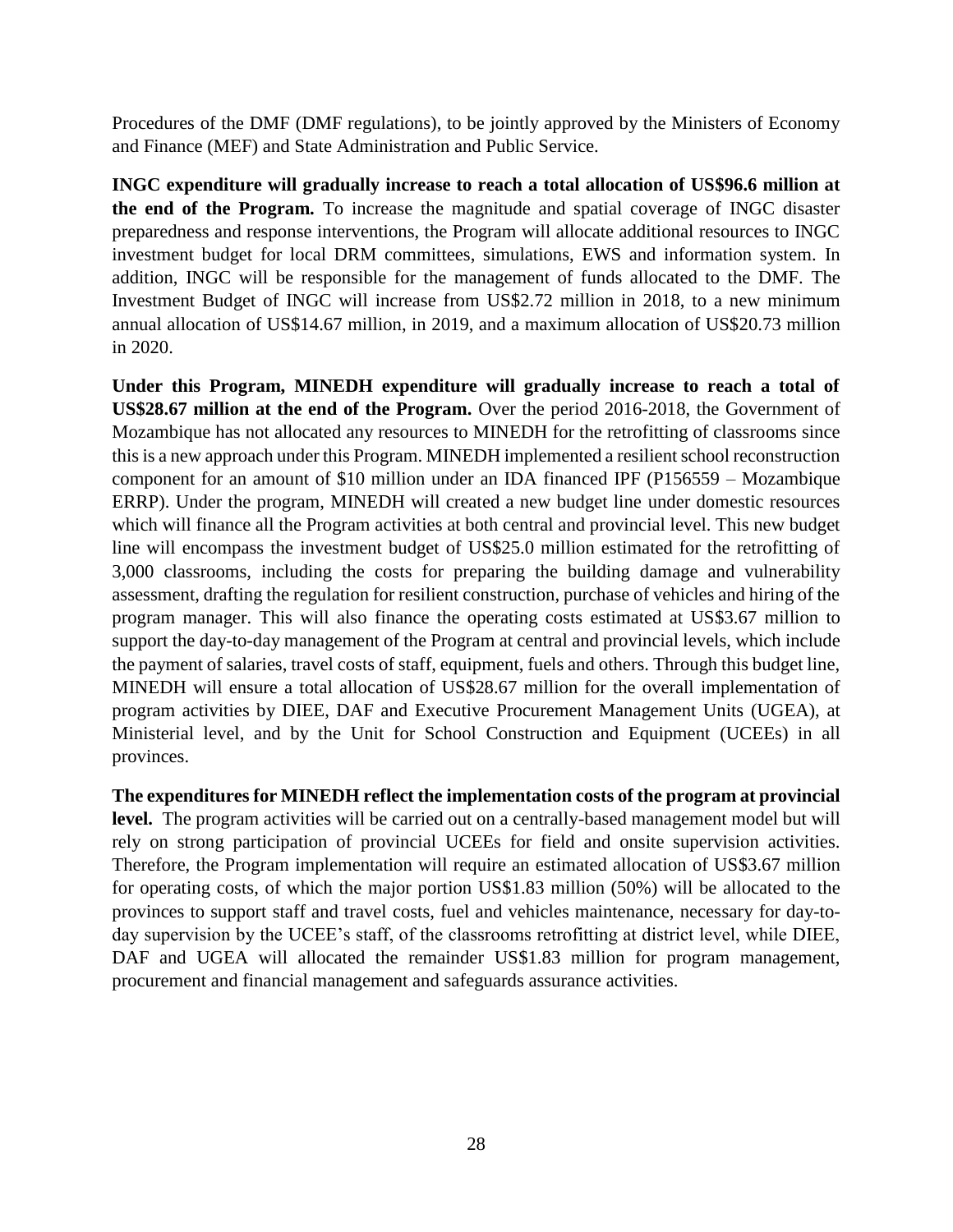|                                                   | 2016           | 2017           | 2018           | 2019           | 2020         | 2021         | 2022           | 2023           | <b>TOTAL</b><br>2019-2023 |
|---------------------------------------------------|----------------|----------------|----------------|----------------|--------------|--------------|----------------|----------------|---------------------------|
| <b>INGC TOTAL BUDGET</b>                          | 593            | 243            | 361            | 972            | 1,340        | 1,147        | 1,164          | 1,173          | 5,796                     |
| <b>1. OVERALL OPERATING COSTS</b>                 | 575            | 222            | 197            | 92             | 96           | 100          | 106            | 110            | 504                       |
| 1.1.1. SALARIES                                   | 31             | 36             | 37             | 67             | 69           | 71           | 74             | 76             | 357                       |
| <b>1.1.2. TRAVEL COSTS</b>                        | 1              | 0              | 1              | $\mathbf{1}$   | $\mathbf{1}$ | $\mathbf{1}$ | $\overline{2}$ | $\overline{2}$ | $\overline{7}$            |
| 1.1.3. GOODS                                      | 5              | 9              | 9              | 10             | 11           | 12           | 13             | 14             | 60                        |
| 1.1.4. SERVICES                                   | 16             | 13             | 13             | 14             | 15           | 16           | 17             | 18             | 80                        |
| <b>1.1.5. ANNUAL CONTINGENCY</b><br><b>PLAN</b>   | 521            | 162            | 137            |                |              |              |                |                |                           |
| <b>2. INVESTMENTS</b>                             | 18             | 21             | 163            | 880            | 1,244        | 1,047        | 1,058          | 1,063          | 5,292                     |
| <b>2.1. LOCAL DRM COMMITTEES</b>                  | 10             | 10             | 7              | 30             | 110          | 110          | 110            | 110            | 470                       |
| <b>2.2. EARLY WARNING</b>                         | 0              | $\overline{3}$ | 5              | 4              | 55           | 79           | 86             | 86             | 310                       |
| <b>2.3. SIMULATIONS</b>                           | 6              | 2              | $\overline{4}$ | $\overline{2}$ | 55           | 40           | 40             | 40             | 177                       |
| <b>2.4. INFORMATION SYSTEM</b>                    | $\overline{a}$ | 6              | 7              | 4              | 4            | 38           | 42             | 47             | 135                       |
| <b>2.5. DISASTER MANAGEMENT</b><br><b>FUND</b>    |                |                | 141            | 840            | 1,020        | 780          | 780            | 780            | 4,200                     |
| <b>MINEDH TOTAL BUDGET</b>                        | 25             | 24             | 26             | 94             | 300          | 422          | 424            | 480            | 1,720                     |
| <b>1. OVERALL OPERATING COSTS</b>                 | 25             | 24             | 26             | 40             | 42           | 44           | 46             | 48             | 220                       |
| <b>1.1. DIEE OPERATING COSTS</b>                  | $\overline{z}$ | 6              | 6              | 20             | 21           | 22           | 23             | 24             | 110                       |
| <b>1.2. PROVINCES OPERATING</b><br><b>COSTS</b>   | 18             | 19             | 19             | 20             | 21           | 22           | 23             | 24             | 110                       |
| 2. INVESTMENT                                     |                |                |                | 54             | 258          | 378          | 378            | 432            | 1,500                     |
| <b>2.1. SCHOOL RETROFITTING</b><br><b>PROGRAM</b> |                |                |                | 54             | 258          | 378          | 378            | 432            | 1,500                     |
| <b>TOTAL PROGRAM COST</b>                         |                |                |                | 1,066          | 1,640        | 1,569        | 1,588          | 1.653          | 7,516                     |

# **Table 3:** Overall Program Expenditure (in *Million Meticais*) 2019-2023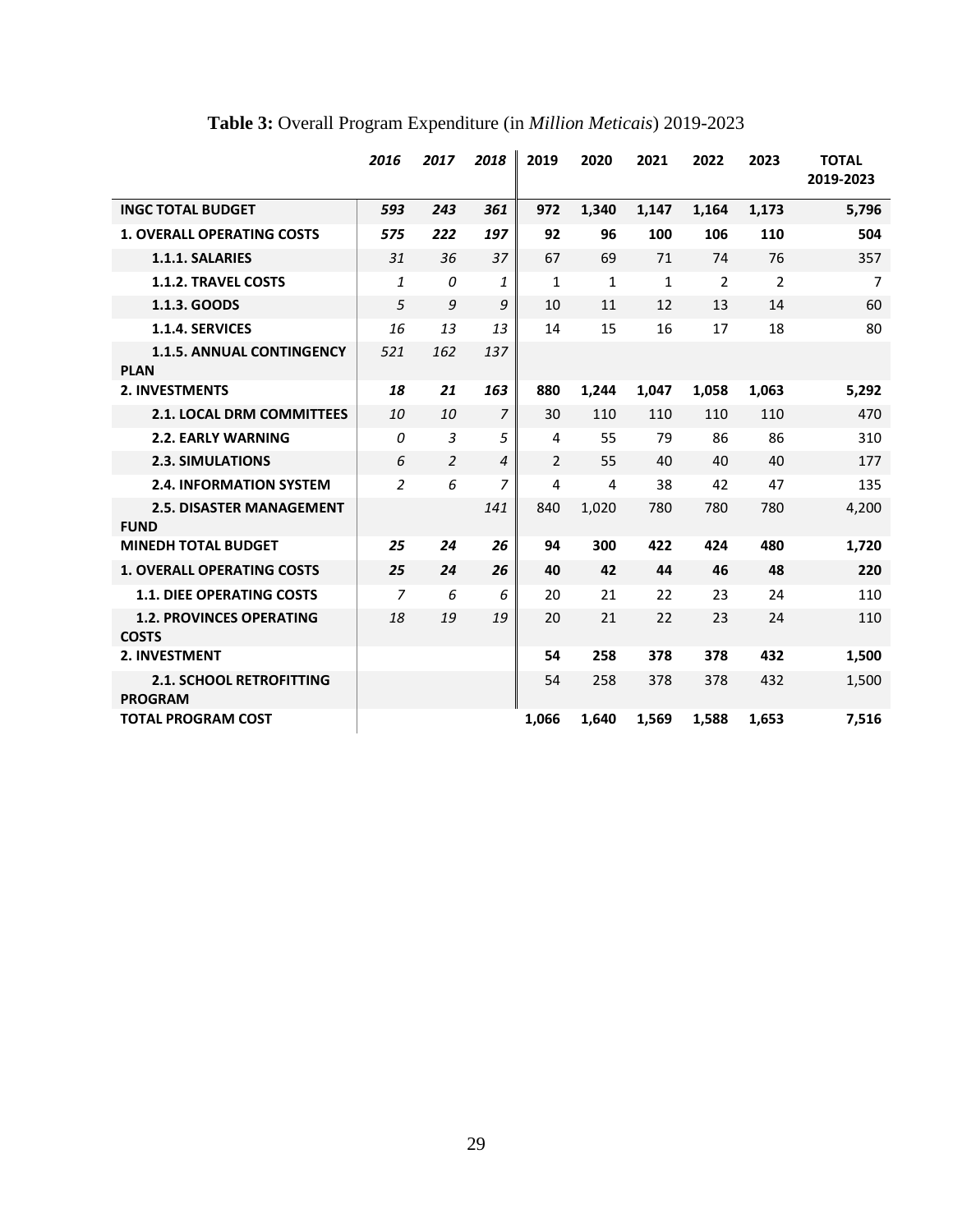|                                                   | 2016 | 2017 | 2018 | 2019  | 2020  | 2021  | 2022  | 2023  | <b>TOTAL</b><br>2019-<br>2023 |
|---------------------------------------------------|------|------|------|-------|-------|-------|-------|-------|-------------------------------|
| <b>INGC TOTAL BUDGET</b>                          | 9.88 | 4.05 | 6.01 | 16.20 | 22.34 | 19.12 | 19.39 | 19.54 | 96.60                         |
| <b>1. OVERALL OPERATING COSTS</b>                 | 9.58 | 3.69 | 3.29 | 1.54  | 1.61  | 1.67  | 1.76  | 1.83  | 8.40                          |
| 1.1.1. SALARIES                                   | 0.52 | 0.60 | 0.61 | 1.12  | 1.15  | 1.18  | 1.23  | 1.27  | 5.95                          |
| <b>1.1.2. TRAVEL COSTS</b>                        | 0.02 | 0.01 | 0.01 | 0.02  | 0.02  | 0.02  | 0.03  | 0.03  | 0.12                          |
| 1.1.3. GOODS                                      | 0.08 | 0.16 | 0.16 | 0.17  | 0.18  | 0.20  | 0.22  | 0.23  | 1.00                          |
| 1.1.4. SERVICES                                   | 0.27 | 0.22 | 0.22 | 0.23  | 0.25  | 0.27  | 0.28  | 0.30  | 1.33                          |
| <b>1.1.5. ANNUAL CONTINGENCY</b><br><b>PLAN</b>   | 8.69 | 2.71 | 2.28 |       |       |       |       |       |                               |
| <b>2. INVESTMENTS</b>                             | 0.30 | 0.35 | 2.72 | 14.67 | 20.73 | 17.45 | 17.63 | 17.72 | 88.20                         |
| 2.1. LOCAL DRM COMMITTEES                         | 0.17 | 0.17 | 0.12 | 0.50  | 1.83  | 1.83  | 1.83  | 1.83  | 7.83                          |
| <b>2.2. EARLY WARNING</b>                         | 0.00 | 0.05 | 0.08 | 0.07  | 0.92  | 1.32  | 1.43  | 1.43  | 5.17                          |
| <b>2.3. SIMULATIONS</b>                           | 0.10 | 0.04 | 0.07 | 0.03  | 0.92  | 0.67  | 0.67  | 0.67  | 2.95                          |
| <b>2.4. INFORMATION SYSTEM</b>                    | 0.03 | 0.10 | 0.12 | 0.07  | 0.07  | 0.63  | 0.70  | 0.78  | 2.25                          |
| <b>2.5. DISASTER MANAGEMENT</b><br><b>FUND</b>    |      |      | 2.34 | 14.00 | 17.00 | 13.00 | 13.00 | 13.00 | 70.00                         |
| <b>MINEDH TOTAL BUDGET</b>                        | 0.42 | 0.40 | 0.43 | 1.57  | 5.00  | 7.03  | 7.07  | 8.00  | 28.67                         |
| <b>1. OVERALL OPERATING COSTS</b>                 | 0.42 | 0.40 | 0.43 | 0.67  | 0.70  | 0.73  | 0.77  | 0.80  | 3.67                          |
| <b>1.1. DIEE OPERATING COSTS</b>                  | 0.11 | 0.09 | 0.10 | 0.33  | 0.35  | 0.37  | 0.38  | 0.40  | 1.83                          |
| <b>1.2. PROVINCES OPERATING COSTS</b>             | 0.31 | 0.31 | 0.32 | 0.33  | 0.35  | 0.37  | 0.38  | 0.40  | 1.83                          |
| 2. INVESTMENT                                     |      |      |      | 0.90  | 4.30  | 6.30  | 6.30  | 7.20  | 25.00                         |
| <b>2.1. SCHOOL RETROFITTING</b><br><b>PROGRAM</b> |      |      |      | 0.90  | 4.30  | 6.30  | 6.30  | 7.20  | 25.00                         |
| <b>TOTAL PROGRAM COST</b>                         |      |      |      | 17.77 | 27.34 | 26.16 | 26.46 | 27.54 | 125.27                        |

**Table 4:** Total Program Expenditure (in USD Million, exchange rate US\$1 = Mtn 60) 2019-2023

**Budget execution capacity is strong at INGC while MINEDH will require strengthening particularly for execution of investment budget.** The assessment of historical performance of the two implementing agencies shows that over the last three years (2015-2017) INGC has demonstrated high absorption capacity for both recurrent budget, including resources allocated to the Annual Contingency Plan (which will be replaced by the DMF) and the investment budget, around 97-100% of the total annually allocated budget. The execution capacity of MINEDH is relatively modest - below 61% of the total budget allocated over the last two years (2016-2017), and below 57% of the investment budget, partially due to a mostly decentralized school construction program with low capacity at local level. Therefore, INGC seems that have capacity to absorb the increased investment proposed under the Program, while MINEDH will require strengthening. Under the PforR, and as currently done under the ERRP, the procurement process and financial management will be centralized, and strong TA will be provided to increase the absorption capacity of the investment budget and ensure stability of the performance of INGC.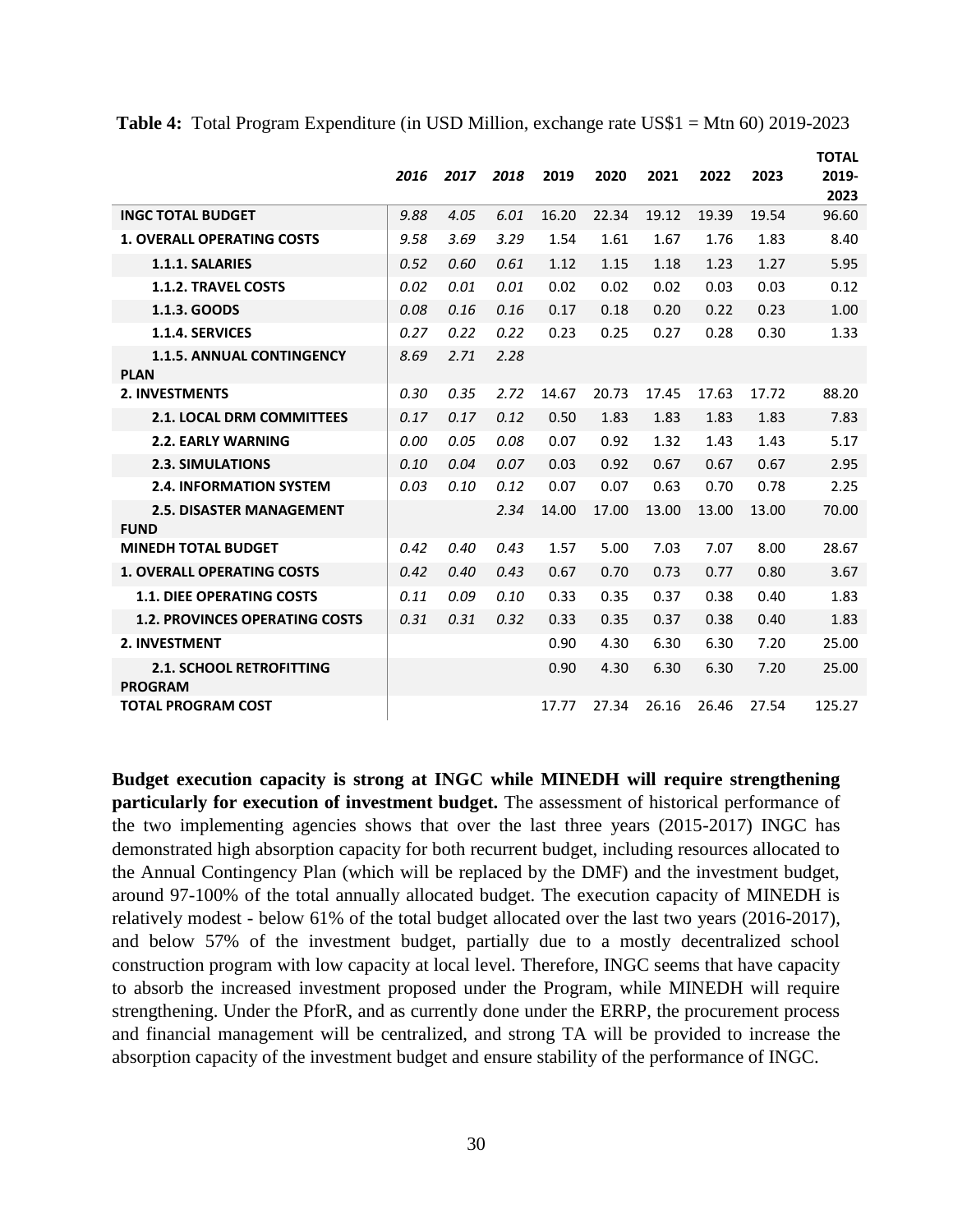|                                             | 2015      |          |                     | 2016      |          |                     | 2017      |          |                     |
|---------------------------------------------|-----------|----------|---------------------|-----------|----------|---------------------|-----------|----------|---------------------|
| <b>Budget categories</b>                    | Allocated | Executed | $%$ of<br>Execution | Allocated | Executed | $%$ of<br>Execution | Allocated | Executed | $%$ of<br>Execution |
| 1.1. Investment                             | 57.91     | 37.05    | 72.0                | 74.32     | 41.74    | 56                  | 86.06     | 48.65    | 57                  |
| 1.2. Operating<br>costs<br><b>TOTAL</b>     | 8.66      | 8.66     | 100                 | 9.54      | 8.24     | 83                  | 9.34      | 8.85     | 95                  |
| <b>MINEDH</b>                               | 66.57     | 45.72    | 68.68               | 83.87     | 49.98    | 59.59               | 95.40     | 57.50    | 60.27               |
| 2.1. Investment                             | 2.14      | 1.97     | 92                  | 1.32      | 1.15     | 87                  | 1.08      | 1.08     | 100                 |
| 2.2. Operating<br>costs<br>2.3. Contingency | 1.08      | 1.08     | 100                 | 1.10      | 1.10     | 100                 | 1.01      | 1.01     | 100                 |
| Plan                                        | 4.34      | 4.34     | 100                 | 8.69      | 8.69     | 100                 | 2.71      | 2.71     | 100                 |
| <b>TOTAL INGC</b>                           | 7.56      | 7.39     | 97.8                | 11.10     | 10.94    | 98.49               | 4.80      | 4.80     | <i>100</i>          |

**Table 5:** Budget Execution (in USD and %) by MINEDH and INGC (2015-2017)

**The Program proceeds will be mobilized and spent as part of the Budget of the State, and will follow the same rules, processes, controls and reporting obligations, except for resources allocated to the DMF. The management of and reporting on DMF resources will follow the regulations governing the DMF.** The annual Stage Budget is presented to Parliament for official approval, while quarterly and end-year budget execution reports are submitted to the Administrative Tribunal (TA) for external audit and to Parliament for review and follow-up of Parliament and TA recommendations. The Administrative Tribunal will act as an Independent Verification Agent to provide independent confirmation of the results reported for DLIs 1, 2, and 5. The TA will verify all DLIs through a desk review. An independent NGO or consulting firm will act as Independent Verification Agent for DLIs 3 and 4, while an independent engineering firm will be hired to verify the achievement of DLIs 6, by combining desk review and physical inspection of random samples in the field. The findings from the independent verification will accompany any disbursement request from the Recipient to the World Bank.

**Transfers from State Budget to implementing agencies will use the regular Public Financial Management Systems.** All transfers from Government to the implementing agencies will use the electronic State Financial Management System (e-SISTAFE) to channel resources from the Single Treasury Account (CUT) to the implementing agencies designated accounts. All implementing agencies will perform financial transactions under the e-SISTAFE. The resources of the DMF will be managed with a stand-alone, specific financial management system as per the DMF regulations. This system is expected to be implemented by INGC before any DMF resources are used. The implementation of the system is being considered a crucial part of the effective operationalization of the Fund and included as a prior result under DLI 1. The Government has already opened a dedicated account at the Central Bank for the DMF. This account will be linked with the Single Treasury Account (CUT) to receive the State budget resources and will channel resources to the ordinary accounts to be opened in well-reputed commercial banks for daily operations of the Fund.

**Table 6:** Program Financing 2019-2024 (US\$ million)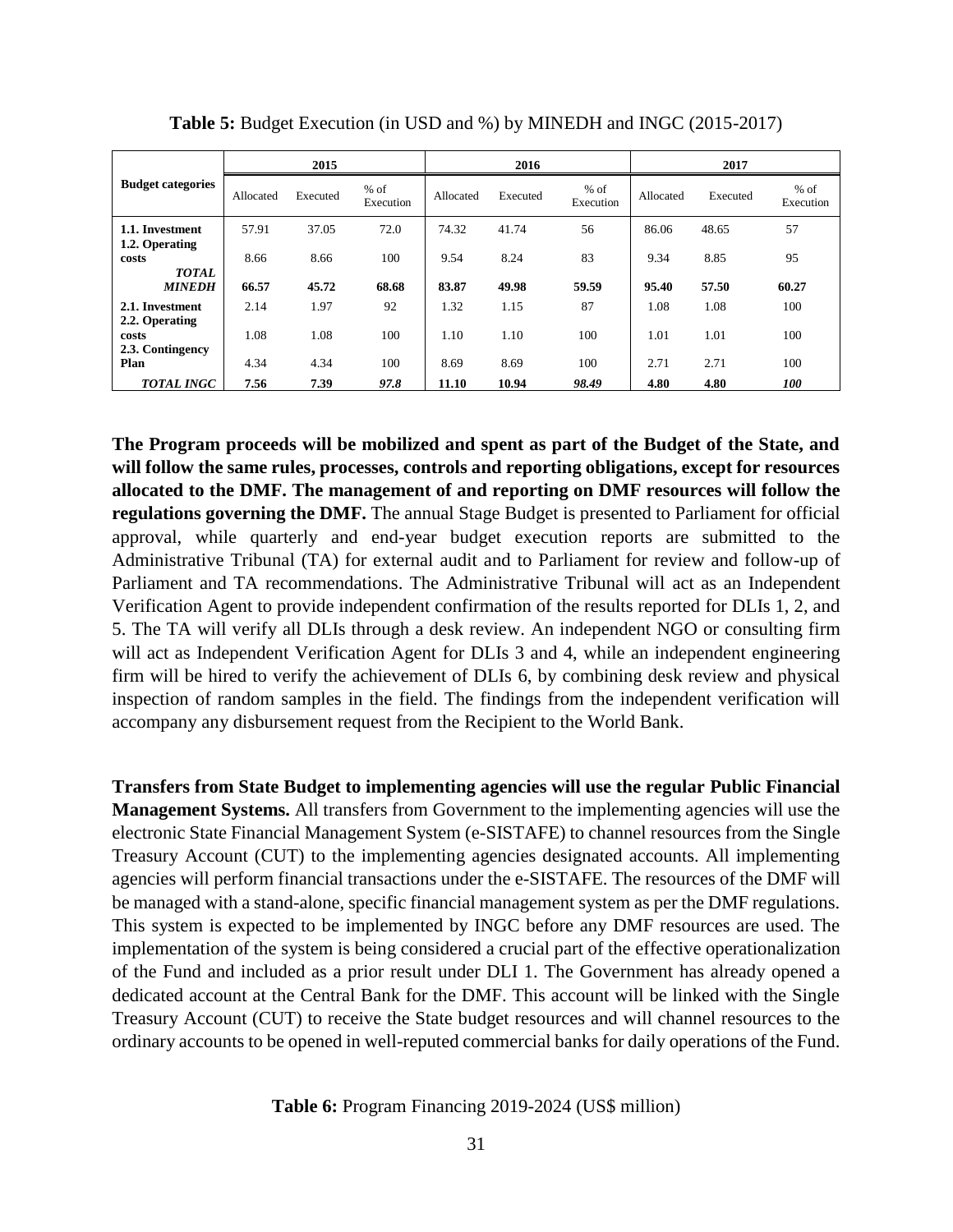| <b>Source</b>                                       | Amount<br>(USD Million) | % of Total |
|-----------------------------------------------------|-------------------------|------------|
| <b>Counterpart Funding</b>                          | 36.27                   | 27.5       |
| <b>Borrower</b>                                     | 36.27                   |            |
| <b>International Development Association (IDA)</b>  | 90.00                   | 68         |
| <b>IDA</b> Grant                                    | 90.00                   |            |
| <b>Trust Funds</b>                                  | 6.00                    | 4.5        |
| Global Facility for Disaster Reduction and Recovery | 6.00                    |            |
| <b>Total Program Financing</b>                      | 132.27                  | 100.0      |

## <span id="page-31-0"></span>**E. Program Results Framework and M&E (including DLIs)**

Program progress will be monitored building on Government systems. A detailed Results Framework will provide the basis on which the Program Management Unit will measure and report on progress of Program implementation. The Program supports the following three interrelated results areas in support of the PDO:

- **Results Area one: Increasing financial protection against disasters.** This Results Area focuses on increasing financial protection against disasters. This will be achieved through (i) the operationalization and recurrent capitalization of the DMF; and (ii) enabling the placement of sovereign catastrophe insurance coverage for cyclones and/or drought with capital or insurance markets.

*DLI 1: Operationalization and recurrent capitalization of the national Disaster Management Fund (with 0.1% of the annual state Budget or equivalent)*

To meet this DLI, GoM will need to operationalize the DMF. First, this requires the adoption of comprehensive regulations which will govern the operations of the DMF, and which the GoM has been developing with technical assistance from the World Bank. Per the draft regulations of the DMF that the GoM has prepared and is expected to adopt as a prior result, the Fund can only support immediate disaster preparedness and response activities, as well as finance the purchase of sovereign risk transfer.<sup>9</sup> Support from the DMF for preparedness and response will be provided in-kind and will be procured through pre-agreed contracts in accordance with a positive list. For rapid-onset disasters this list includes materials necessary for search and rescue operations; acquisition, transportation and distribution of essential goods and services for the relief or assistance of victims of

 $\overline{a}$ 

<sup>&</sup>lt;sup>9</sup> For the Fund to support other activites in the future, complementary regulations would need to be adopted by the GoM.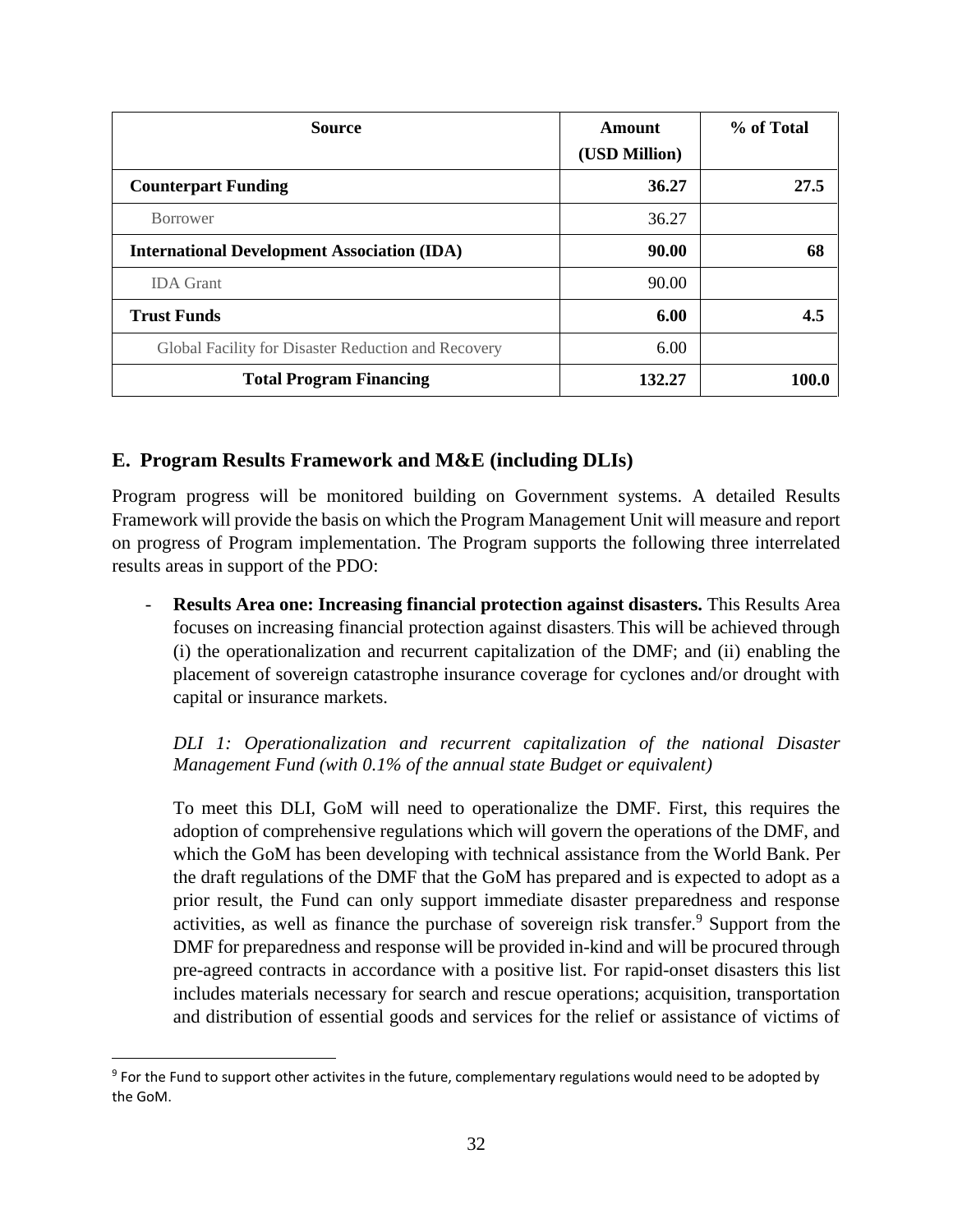disasters; provision of temporary shelter and sanitation, food, medical care and temporary evacuation of areas affected by disasters. A separate positive list for drought response specifies food items; agricultural inputs to support farmers; and materials necessary for water supply as eligible expenditures. A small cash reserve ("extraordinary reserve"), capped at 7.5% of the DMF, can be used to purchase goods that need to be acquired on the spot locally (i.e. on the ground) during disaster response operations, such as charcoal, firewood, foodstuff, hygiene products, accommodation, fuel, perdiems, travel tickets, and local transport. The regulations also specify, amongst other things, the mechanism for triggering the use of DMF resources; the rules for requesting resources from the DMF; requirements to pre-negotiated contracts for the delivery of specified goods (as per the above); requirements for auditing the use of funds and transparency; and the concentration of fiduciary responsibility for the DMF at INGC. The regulations also include articles on the purchase of sovereign risk transfer instruments, which provide for the close involvement of MEF in the technical proposal for any insurance transaction, while detailing INGC's responsibility to sign any risk transfer purchase. In addition to official approval of the regulations, two further key steps for operationalizing the DMF include: (i) setting up a Fund Management Unit within INGC responsible for handling DMF transactions, book keeping, and reporting; and (ii) putting in place an appropriate financial management system to manage the DMF's resources. Per the draft regulations of the DMF, its non-allocated and/or non-committed financial resources can only be invested in low risk and highly liquid financial instruments after the GoM has developed and adopted an Investment Strategy for DMF resources, which must be approved by the World Bank. Under the Program, the World Bank will provide technical assistance to the GoM in developing this investment strategy.

To ensure recurrent capitalization of the DMF, the *Decree No. 53/2017* states that the GoM shall allocate 0.1 percent of the annual state budget each year to the DMF. This would represent an increase of ex-ante resources for disaster preparedness and response from around US\$2 million to around US\$5 million per annum. To incentivize the initial capitalization of the DMF, the Program will disburse an additional annual amount of US\$9 million in Program years 1 and 2 and US\$5 million in Program years 3, 4, and 5 directly into the DMF account at the Bank of Mozambique in each Program year upon verification that the GoM transferred at least the minimum annual amount prescribed in the decree (0.1 percent of the annual state budget or equivalent) into the DMF in each Program year. To obtain disbursements under DLI 1 in the Mozambican FY 2020 and FY 2021, the GoM must therefore transfer to the DMF at least the minimum amount prescribed in the decree (0.1 percent of the annual state budget or equivalent). In FYs 2022, 2023, and 2024, meeting DLI 1 also requires that the GoM has implemented recommendations made in the audit of the DMF's operations from two years before. In other words, audit recommendations regarding the DMF's operations in FY 2020 must be implemented by FY 2022 in order to receive a disbursement against DLI 1 in FY 22; and so forth. The reason for the lag is that implementing audit recommendations requires some time. The funds available each Program year to disburse under DLI 1 will follow a 'use-it-or-lose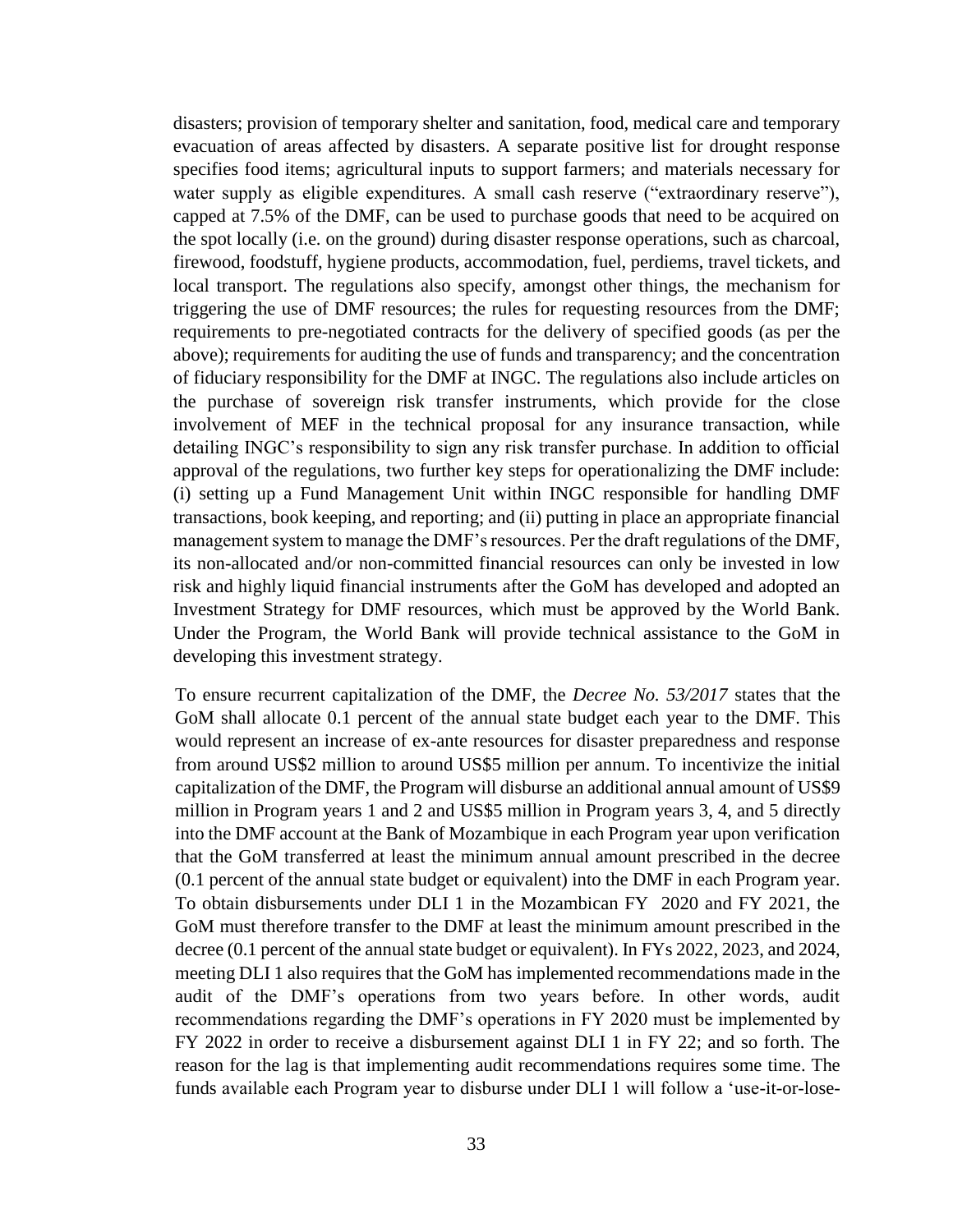it' principle, i.e. will not roll over into the next Program year if the GoM fails to meet the requirements for this DLI in any given Program year.

#### *DLI 2: Placement of sovereign catastrophe insurance coverage for cyclone and/or drought with capital or insurance market, in accordance with national Disaster Risk Finance Strategy*

The GoM will work toward the placement of a sovereign catastrophe risk transfer product through the following steps. First, it will prepare and adopt a National Disaster Risk Finance strategy (NDRFS), detailing the strategic priorities of the MEF for financing disaster response. Next, an assessment of potential insurance industry standard risk models will be carried out to ascertain their relevance and alignment with the NDRFS, particularly with regards to developing a sovereign risk transfer product. Then, the GoM will undertake a technical exercise to: (i) review risk transfer products offered by the market and ascertain their adequacy given the Mozambican context and the GoM's policy objectives and/or design a sovereign risk transfer product which aligns with the NDRFS, and; (ii) develop a procurement plan for purchasing insurance. Finally, the GoM will purchase a risk transfer product from the capital or insurance markets. It is envisaged that the first transaction will take place in year 2 of the Program. Up to US\$12 million are expected to be disbursed to GoM over the life of the Program against the cost of a placed risk transfer product which is in accordance with the GoM's NDRFS, with an annual maximum of US\$4 million. Thus, the disbursement of any funds under DLI 2 is contingent upon the GoM having developed and adopted a NDRFS. The total DLI for insurance premium (US\$12m) is based on an assumed level of payouts required to top-up the DMF under a moderate (1-in-7 year) and extreme (1-in-20-year disaster). Using standard actuarial assumptions, the payouts for these events equate to approximately 100% and 300% of the annual allocation to the DMF foreseen in the decree.

- **Results Area two: Strengthening Capacity for Disaster Preparedness and Response.**  The new DRM program stresses the need for improving access to accurate information and early warning for local communities, and capacity development for preparedness and response planning. This results area will support the GoM, particularly INGC, to improve capacity, systems, standards, and procedures for emergency management at the national and local levels, focusing on making local DRM committees and early warning systems for flood and cyclone functional. Whereas previous World Bank funded projects focused on the strengthening of observation and modelling capacities, the proposed Program will enable the improved centralized use of that information and the dissemination of early warning alerts to the local level.

## *DLI 3: Number of functional local DRM Committees in risk-prone areas established or strengthened*

At the local level, Local Committees for Disaster Risk Management (CLGRC) play a key role in community preparedness and early response to disasters. Existing CLGRCs will be strengthened and new CLGRCs will be established in priority hazard-prone areas. The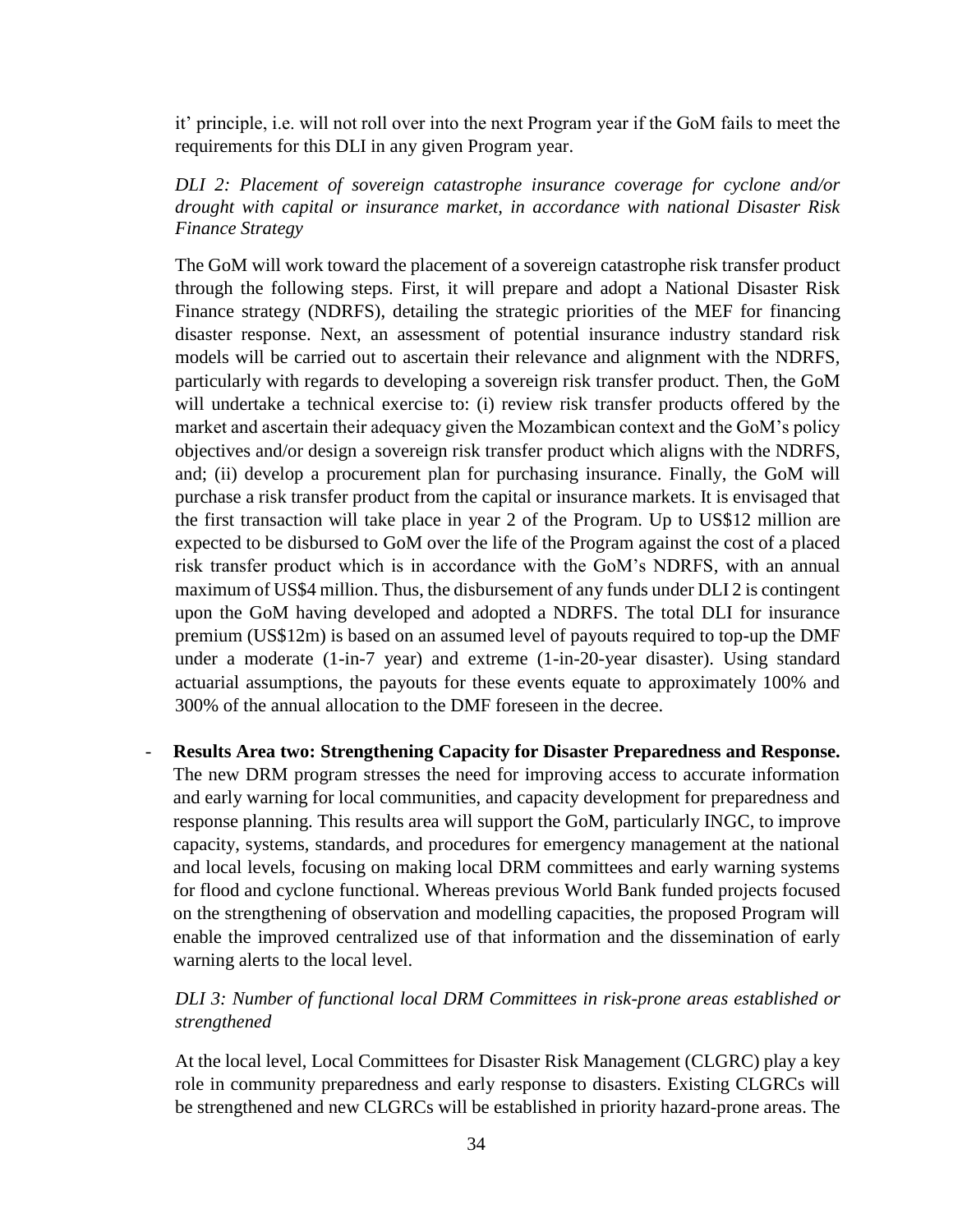local DRM Committees will be operationalized with necessary equipment and training. In addition, they will be supported in preparing annual emergency response plans, based on updated hazard maps, and in conducting regular disaster simulations in collaboration with INGC's provincial and district representations. To ensure gender parity, the Program will also support strengthening the participation of women in local DRM committees, aiming to achieve a female participation rate of 50 percent.

An in-depth assessment of the current functioning of each committee will be conducted across the country by a firm. The assessment will include the composition, leadership and active membership, status of equipment, training, ability to prepare emergency plans, and perform early evacuation and the sustainability of the committees. The result of this assessment will inform the development and implementation of a strategy setting the criteria for assessing the functionality of the DRM committees and the action plan for the creation of new and revitalization of existing commitees by NGO´s.

#### *DLI 4: Number of people in risk-prone areas reached by functional flood and cyclone early warning system*

At the national level, this DLI will be linked to the improvement of access to actionable information and early warnings by the populations at risk from floods and cyclones. Although information and early warnings are produced by the INAM and DNGRH and alerts issued by INGC, these are still limited in their accuracy and geographic coverage, institutional integration, and communication across stakeholders and administrative levels, particularly regarding last-mile connectivity to people at risk. The Program will support INGC, National Meteorology Institute (INAM), National Directorate of Water Resources Management (DNGRH) in further enhancing the production of actionable early warning information and in effectively disseminating accurate warnings for preparedness and early response at the district and community levels.

An integrated system for dissemination of flood and cyclone warning information will be developed, tested and implemented covering priority rivers basins and coastal districts of the Gaza, Inhambane, Sofala, Zambezia and Cabo Delgado provinces. The system will connect INGC with the local DRM Committee Members and will ensure that all populations at risk receive clear, timely and actionable flood and cyclone warning information.

- **Results Area three: Building Climate Resilience in Vulnerable Education Infrastructure.** This results area will support the MINEDH to increase resilience of vulnerable education infrastructure in priority hazard-prone areas in Mozambique, which are often damaged, destroyed, or rendered temporally inoperable due to adverse hydrometeorological events. The education sector was chosen because it is the social sector most affected by disasters in Mozambique and it has already piloted the use of new approaches to retrofit and rehabilitate vulnerable classrooms.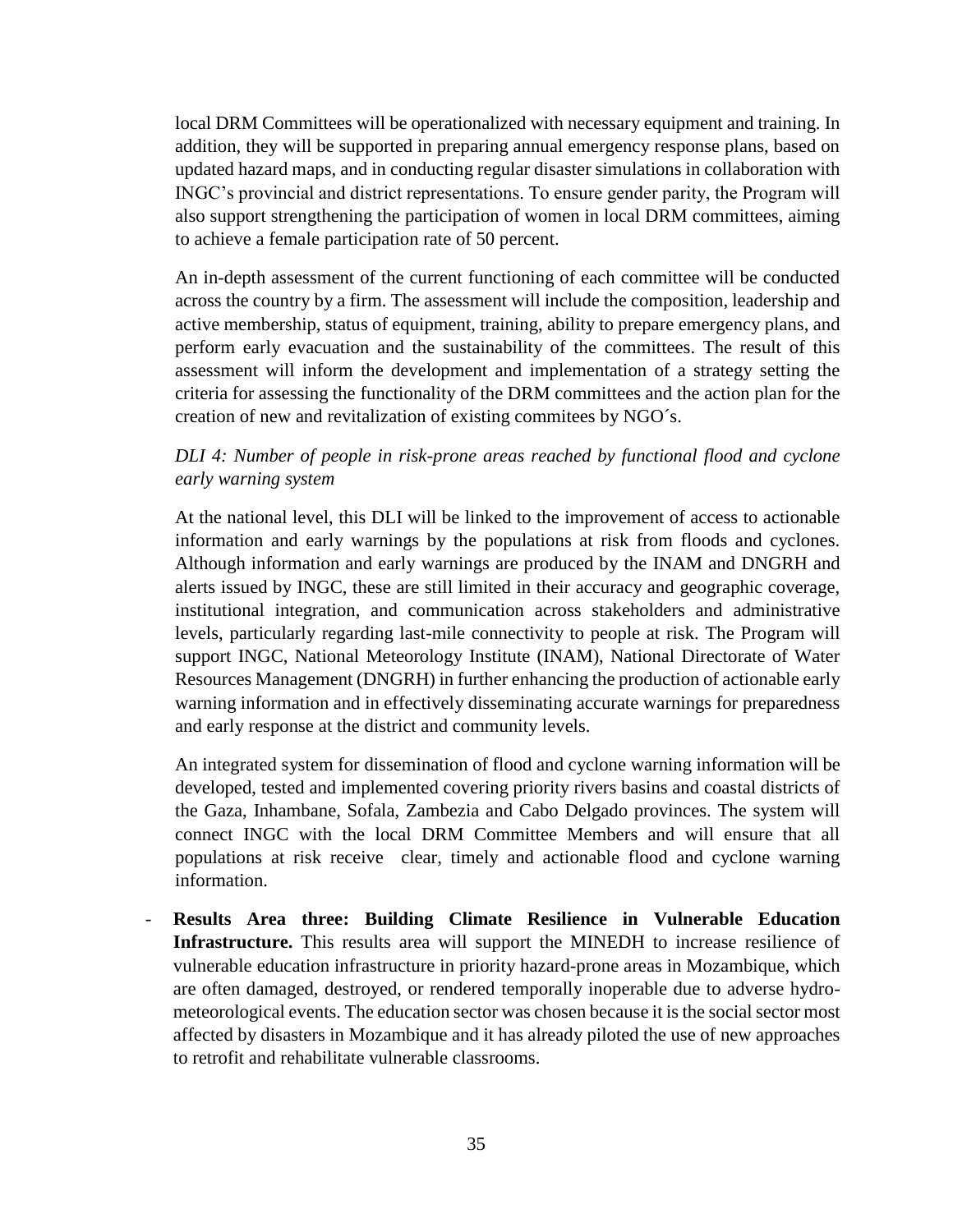*DLI 5: Ministerial diploma adopting technical norms for climate-resilient education infrastructure in place*

MINEDH will improve and officially adopt climate-resilient technical norms and construction guidelines that it has started using for the construction of new school building. These build on the catalogue of hazard resistant construction types and architectural models with adaptive measures for building resilient schools which was developed with technical support from UN-Habitat and follows international best practices.

*DLI 6: Number of classrooms in risk-prone areas retrofitted or reconstructed in accordance with climate-resilient technical norms under the Program*

MINEDH, using updated hazard zoning, will conduct a structural building assessment of existing classrooms located in high risk areas in the coastal provinces of Maputo, Gaza, Inhambane, Zambezia, Nampula, Cabo Delgado, and Niassa (with a focus on those classrooms built between 2005-2009 before more appropriate building standards were adopted). Such an assessment will inform a risk-based retrofit prioritization process and preparation of detailed design for the retrofitting works.

The retrofitting program will address the main structural and construction failures identified in previous resilient reconstruction projects, which include: (i) inadequate architectural models; (ii) low quality of materials or under-dimensioned construction components; (iii) lack or inadequate connections between structural parts; (iv) errors of technical execution; and (v) lack of regular maintenance of the school buildings. The main steps in this retrofitting approach are focused on reinforcing the roof structure, ensuring a better connection between the wood rafters and the improvement of the connection between the walls and the trusses, and improving the quality of the zinc sheets. In addition, the retrofitting program will also consider disability-inclusive design principles, to the extent possible given the nature of such interventions, and include improvement of sanitary facilities, which will particularly benefit girls.

Under this results area, the GoM will first create a budget provision for resilient rehabilitation or retrofitting of existing classrooms at MINEDH. Output units under this results area address increasing the resilience of existing infrastructure through targeted retrofitting. Finally, MINEDH will also upgrade and update its national school building database and develop and implement maintenance arrangements for the rehabilitated school infrastructure.

## **The Program Development Objective (PDO) is to strengthen the Government of Mozambique's program to finance and prepare for disaster response and to increase the climate resilience of vulnerable education infrastructure in risk-prone areas.**

The PforR Program will achieve these objectives by supporting three results areas that are linked to the Government's broader DRM program: (i) improving financial protection against disasters;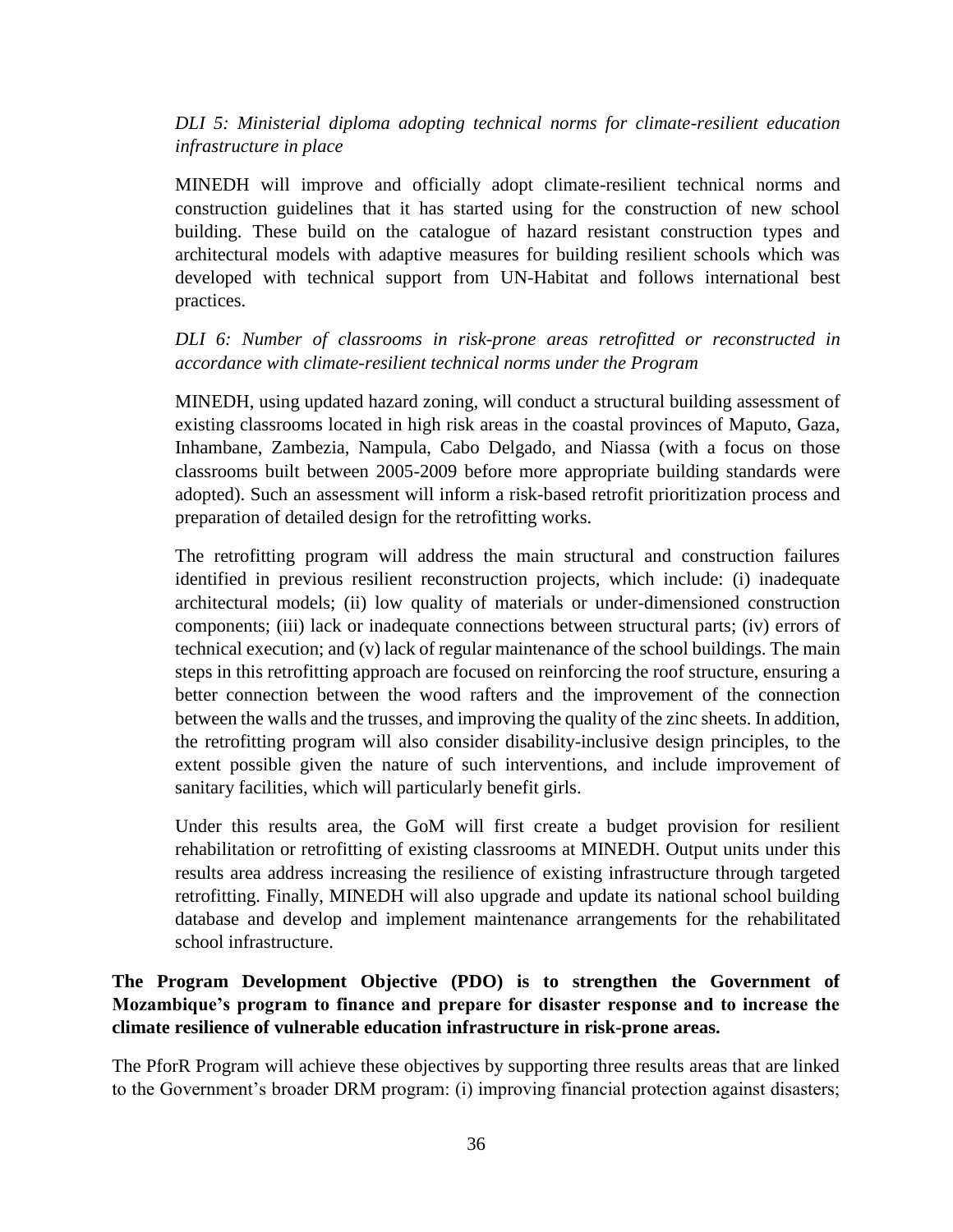(ii) strengthening capacity for disaster preparedness and response; and (iii) building climate resilience of vulnerable education infrastructure. These result areas are linked to the Disbursementlinked Indicators (DLIs) to be achieved under the Program.

|  |  |  |  |  | The proposed PDO-level Results Indicators are as follows: |
|--|--|--|--|--|-----------------------------------------------------------|
|--|--|--|--|--|-----------------------------------------------------------|

| <b>PDO-Level Result</b>                                                     | <b>PDO-Level Results Indicator</b>                                                                                                                                                                              |
|-----------------------------------------------------------------------------|-----------------------------------------------------------------------------------------------------------------------------------------------------------------------------------------------------------------|
| Improved financial protection<br>against disasters                          | (i) Amount of ex-ante resources immediately available annually for<br>disaster preparedness and response                                                                                                        |
|                                                                             | (ii) Sovereign catastrophe insurance coverage for at least one peril<br>(cyclone and/or drought) placed with capital or insurance market, in<br>accordance with National Disaster Risk Finance Strategy (NDRFS) |
| Strengthened<br>for<br>capacity<br>preparedness<br>disaster<br>and          | (iii) Number of people in risk-prone areas covered by functioning local<br>DRM committees                                                                                                                       |
| response                                                                    | (iv) Number of people in risk-prone areas reached by flood and cyclone<br>early warning information under the Program                                                                                           |
| Improved climate resilience of<br>vulnerable<br>education<br>infrastructure | (v) Number of children provided with access to climate-resilient<br>education infrastructure under the Program                                                                                                  |

**Nearly 93 percentage of the funding for the overall operation will be disbursed against Disbursement-linked Indicators (DLIs) and prior results under the PforR Program.** The Program will have a total of six DLIs summarized in the table below. These DLIs have been carefully selected to ensure that they: (i) are fully aligned with government priorities and implementable by the responsible implementation agency; (ii) are achievable yet challenging at the same time; (iii) are clearly measurable and independently verifiable; (iv) allow for a smooth disbursement profile over the Program implementation period; and (v) are mutually supportive to reinforce the overall Program objective. The Results Chain displays the theory of change of the Program's interventions (see table 6).

**Table 7:** Program's Results Chain

| <b>Issues</b>                                                                  | <b>Activities/Inputs</b>                                                                                     | <b>Outputs</b>                                                                                                         | <b>Outcomes</b>                                                                         | <b>Related</b><br><b>DLI</b> |  |  |  |  |  |  |
|--------------------------------------------------------------------------------|--------------------------------------------------------------------------------------------------------------|------------------------------------------------------------------------------------------------------------------------|-----------------------------------------------------------------------------------------|------------------------------|--|--|--|--|--|--|
|                                                                                | <b>Results Area 1: Improving Financial Protection Against Disasters</b>                                      |                                                                                                                        |                                                                                         |                              |  |  |  |  |  |  |
| Lack of<br>availability and<br>predictability of<br>resources for<br>emergency | Operationalization<br>and annually<br>recurrent<br>capitalization of<br>national Disaster<br>Management Fund | Regulations governing DMF<br>adopted<br>Unit responsible for managing<br>DMF created/operational within<br><b>INGC</b> | Increased<br>availability and<br>improved<br>execution of<br>resources for<br>emergency | DLI#1                        |  |  |  |  |  |  |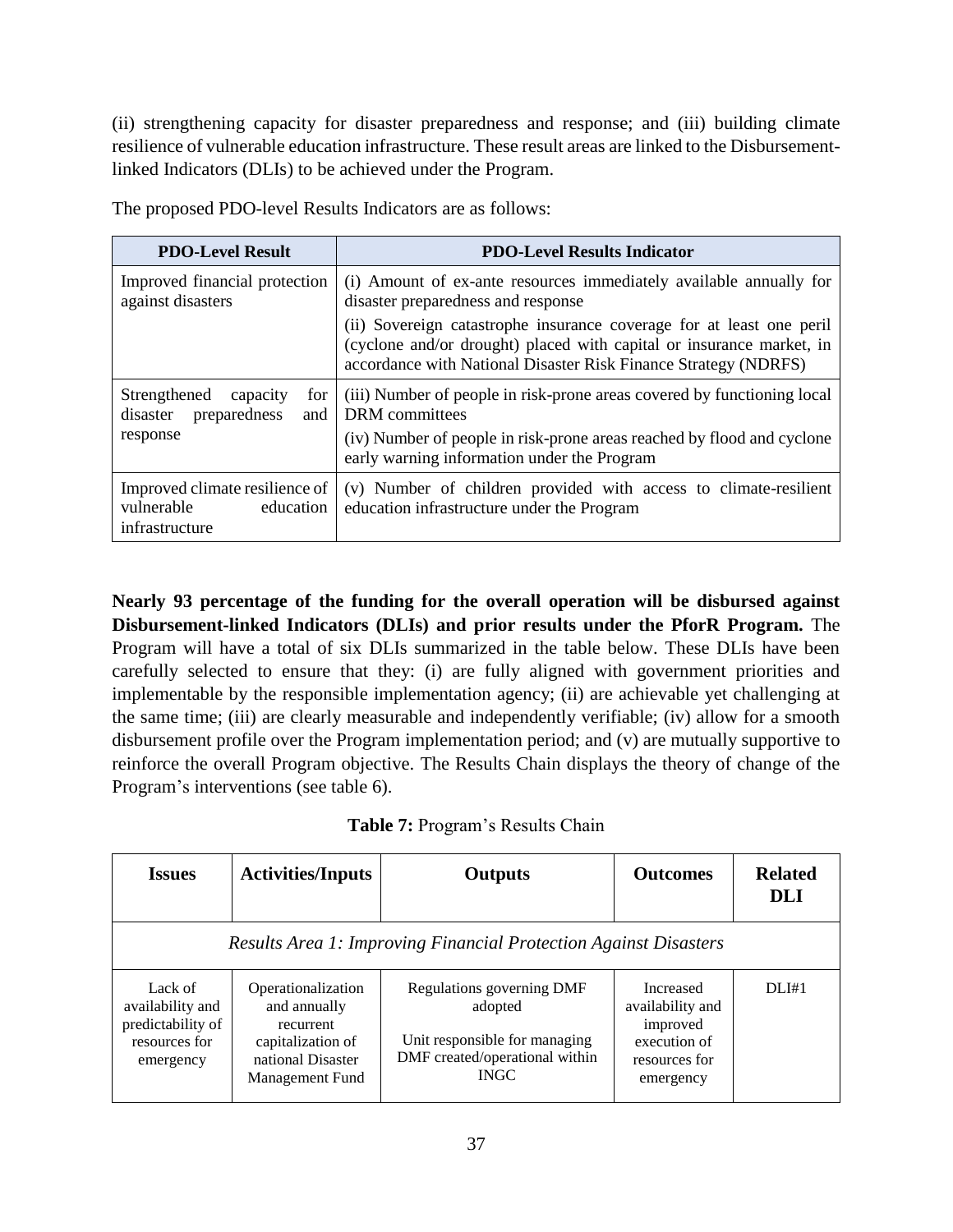| response and<br>recovery                                                                                                                     |                                                                                                                                                                                       | Financial Management System for<br>DMF resources in place<br>Stand-by contracts for disaster<br>response are signed<br>Annual independent audits on use<br>of funds completed and<br>recommendations implemented                                                                                                                                                                                | response and<br>recovery                                                                                                                                      |               |
|----------------------------------------------------------------------------------------------------------------------------------------------|---------------------------------------------------------------------------------------------------------------------------------------------------------------------------------------|-------------------------------------------------------------------------------------------------------------------------------------------------------------------------------------------------------------------------------------------------------------------------------------------------------------------------------------------------------------------------------------------------|---------------------------------------------------------------------------------------------------------------------------------------------------------------|---------------|
| Lack of<br>availability and<br>predictability of<br>funds to<br>respond to<br>major disasters                                                | Develop capacity of<br>the GoM to place<br>sovereign<br>catastrophe<br>insurance coverage<br>for cyclone and/or<br>drought with capital<br>or insurance markets                       | Disaster Risk Finance Strategy<br>adopted<br>Available risk models have been<br>reviewed<br>Risk transfer product for cyclone<br>and/or drought risk has been<br>selected/designed after<br>undergoing an external technical<br>review [for each product<br>considered for placement]<br>Procurement plan for sovereign<br>risk transfer product [for each<br>product considered for placement] | Risk transfer<br>product for<br>cyclone and/or<br>drought risk has<br>been placed on<br>insurance or<br>capital markets<br>in Program<br>years 3, 4, and<br>5 | <b>DLI</b> #2 |
|                                                                                                                                              |                                                                                                                                                                                       | Results Area 2: Strengthening Capacity for Disaster Preparedness and Response                                                                                                                                                                                                                                                                                                                   |                                                                                                                                                               |               |
| Limited local<br>capacity of<br>vulnerable<br>communities to<br>prepare for and<br>respond to<br>emergencies                                 | Creation, training,<br>and equipment of<br>local DRM<br>committees in<br>vulnerable<br>communities                                                                                    | Number of committees established<br>Number of trainings conducted<br>Equipment acquired and<br>distributed to committees<br>Simulation exercises carried out at<br>community and district level                                                                                                                                                                                                 | Number of<br>people covered<br>by a functional<br>local DRM<br>committee                                                                                      | <b>DLI#3</b>  |
| Lack of<br>effective early<br>warning<br>systems for<br>major perils<br>(especially lack<br>of last-mile<br>connectivity in<br>existing EWS) | Supporting the<br>institutional<br>coordination for<br>early warning;<br>improving<br>communication and<br>dissemination of<br>early warning<br>information to<br>affected population | Comprehensive assessment of<br>early warning dissemination<br>system completed<br>MoUs between INAM, DNGRH,<br>and INGC established or revised                                                                                                                                                                                                                                                  | Timely and<br>effective early<br>warnings for<br>cyclone and/or<br>river flooding<br>Early warning<br>systems<br>strengthened<br>and<br>consolidated          | $DLI$ #4      |

*Results Area 3: Building Climate Resilience in Vulnerable Education Infrastructure*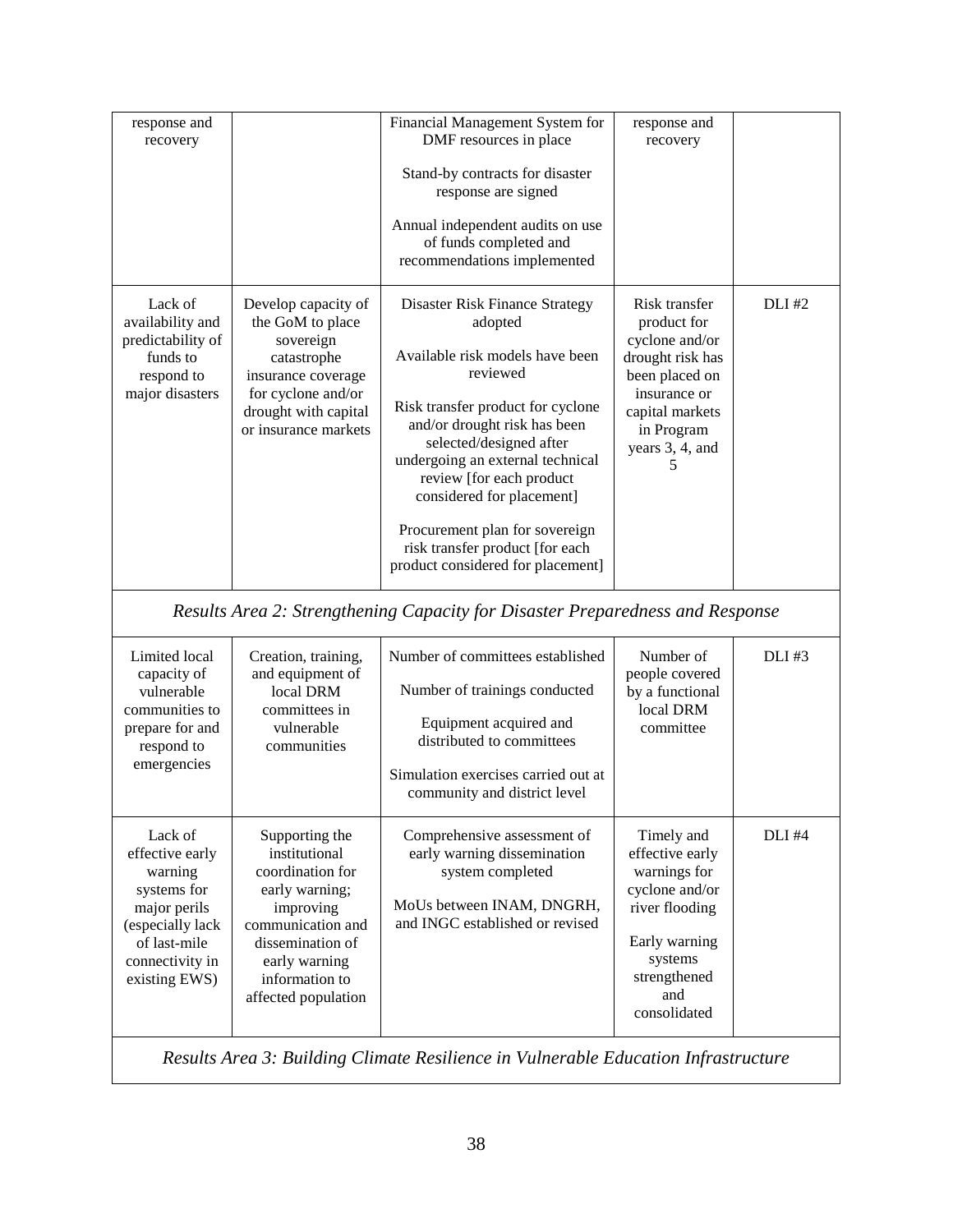| Existing<br>classrooms/<br>school buildings<br>are vulnerable<br>to cyclones and<br>strong winds | Conducting building<br>assessment for<br>classrooms located<br>in cyclone risk areas,<br>with detailed designs<br>prepared for all<br>classrooms to be<br>rehabilitated under<br>the Program<br>Technical assistance<br>for the finalization<br>of construction<br>standards and<br>maintenance<br>manuals<br>Retrofitting and<br>repairing of existing<br>vulnerable<br>schools/classrooms<br>in areas exposed to<br>cyclone winds<br>Supporting<br>maintenance | National risk mapping and risk-<br>based retrofit prioritization<br>completed<br>Schools/classrooms retrofitted<br>against cyclone winds<br>Resilient construction guidelines<br>prepared and integrated into<br>national school construction<br>planning<br>Technical norms for climate-<br>resilient education infrastructure<br>adopted in ministerial diploma | Number of<br>children<br>provided with<br>access to<br>cyclone-<br>resilient<br>education<br>infrastructure<br>under the<br>Program | $DLI$ #5<br>$\&$<br>DLI#6 |
|--------------------------------------------------------------------------------------------------|------------------------------------------------------------------------------------------------------------------------------------------------------------------------------------------------------------------------------------------------------------------------------------------------------------------------------------------------------------------------------------------------------------------------------------------------------------------|-------------------------------------------------------------------------------------------------------------------------------------------------------------------------------------------------------------------------------------------------------------------------------------------------------------------------------------------------------------------|-------------------------------------------------------------------------------------------------------------------------------------|---------------------------|
|                                                                                                  | arrangements                                                                                                                                                                                                                                                                                                                                                                                                                                                     |                                                                                                                                                                                                                                                                                                                                                                   |                                                                                                                                     |                           |

Reporting progress on the Results Framework will be the responsibility of the Program Steering Committee chaired by MEF.

## <span id="page-38-0"></span>**F. Program Economic Evaluation**

**The Program's economic impact will be beneficial and significant**. Natural hazards caused on average US\$153 million economic losses per year between 2000 and 2014 in Mozambique. The Program addresses some of the key government interventions aimed at reducing the economic and human impact of disasters. The results of the economic analysis performed show an overall net present value (NPV) of US\$437 million and benefit cost ratio (BCR) of 6.2 for the Program (see Annex 1 for more details). A 5% discount rate is assumed throughout the analysis<sup>10</sup>, however the intervention will be beneficial and significant even at a 10% discount rate.

|                                                     |       | Discount rate |     |
|-----------------------------------------------------|-------|---------------|-----|
| <b>Result areas</b>                                 | $0\%$ | 5%            | 10% |
| 1. Improving financial protection against disasters |       |               |     |
| a. Cost                                             | 51    |               | 40  |
| b. Benefits                                         | 78    | რ*            | 55  |

 $\overline{a}$ <sup>10</sup> World Bank (2017*). Risk-Adjusted Discount Rates in Economic Analysis of Investment Projects.* Mahul et al.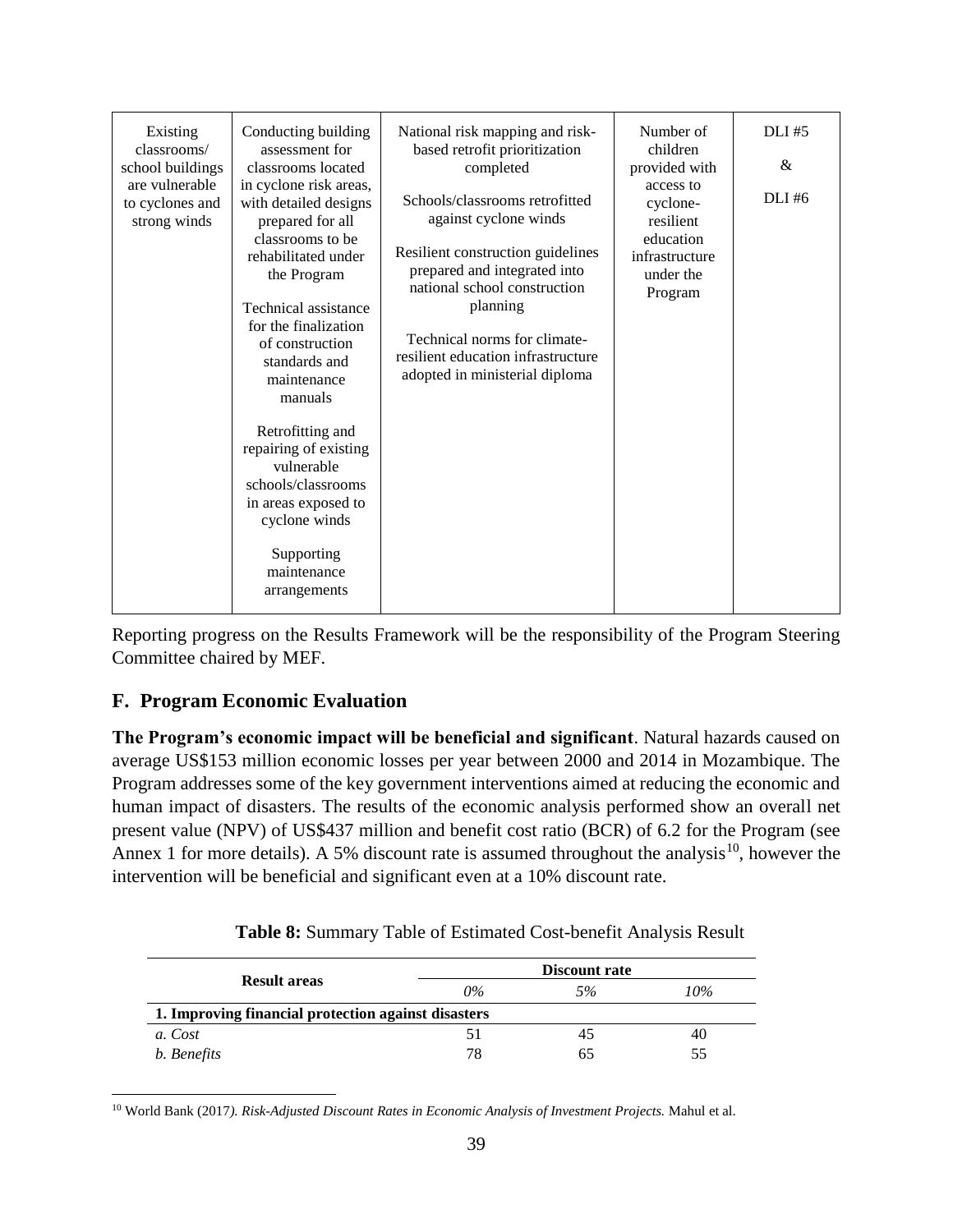| c. NPV                                                           | 26   | 20   | 15   |  |  |  |
|------------------------------------------------------------------|------|------|------|--|--|--|
| $d.$ BCR                                                         | 1.5  | 1.4  | 1.4  |  |  |  |
| e. ERR                                                           |      | 49%  |      |  |  |  |
| 2. Strengthening National Capacity for Preparedness and Response |      |      |      |  |  |  |
| a. Cost                                                          | 16   | 15   | 15   |  |  |  |
| b. Benefits                                                      | 399  | 275  | 275  |  |  |  |
| c. NPV                                                           | 382  | 260  | 260  |  |  |  |
| $d.$ BCR                                                         | 24.4 | 18.5 | 18.5 |  |  |  |
| e. ERR                                                           |      | 88%  |      |  |  |  |
| 3. Building Resilience in Public Investment                      |      |      |      |  |  |  |
| a. Cost                                                          | 28   | 25   | 21   |  |  |  |
| b. Benefits                                                      | 364  | 181  | 101  |  |  |  |
| c. NPV                                                           | 336  | 157  | 80   |  |  |  |
| $d.$ BCR                                                         | 12.9 | 7.4  | 4.7  |  |  |  |
| e. ERR                                                           |      | 45%  |      |  |  |  |
| <b>Overall Program</b>                                           |      |      |      |  |  |  |
| a. NPV                                                           | 745  | 437  | 276  |  |  |  |
| b. BCR                                                           | 8.8  | 6.2  | 4.7  |  |  |  |
| c. ERR                                                           |      | 68%  |      |  |  |  |

NPV: Net Present Value (US\$ millions), BCR: Benefit-Cost Ratio and ERR: Economic Rate of Return.

**The interventions in disaster risk finance and insurance (Results Area 1) increase liquidity availability during and after disasters, reducing their impacts.** The proposed financial component is expected to generate several social and economic benefits. For the government, having rapid access to resources to meet surge demand for emergency assistance can deliver significant gains due to cost efficiencies generated by early procurement and response. For beneficiary households, early relief when delivered through targeted interventions support can defend them from adopting negative coping strategies which can have long term consequences for household welfare (such as preventing malnutrition and diseases). An investment of US\$51 million over 5 years for the operationalization and capitalization of the Disaster Management Fund and the placement of sovereign insurance would enable government's early response, while achieving discounted benefits from US\$65 million, equivalent to a BCR of 1.4 and an Economic Rate of Return (ERR) of 49%.

**Improving early warnings system and strengthening DRM committees (Results Area 2) increase responsiveness capacity, reducing human and economic losses.** The provision of timely and effective information, through identified institutions and mechanisms, allow individuals exposed to a hazard and government's institutions to prepare for an effective response. DRM committees are the last and key link in the chain connecting the early warning information with individuals at risk. In addition, DRM committees play a role in strengthening the awareness and resilience of communities throughout the year. This can be translated in reduced number of people affected and assets damaged, and lower search and rescue expenditures by the government. The investment of US\$16 million over 5 years to improve early warnings system and to strengthen/establish 800 DRM committees would partly protect over 3.7 million people, reducing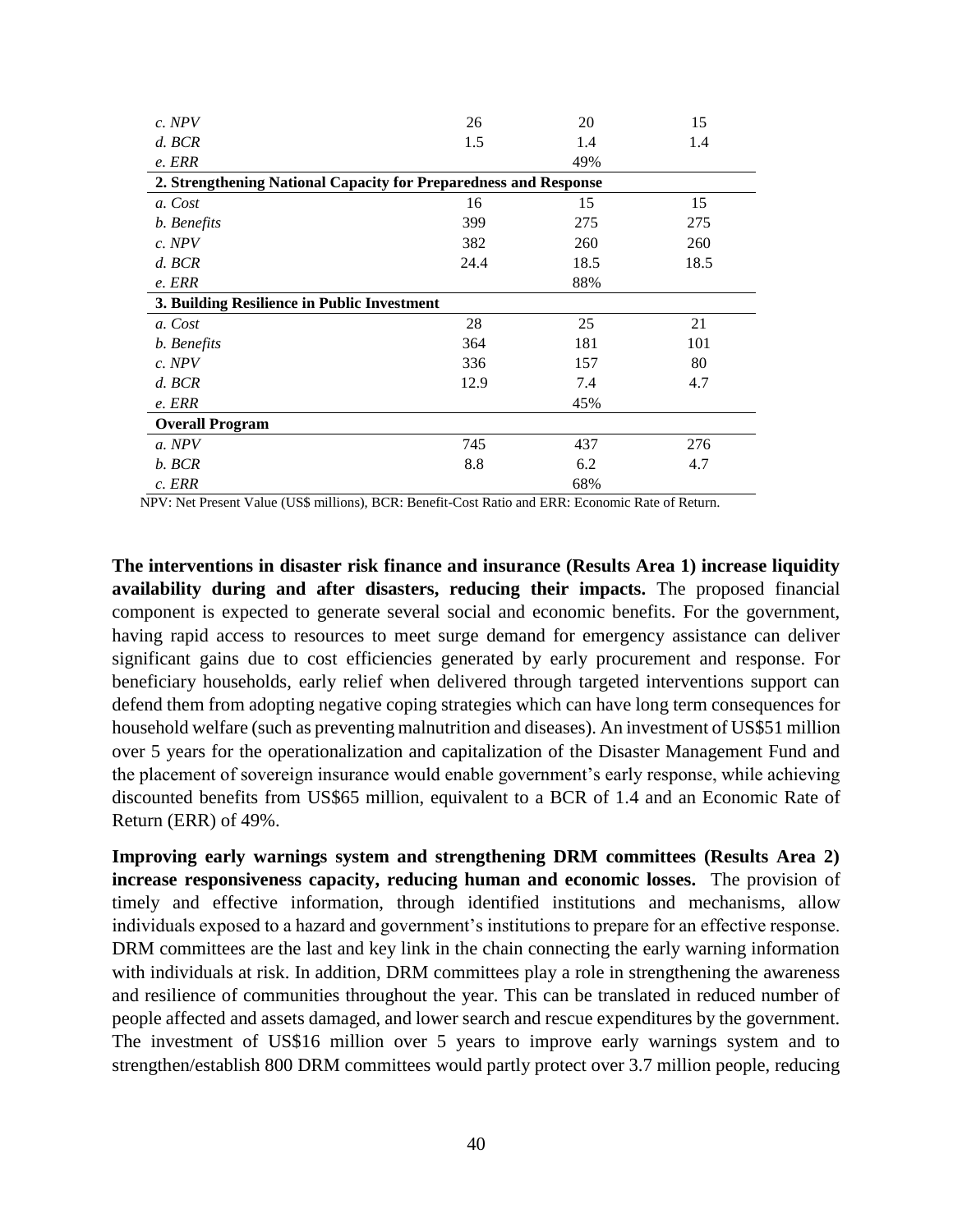injuries and trauma and achieving discounted benefits from US\$275 million over 10 years. This is equivalent to a BCR of 18.5 and ERR of 88%.

**Building disaster resilience in schools (Result Area 3) protect children and improve access to education.** The intervention in schools aims to generate cumulative and long-term benefits. Floods and cyclones directly put children and infrastructure at risk. Additionally, such events affect access to education as many children are impeded from attending school and some never return. For the government, the proposed intervention can generate savings by reducing the physical impacts on classrooms. For the community, it can protect children and prevent long-term impacts on wages. An investment of US\$28 million over 5 years to retrofit 3,060 classrooms would protect approximately 300,000 children per year and achieve discounted benefits from US\$181 million over 25 years, equivalent to a BCR of 7.4 and ERR of 45%.

**International experiences reinforce these findings.** Disaster risk reduction projects combined with available liquidity to provide early response can achieve high BCR and have significant economic spin-off effects. In Table 8 a summary of studies is presented.

| Country         | <b>Intervention</b>                    | <b>Hazard</b>     | Max. BCR |
|-----------------|----------------------------------------|-------------------|----------|
| Bangladesh      | Early response and building resilience | Flood and Cyclone | 11.9     |
| Ethiopia        | Early response and building resilience | Drought           | 3.1      |
| Kenya           | Early response and building resilience | Drought           | 3.0      |
| Mozambique      | Early response and building resilience | Drought           | 55.9     |
| Nigeria         | Early response and building resilience | Drought           | 31.5     |
| Austria         | Early warning system                   | Flood             | 9.0      |
|                 | Early warning systems and structural   |                   |          |
| Bangladesh      | measures                               | Flood and Cyclone | 4.9      |
| Fiji            | Early warning systems                  | Flood             | 1.7      |
|                 | Early warning systems and structural   |                   |          |
| Pakistan        | measures                               | Flood             | 9.3      |
|                 | Early warning systems and structural   |                   |          |
| Nepal and India | measures                               | Flood             | 2.5      |
| World           | Retrofitting schools                   | Earthquake        | 13.0     |
| World           | Building resilience                    | Wind damage       | 6.1      |
| Austria         | Building resilience                    | Flood             | 6.7      |
| Peru            | Building resilience                    | Flood             | 3.8      |
| Indonesia       | Building resilience (water)            | Flood             | 2.5      |

**Table 9:** Summary of BCR Values in Disaster Risk Financing and Reduction Projects<sup>11</sup>

**Supporting the Program through the provision of public funds is appropriate.** There is a clear rationale for public intervention as in general disaster risk management investments mitigate market failures and provide public goods. Structural and non-structural disaster risk reduction interventions such as the ones implemented under the Program involve projects with wide public welfare benefits and without market mechanisms, the classic case for public funding. Clear

 $\overline{a}$ 

<sup>11</sup> Shreve, C. M., and I. Kelman. (2014). *Does Mitigation Save? Reviewing Cost-Benefit Analyses of Disaster Risk Reduction.* International Journal of Disaster Risk Reduction; United Kingdo[m Department for International Development](https://www.gov.uk/government/organisations/department-for-international-development) (DFID). (2013). *The Economic of Early Response and Resilience: Summary of Findings.*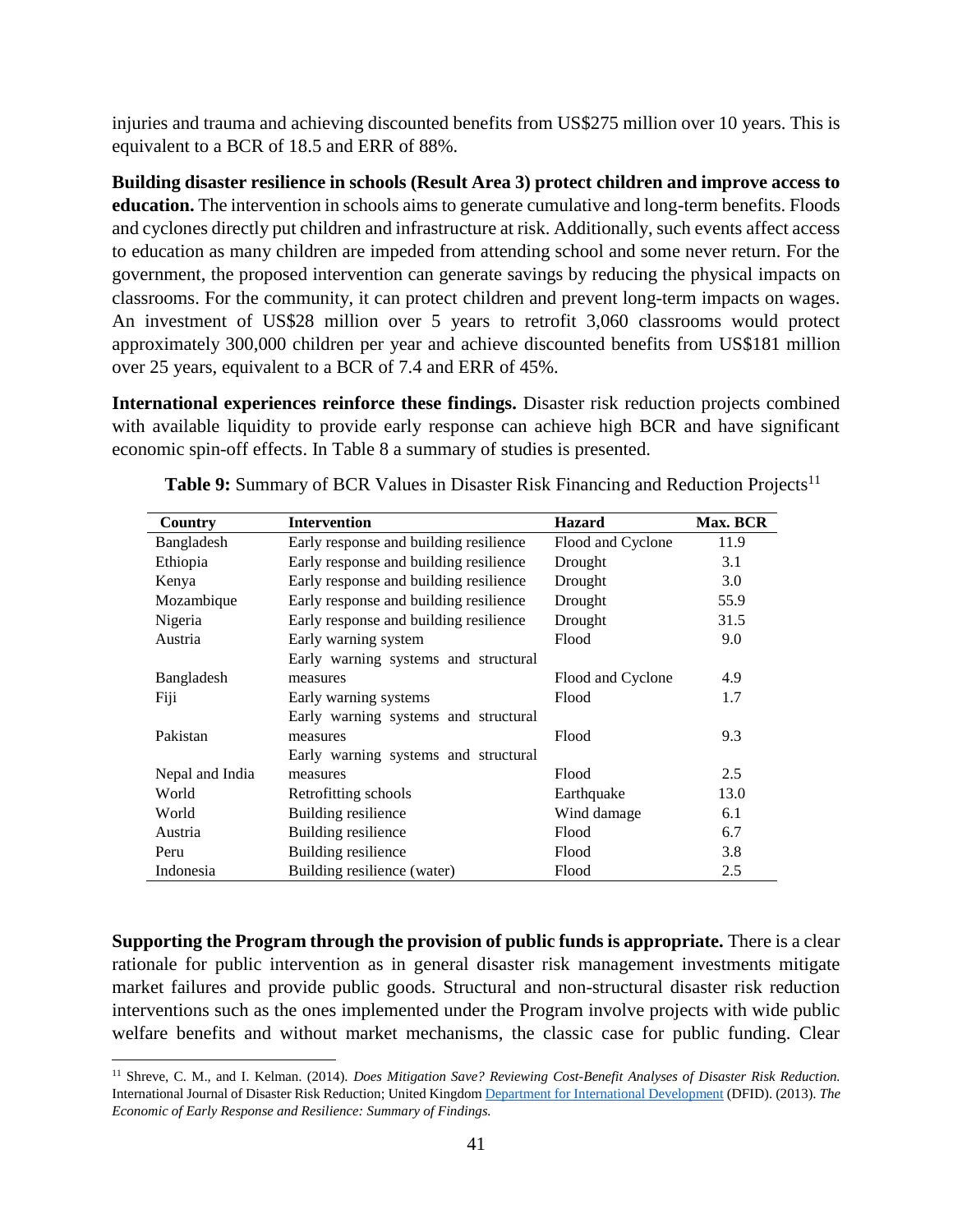examples are early warnings system and hazard protection structures, in which benefits are difficult to restrict to only those who pay. Despite the implementation of adequate prevention measures, the intervention in disaster risk finance and insurance is appropriate as in the aftermath of a disaster the government will require timely funds for supporting the most vulnerable segments of society by providing them public goods.

**The World Bank value added is significant.** The World Bank has a longstanding policy dialogue with Mozambique and extensive lending and non-lending technical assistance on Disaster Risk Management. The World Bank has extensively supported Mozambique in developing its approach to risk management and risk financing, including the development of the second DRM Master Plan, the assessment of the fiscal impact of disasters, a national-level risk assessment for the education sector and a strategy for safer school construction. In addition, the World Bank has been providing investment financing on urban resilience in the city of Beira and on emergency recovery across regions impacted by flooding. Each of the chosen pillars of the proposed Program follows logically from this engagement and builds upon lessons learned over the years. Based on the Bank's in-depth engagement, as well as its global experience in disaster risk management programming, the Bank is uniquely positioned to support Mozambique on this agenda.

## <span id="page-41-0"></span>**G. Technical Risk Rating and Mitigation Measures**

Technical risk is assessed as (**Substantial)**.

#### **Risk related to Results Area 1:**

Overall, the risks associated with Results Area 1 are assessed to be substantial and are related to fiduciary risks related to the DMF, including the procurement of a risk transfer product; and limited technical capacity on sovereign risk transfer.

Fiduciary risk includes the possibility that resources intended for disaster response could be spent for other purposes and/or without complying with internal rules and controls. This risk is considered substantial as financial pressures of public entities in the wake of the undisclosed debt scandal remain high. The operational design and implementation framework of the PforR includes measures to mitigate these risks. Initial disbursements to the DMF under DLI 1 are linked to the adoption of adequate regulations governing its operations, including necessary fiduciary provisions such as a requirement for annual external audits and the full implementation of any actions recommended by these audits. The procurement of a sovereign insurance products is also subject to fiduciary and basis risk. The fiduciary risk arises from the fact that the GoM has no previous experience with procuring such products. Basis risk is present for all index-based insurance contracts. These risks are also considered substantial because the technical capacity to procure and carry out a full scrutiny on sovereign risk transfer products is currently limited in MEF. The mitigate against this risk, the WB team will provide intensive, hands-on TA to build MEF's and INGC's capacity on sovereign insurance, and to assist in the development of an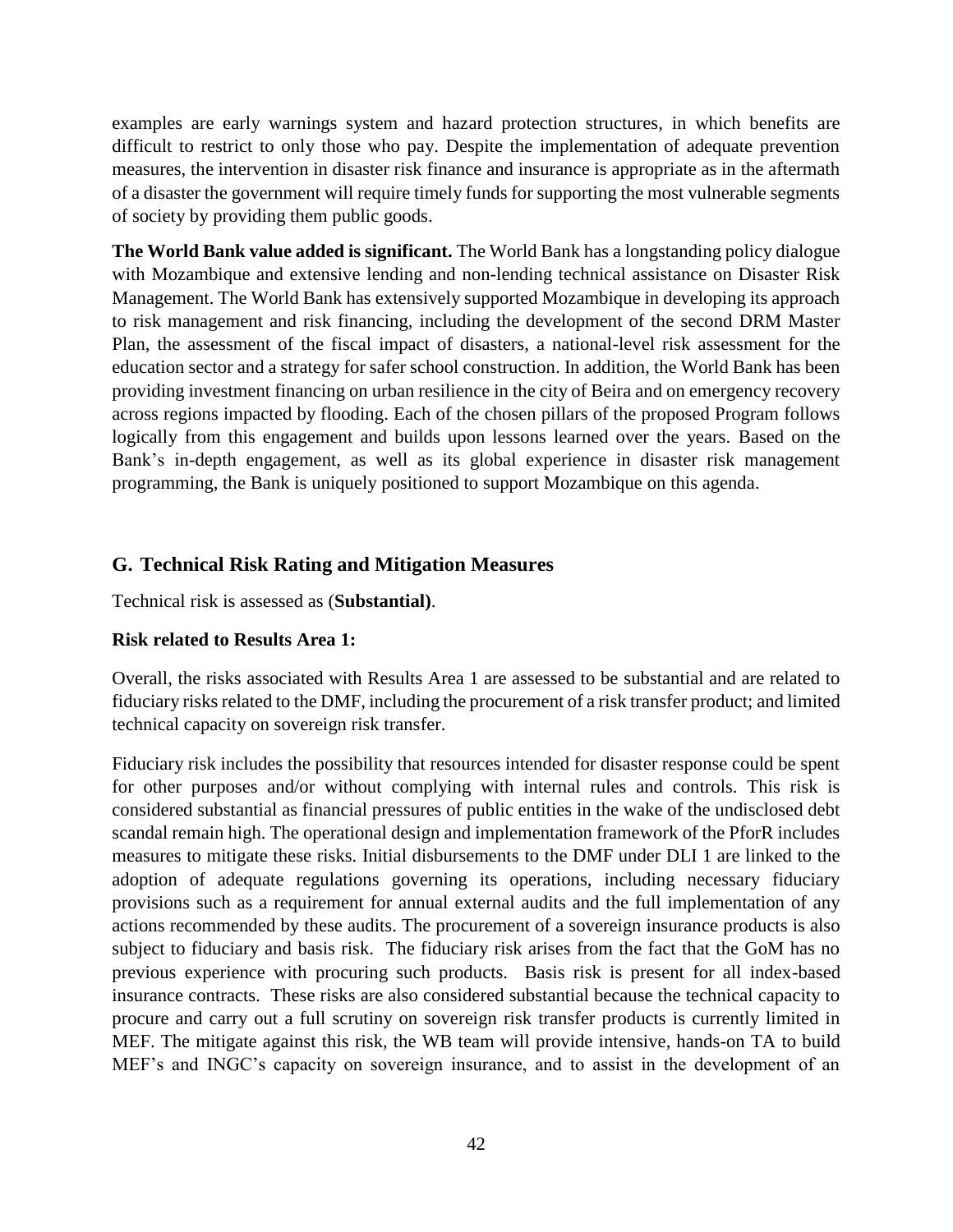adequate procurement plan for a risk transfer product and in the placement of any product on international markets.

Limited technical capacity of the MEF and INGC is considered a second risk under Results Area 1 in general, and the (already mentioned) very limited knowledge on insurance in particular. The WB team will provide significant TA to build the capacity of the relevant counterparts in both MEF and INGC.

## **Risk related to Results Area 2:**

The technical risk related to Result Area 2 is assessed to be substantial, especially due to institutional and technical risks around the early warning systems (EWS) activities.

The activities around the establishment and strengthening of local DRM committees have moderate technical risks, because the implementing agency INGC has strong experience and processes in place to achieve the results. In addition, the costing and contracting of the activities will be relatively transparent since the implementation will largely be outsourced to NGOs and partners. There remains a fiduciary risk around the correct use of equipment and the comprehensive recording of results achieved at a local district level. This will be mitigated using transparent and evidence-based monitoring systems that collect information from each of the established DRM committees.

A substantial risk is estimated for the sub-activities on the establishment of early warning systems. The achievement of the DLIs requires substantial collaboration between three agencies – INGC, INAM and DNGRH – of which only one agency (INGC) gets direct financing through the PforR. Additional technical risks result from the successful upscaling of the early warning dissemination system itself, which is based on pilot studies but has yet to prove effectiveness on a national level. The risk is mitigated as much as possible by (1) targeted technical assistance activities to INGC, INAM and DNGRH; (2) strong collaboration with ongoing programs that benefit the three agencies, including World Bank, Nordic Development Fund and Red Cross projects on early warning; and (3) best practices from other countries where results as specified in the DLIs have been successfully obtained.

#### **Risk related to Results Area 3:**

The risks related to Results Area 3 are estimated to be Moderate. The main risks are associated with fiduciary and quality control issues.

The implementing agency (MINEDH) has a strong experience and an on-going engagement with the World Bank on the reconstruction and retrofitting of school buildings as planned under this Result Area. As part of the Emergency Resilient Recovery Project (P156559), MINEDH is overseeing the retrofitting and rebuilding of 400 classrooms following international best-practice building standards. The Program will use the same systems for implementation albeit at a larger scale.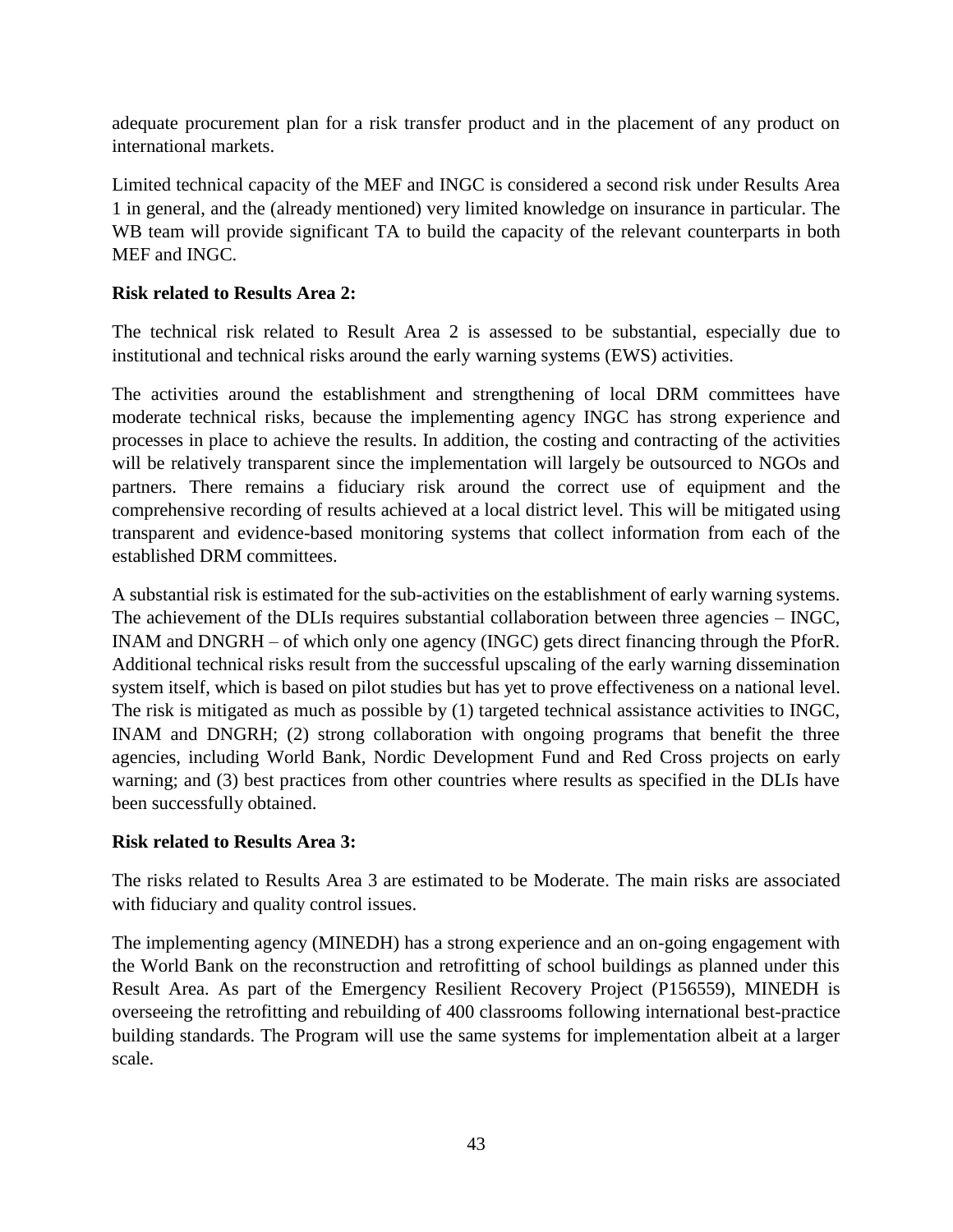Technical design risks exist around the effective prioritization of schools. The budget allocated to the Result Area is not sufficient to retrofit all schools in risk-prone areas, which means that a prioritization scheme will need to be applied based on, amongst other factors, school exposure to risk, building quality, poverty levels and school attendance rates. A lack of correct prioritization could steer resources to areas where school retrofit is less urgent than other areas. The World Bank will provide substantial technical assistance to MINEDH to conduct all required assessments to mitigate this risk.

Fiduciary risk includes the possibility that resources allocated to school construction are spent for other purposes or that lower quality and cheaper construction standards are used. This would lead to fewer schools retrofitted, or a lower resilience level of constructed buildings. The risk will be mitigated through technical assistance to MINEDH in the design and implementation of the program, and a careful monitoring and verification protocol using external supervision consultants.

## <span id="page-43-0"></span>**H. Inputs into the Program Action Plan**

A Program Action Plan (PAP) has been developed to identify key actions required to ensure successful Program implementation, including in light of the key risks identified.

| <b>Action</b><br><b>Description</b>                                                                                                                                                                                                                     | DLI# | <b>Responsi</b><br><b>bility</b> | <b>Recurrent</b> | <b>Frequency</b> | <b>Due Date</b>                                   | <b>Completion</b><br><b>Measurement</b>                                            |
|---------------------------------------------------------------------------------------------------------------------------------------------------------------------------------------------------------------------------------------------------------|------|----------------------------------|------------------|------------------|---------------------------------------------------|------------------------------------------------------------------------------------|
| Complete the<br>Program<br>Operation<br>Manual (POM)<br>covering main<br>aspects of<br>Program<br>management,<br>including<br>technical,<br>social,<br>environmental<br>and fiduciary<br>issues, and<br>including a<br>chapter on the<br>IPF Component. |      | <b>INGC</b>                      | No               |                  | Within 6<br>months of<br>Program<br>effectiveness | <b>POM</b>                                                                         |
| Establish the<br>Program<br>Steering<br>Committee                                                                                                                                                                                                       |      | INGC;<br><b>MEF</b>              | No               |                  | Within 3<br>months of<br>Program<br>effectiveness | Letter from<br><b>MEF</b><br>confirming<br>establishment of<br>Program<br>Steering |

**Table 10:** Technical Input into Program Action Plan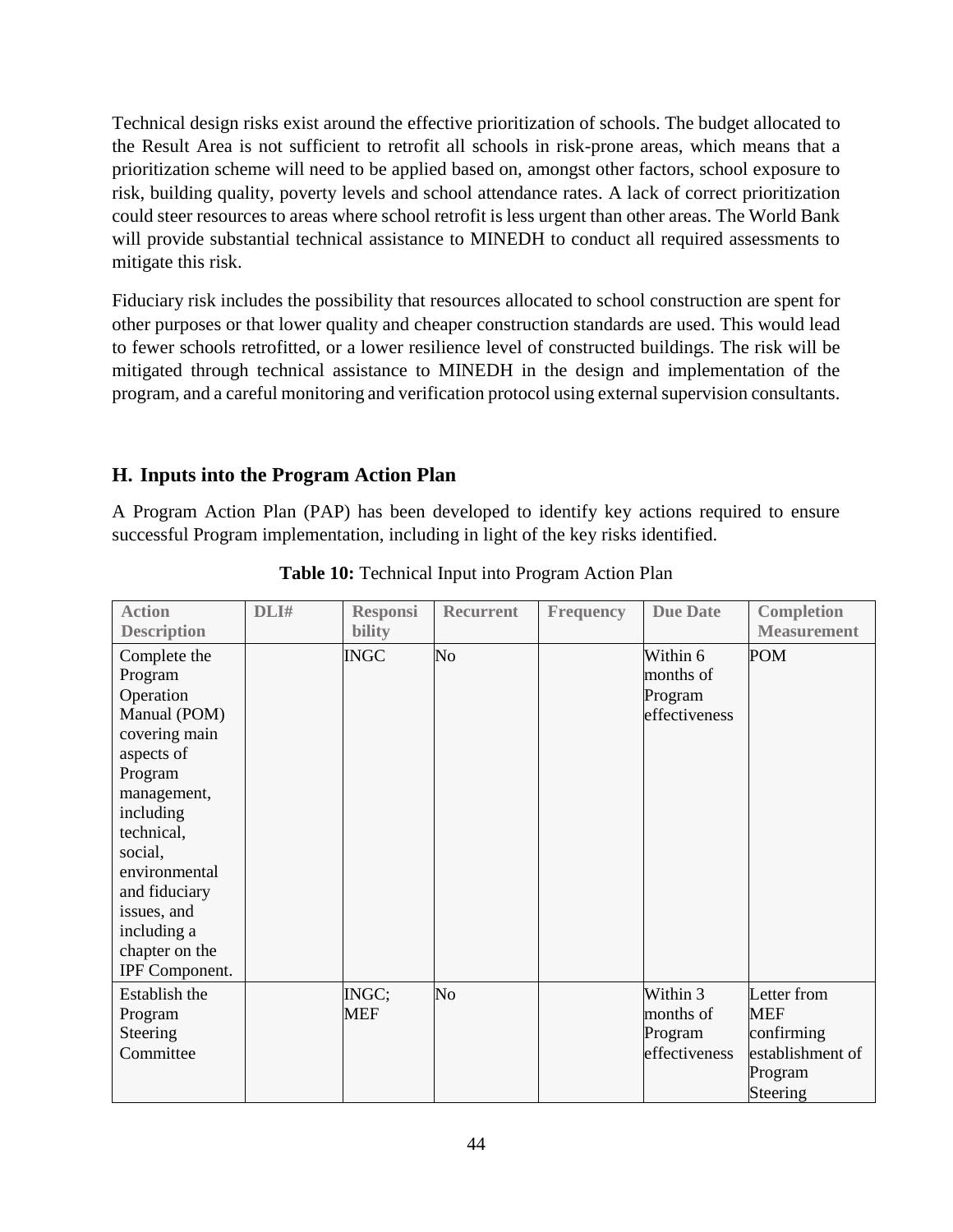|                                                                                                                                                             |                                                                                                                     |             |                |               |                                                    | Committee,<br>including TOR<br>and composition                                                                                                                                                                              |
|-------------------------------------------------------------------------------------------------------------------------------------------------------------|---------------------------------------------------------------------------------------------------------------------|-------------|----------------|---------------|----------------------------------------------------|-----------------------------------------------------------------------------------------------------------------------------------------------------------------------------------------------------------------------------|
| Establish the<br>Program<br>Secretariat that<br>will oversee and<br>monitor all<br>Program<br>activities                                                    |                                                                                                                     | <b>INGC</b> | No             |               | Within 3<br>months of<br>Program<br>effectiveness  | <b>PMS TOR</b>                                                                                                                                                                                                              |
| Establish the<br>Fund<br>Management<br>Unit with<br>representatives<br>from INGC and<br><b>MEF</b>                                                          | Operationali INGC;<br>zation and<br>recurrent<br>capitalizatio<br>n of the<br><b>Disaster</b><br>Management<br>Fund | <b>MEF</b>  | N <sub>o</sub> |               | Included as<br>prior result                        | contracts for<br>key staff in the<br>Financial<br>Management<br>Unit are signed<br>(Coordinator,<br>two planning<br>officials,<br>accountant,<br>treasurer,<br>financial<br>specialist, and<br>administrative<br>assistant) |
| Improvement of<br>monitoring and<br>evaluation<br>system for local<br><b>DRM</b><br>committees                                                              |                                                                                                                     | <b>INGC</b> | No             |               | Within 12<br>months of<br>Program<br>effectiveness | Database is<br>improve                                                                                                                                                                                                      |
| Audits<br>completed for<br>Disaster Fund<br>and Program<br>expenditures                                                                                     | Operationali INGC<br>zation and<br>recurrent<br>capitalizatio<br>n of the<br>Disaster<br>Management<br>Fund         |             | Yes            | <b>YEARLY</b> |                                                    | Verification by<br>Administrative<br>Tribunal                                                                                                                                                                               |
| Non-<br>Governmental<br>Organizations<br>(NGOs)<br>contracted for<br>the<br>establishment<br>and<br>strengthening of<br>local DRM<br>committees<br>(CLGRCs) | Strengthenin INGC<br>g of local<br><b>DRM</b><br>Committees                                                         |             | N <sub>o</sub> |               | 01-Oct-2019                                        | Verification by<br>Secretariat                                                                                                                                                                                              |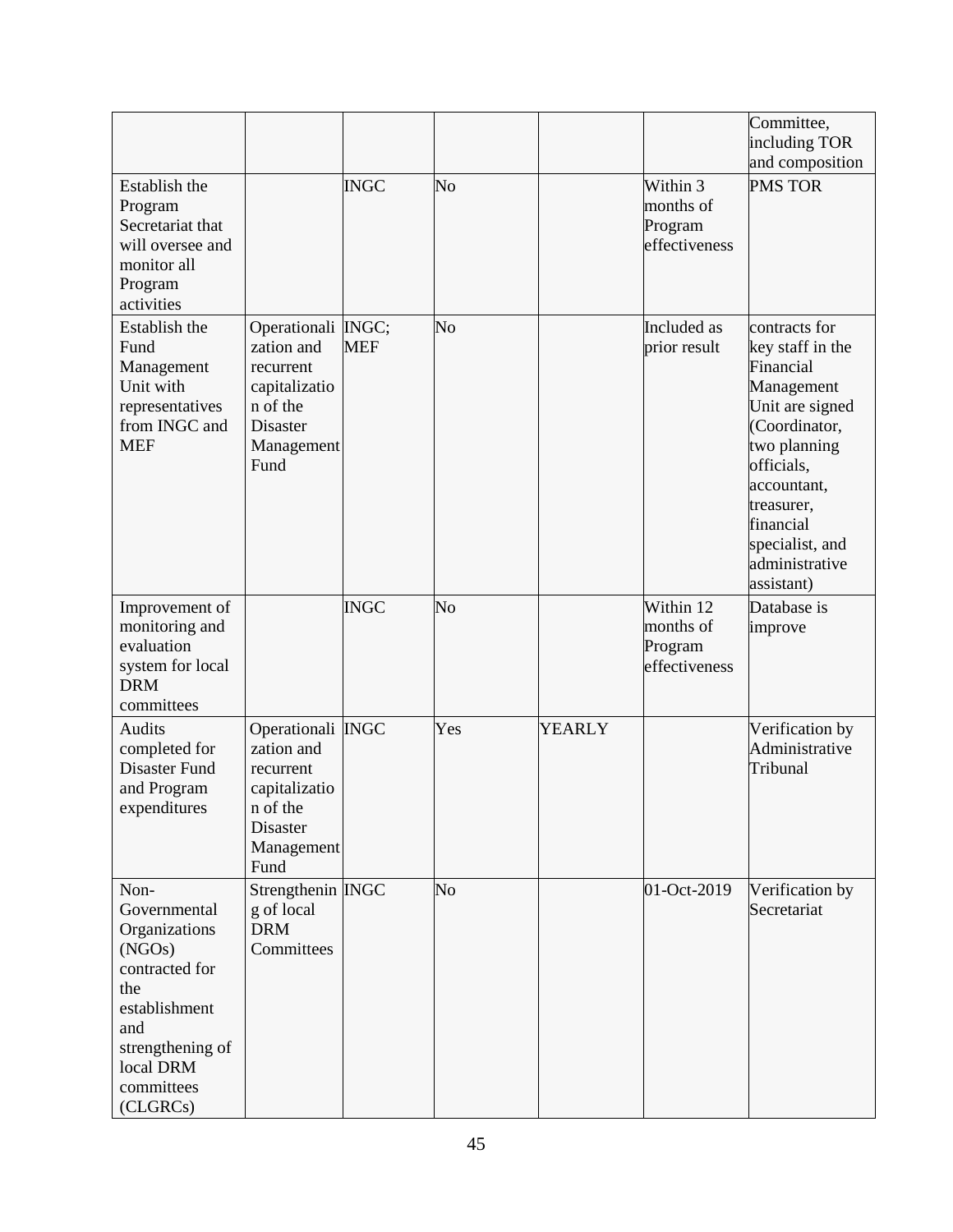| Preparation of         | Placement of <i>INGC</i> ; |               | N <sub>o</sub> | 01-Apr-2020   | Procurement     |
|------------------------|----------------------------|---------------|----------------|---------------|-----------------|
| procurement            | sovereign                  | <b>MEF</b>    |                |               | plan finalized  |
| plan for               | catastrophe                |               |                |               |                 |
| purchase of            | insurance                  |               |                |               |                 |
| sovereign risk         | coverage for               |               |                |               |                 |
| transfer product       | cyclone                    |               |                |               |                 |
|                        | and/or                     |               |                |               |                 |
|                        | drought with               |               |                |               |                 |
|                        | capital or                 |               |                |               |                 |
|                        | insurance                  |               |                |               |                 |
|                        | market, in                 |               |                |               |                 |
|                        | accordance                 |               |                |               |                 |
|                        | with national              |               |                |               |                 |
|                        | <b>Disaster Risk</b>       |               |                |               |                 |
|                        | Finance                    |               |                |               |                 |
|                        | Strategy                   |               |                |               |                 |
| Creation of a          | Number of                  | MINEDH/       | No             | 01-Jul-2019   | Verification by |
| dedicated              | classrooms                 | <b>MEF</b>    |                |               | Secretariat     |
| budget line for        | retrofitted or             |               |                |               |                 |
| school                 | reconstructe               |               |                |               |                 |
| retrofitting for       | d in                       |               |                |               |                 |
| internal funds         | accordance                 |               |                |               |                 |
|                        | with climate-<br>resilient |               |                |               |                 |
|                        | technical                  |               |                |               |                 |
|                        | norms under                |               |                |               |                 |
|                        | the Program                |               |                |               |                 |
|                        | Number of                  | <b>MINEDH</b> | No             | Within 3      | TOR and CV      |
| Program<br>Manager for | classrooms                 |               |                | months of     |                 |
| School                 | retrofitted or             |               |                | Program       |                 |
| Retrofitting           | reconstructe               |               |                | effectiveness |                 |
| Program shall          | d in                       |               |                |               |                 |
| be mobilized           | accordance                 |               |                |               |                 |
| with a Terms of        | with climate-              |               |                |               |                 |
| Reference and          | resilient                  |               |                |               |                 |
| qualifications         | technical                  |               |                |               |                 |
| satisfactory to        | norms under                |               |                |               |                 |
| the Association        | the Program                |               |                |               |                 |
| Development of         |                            | INGC,         | No             | 01-Jun-2021   | Investment      |
| Investment             |                            | <b>MEF</b>    |                |               | Strategy        |
| Strategy for the       |                            |               |                |               | finalized       |
| unallocated and        |                            |               |                |               |                 |
| uncommitted            |                            |               |                |               |                 |
| resources of the       |                            |               |                |               |                 |
| Disaster               |                            |               |                |               |                 |
| Management             |                            |               |                |               |                 |
| Fund                   |                            |               |                |               |                 |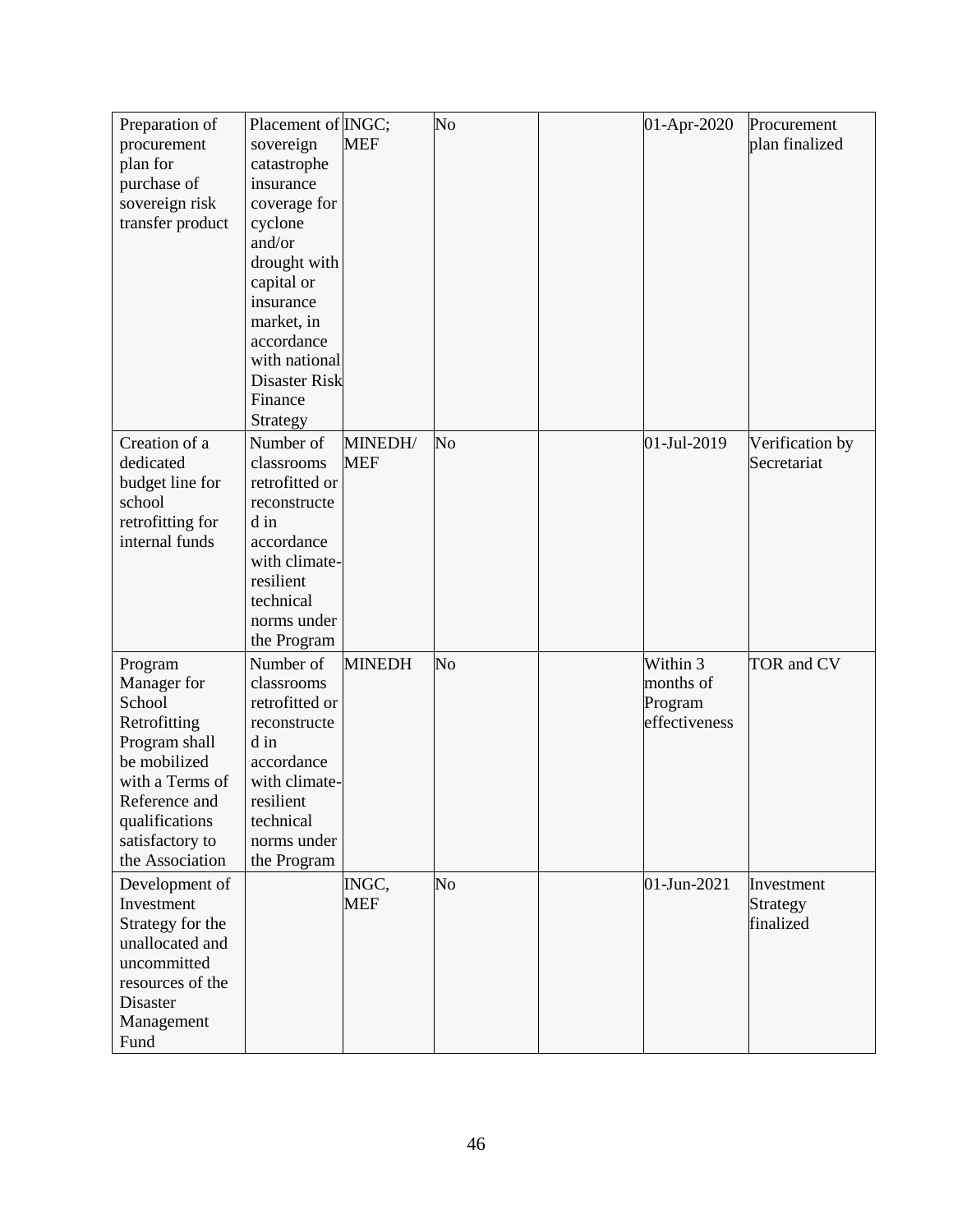## <span id="page-46-0"></span>**I. Inputs to the Program Implementation Support Plan**

The objectives of the Implementation Support Plan are to monitor the implementation progress across the Program's Result Areas, including the implementation of risk management measures, and to provide technical advice necessary to facilitate the achievement of the DLIs and PDO.

The Bank will provide continuous implementation support to implement the Program Action Plan and the wider Program. Formal implementation support missions will be carried out twice per year. The main focus of the implementation support is summarized below.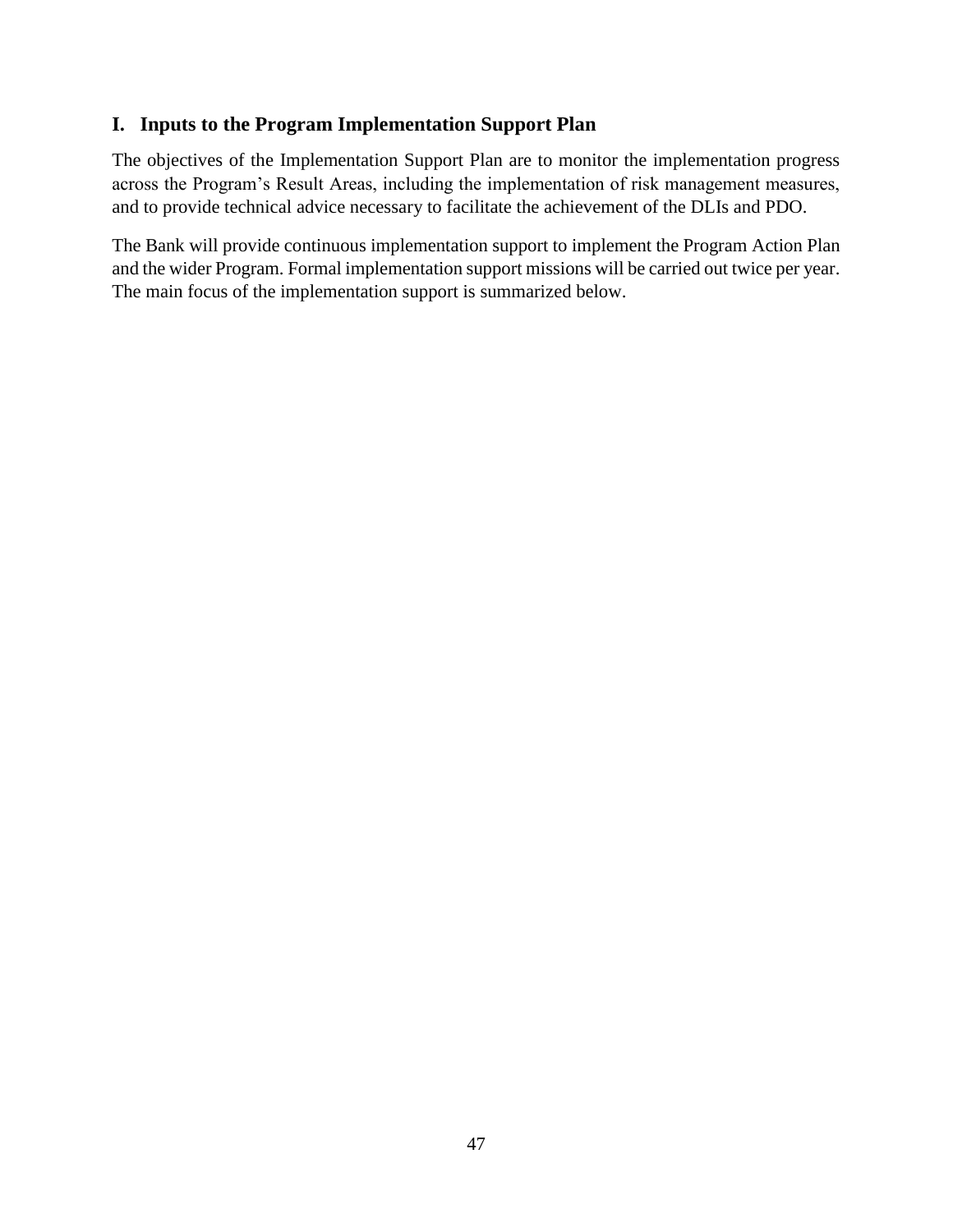| <b>Time</b>            | <b>Focus</b>                                                        | <b>Skills Needed</b>                    | <b>Resource</b><br>Estimate (US\$)                                                                        | <b>Partner Role</b>                                                                                              |  |
|------------------------|---------------------------------------------------------------------|-----------------------------------------|-----------------------------------------------------------------------------------------------------------|------------------------------------------------------------------------------------------------------------------|--|
|                        | Task Team Leadership and<br>Program supervision                     | Project<br>management                   |                                                                                                           |                                                                                                                  |  |
| First twelve<br>months | Technical support and<br>capacity building                          | Risk management                         |                                                                                                           |                                                                                                                  |  |
|                        | M&E support and capacity<br>building                                | M&E                                     |                                                                                                           |                                                                                                                  |  |
|                        | Procurement<br>support and capacity<br>building                     | Procurement                             |                                                                                                           | Advisory and collaborative<br>role in implementing school<br>retrofit investments and<br>early warning component |  |
|                        | FM support and capacity<br>building                                 | <b>FM</b>                               |                                                                                                           | (UN<br>Organizations);<br>advisory and collaborative<br>role in implementing risk                                |  |
|                        | Social development support<br>and capacity building                 | Social<br>development                   | through<br>GRiF<br>150,000 BB<br>Collaboration<br>on<br>warning systems and local<br>DRM committees (GIZ) | financing<br>component<br>(DFID);<br>early                                                                       |  |
|                        | Environmental supervision                                           | Environment                             |                                                                                                           |                                                                                                                  |  |
|                        | Technical support to risk<br>modelling and risk financing<br>agenda | <b>Risk Finance</b>                     |                                                                                                           |                                                                                                                  |  |
|                        | Technical support to Safer<br>Schools agenda                        | <b>Risk Reduction &amp;</b><br>Retrofit |                                                                                                           |                                                                                                                  |  |
|                        | Technical support to early<br>warning agenda                        | Hydromet & Early<br>Warning             |                                                                                                           |                                                                                                                  |  |
|                        | Technical support on<br>gender & human capital<br>mainstreaming     | Gender and human<br>capital             |                                                                                                           |                                                                                                                  |  |
|                        | Task Team Leadership and<br>Program Supervision                     | Project<br>management                   |                                                                                                           |                                                                                                                  |  |

**Table 11:** Main Focus of Implementation Support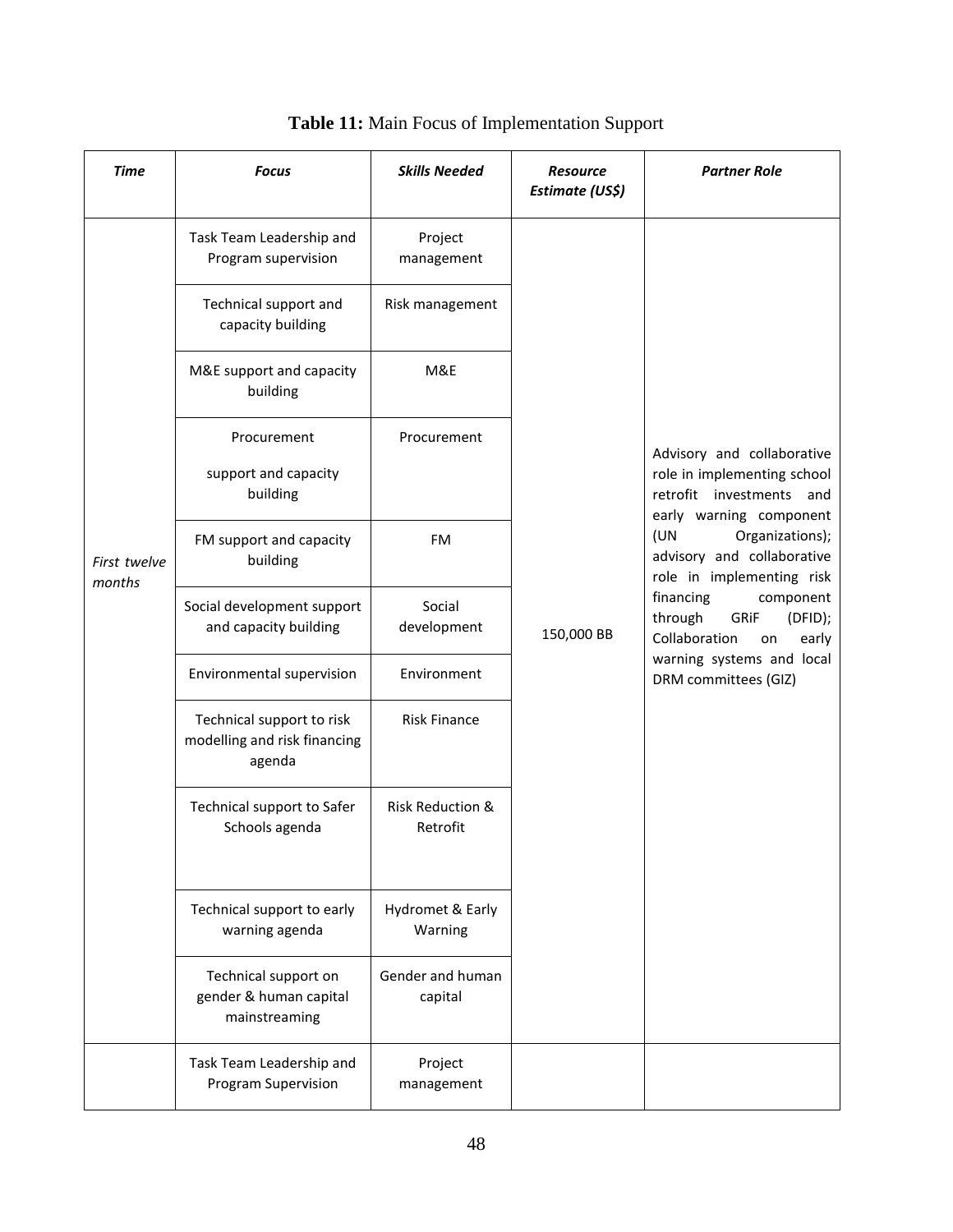|                 | Technical support and<br>capacity building                          | Risk management                         |                        |                                                                                                                 |
|-----------------|---------------------------------------------------------------------|-----------------------------------------|------------------------|-----------------------------------------------------------------------------------------------------------------|
|                 | Procurement supervision                                             | Procurement                             |                        |                                                                                                                 |
| 12-48<br>months |                                                                     |                                         |                        |                                                                                                                 |
|                 | FM supervision                                                      | <b>FM</b>                               | 100,000 BB per<br>year | Advisory and collaborative<br>role in implementing school<br>retrofit investments and                           |
|                 | Social development<br>supervision                                   | Social<br>development                   |                        | early warning component<br>Organizations);<br>(UN<br>advisory and collaborative                                 |
|                 | Environmental supervision                                           | Environment                             |                        | role in implementing risk<br>financing<br>component                                                             |
|                 | Technical support to risk<br>modelling and risk financing<br>agenda | <b>Risk Finance</b>                     |                        | through<br>(DFID);<br>GRIF<br>Collaboration<br>early<br>on<br>warning systems and local<br>DRM committees (GIZ) |
|                 | Technical support to Safer<br>Schools agenda                        | <b>Risk Reduction &amp;</b><br>Retrofit |                        |                                                                                                                 |
|                 | Technical support to early<br>warning agenda                        | Hydromet & Early<br>Warning             |                        |                                                                                                                 |
|                 | Technical support on<br>gender & human capital<br>mainstreaming     | Gender and human<br>capital             |                        |                                                                                                                 |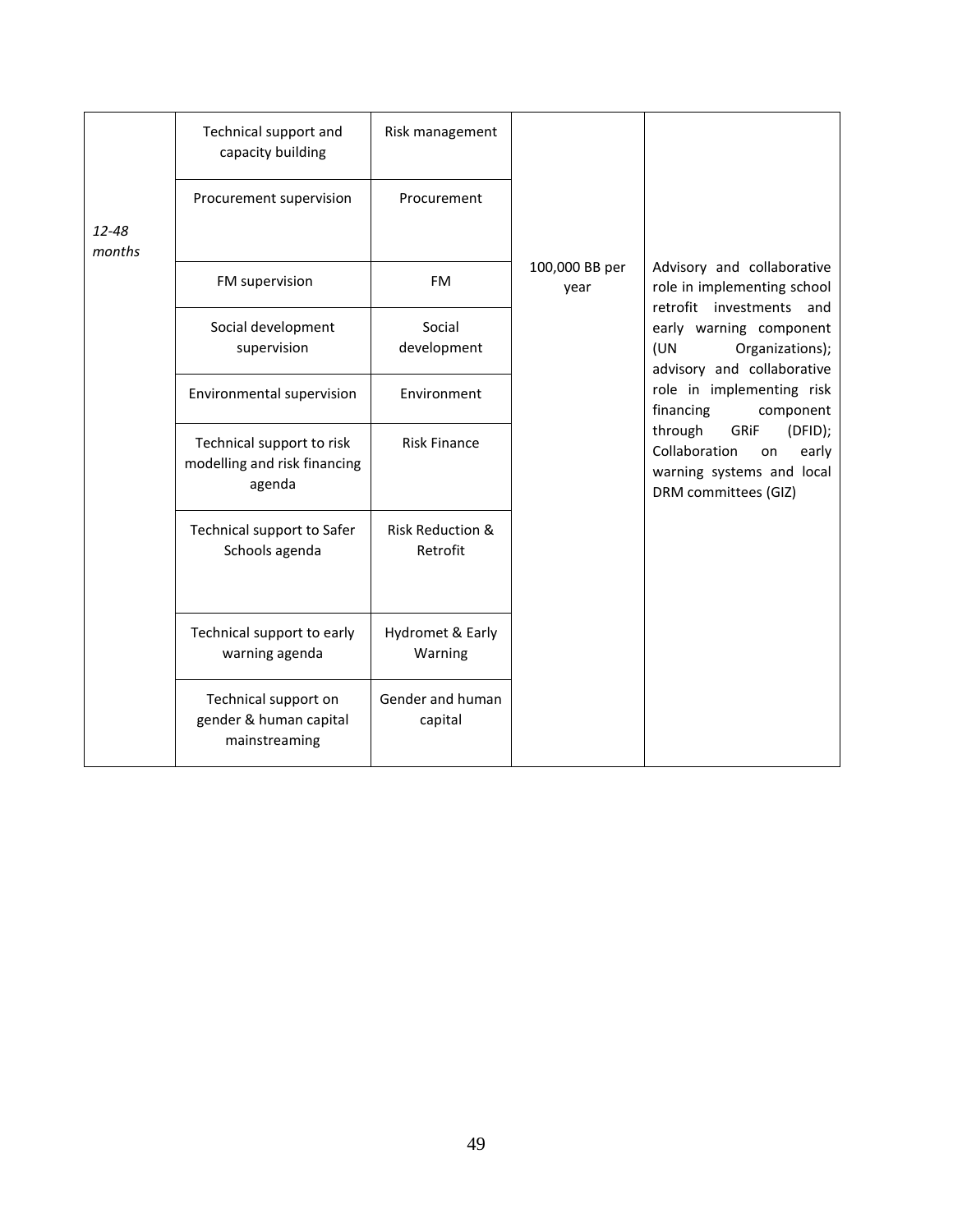#### <span id="page-49-0"></span>**Annex 1: Economic Analysis**

- 1. **A cost-benefit analysis was conducted to assess the economic feasibility of the main pillars under the Mozambique Disaster Risk Management and Resilience Program**. The analysis relies on the net present value of the cost and benefits to assess the net returns accruing from the implementation of the three pillars of the proposed Program. Based on a recent comparative assessment of discount rates<sup>12</sup>, a discount rate of 5% is assumed throughout the three components.
- 2. **The program's economic impact will be beneficial and significant.** The results of the economic analysis performed show an overall net present value (NPV) of US\$437 million and benefit cost ratio (BCR) of 6.2 for the Program. Results are summarized in Table 1, regardless of the discount rate chosen (5%), the Net Present Value (NPV) and Benefit-Cost Ratio (BCR) are estimated for 0% and 10% discount rate.

|                                                                            |       | <b>Discount rate</b> |      |  |  |
|----------------------------------------------------------------------------|-------|----------------------|------|--|--|
| <b>Result areas</b>                                                        | $0\%$ | 5%                   | 10%  |  |  |
| 1. Improving financial protection against disasters                        |       |                      |      |  |  |
| a. Cost                                                                    | 51    | 45                   | 40   |  |  |
| b. Benefits                                                                | 78    | 65                   | 55   |  |  |
| c. NPV                                                                     | 26    | 20                   | 15   |  |  |
| $d.$ BCR                                                                   | 1.5   | 1.4                  | 1.4  |  |  |
| e. ERR                                                                     |       | 49%                  |      |  |  |
| 2. Strengthening National Capacity for Preparedness, Response and Recovery |       |                      |      |  |  |
| a. Cost                                                                    | 16    | 15                   | 15   |  |  |
| b. Benefits                                                                | 399   | 275                  | 275  |  |  |
| c. NPV                                                                     | 382   | 260                  | 260  |  |  |
| $d.$ BCR                                                                   | 24.4  | 18.5                 | 18.5 |  |  |
| e. ERR                                                                     |       | 88%                  |      |  |  |
| 3. Building Resilience in Public Investment                                |       |                      |      |  |  |
| a. Cost                                                                    | 28    | 25                   | 21   |  |  |
| b. Benefits                                                                | 364   | 181                  | 101  |  |  |
| $c.$ NPV                                                                   | 336   | 157                  | 80   |  |  |
| $d.$ BCR                                                                   | 12.9  | 7.4                  | 4.7  |  |  |
| e. ERR                                                                     |       | 45%                  |      |  |  |
| <b>Overall Program</b>                                                     |       |                      |      |  |  |
| a. NPV                                                                     | 745   | 437                  | 276  |  |  |
| b. BCR                                                                     | 8.8   | 6.2                  | 4.7  |  |  |
| $c.$ <i>ERR</i>                                                            |       | 68%                  |      |  |  |

#### **Table 1: Summary table of estimated cost-benefit analysis result (US\$ million)**

NPV: Net Present Value (US\$ millions), BCR: Benefit-Cost Ratio and ERR: Economic Rate of Return.

 $\overline{a}$ <sup>12</sup> World Bank (2017*). Risk-Adjusted Discount Rates in Economic Analysis of Investment Projects.* Mahul et al.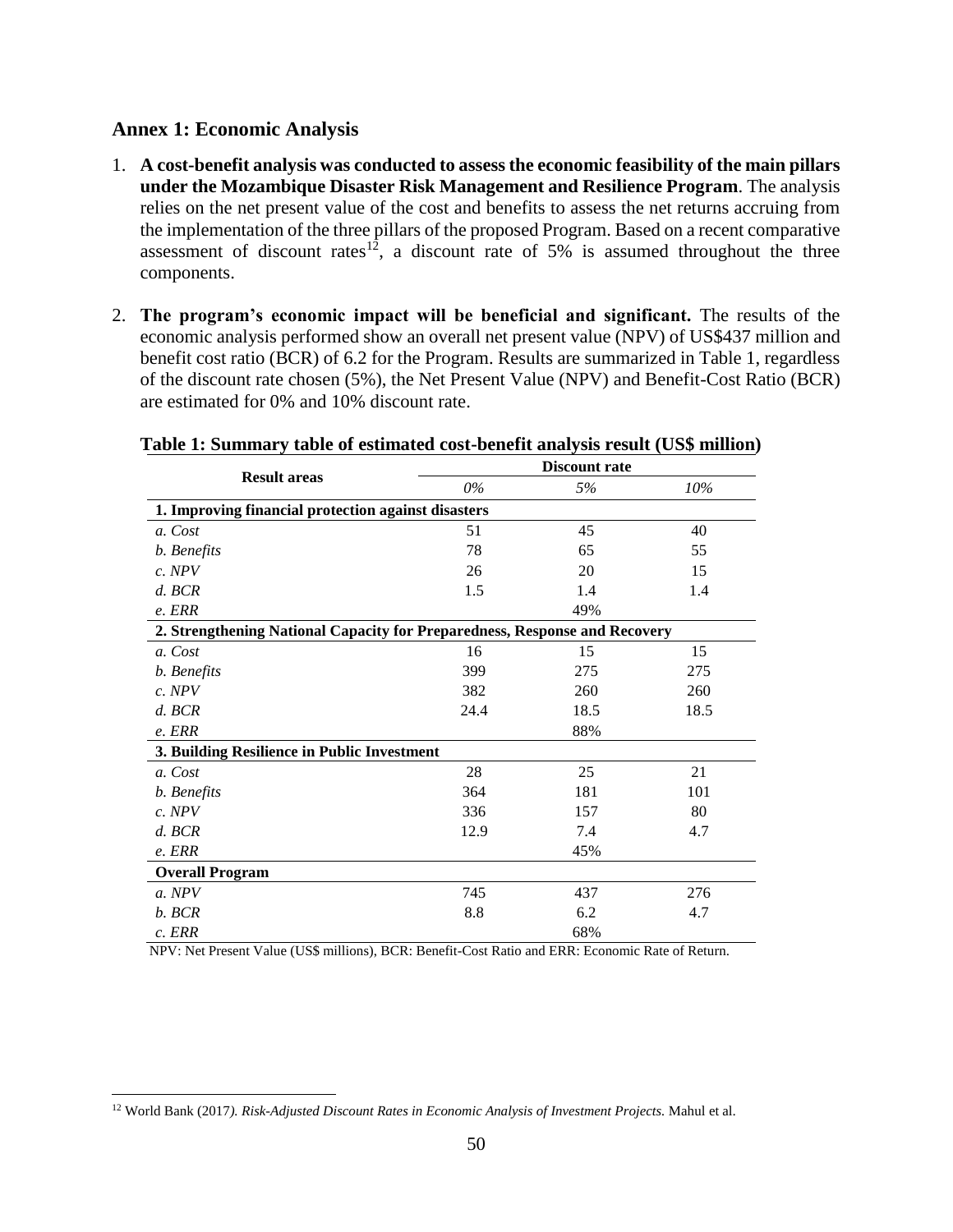#### **Pillar 1: Improving financial protection against disasters**

- 3. Pillar 1 consist of two main activities to support the GoM to improve its financial protection against disasters through the operationalization and capitalization of the recently created Disaster Management Fund (DMF) and the placement of sovereign catastrophe insurance coverage for cyclone and/or drought. The strategy for financial protection against disasters is assumed to be composed by the DMF and an insurance instrument.
- 4. Ex-ante financial instruments smooth disaster impacts by providing rapid access to funds to governments, enabling them to meet surge demand for emergency assistance. Intervening early is critical to protect the lives and livelihoods of affected households, through emergency response and the provision of food and non-food aid. Evidence has shown that this can reduce the instance of affected households resorting to negative coping strategies, which can have long-term, sometime intergenerational impacts on household welfare<sup>13</sup>. While, regarding recovery the availability of funds when needed is crucial to limit secondary losses.
	- *i. Cost.* The total investment is assumed as US\$51 million over 5 years, including the fund capitalization (US\$33 million: US\$9 million in the two first years and US\$5 million per year for 3 years), the insurance premium (US\$12 million: 3 million per year for 4 years) and technical assistance (including PfoR and IPF: US\$6 million).
	- *ii. Early relief.* Literature regarding the economic value of early response estimates the benefits by considering cost efficiencies generated by early procurement of emergency items and avoided impacts on households (i.e. income reduction, malnutrition, diseases and distress sales of assets). Evidence in Ethiopia<sup>14</sup>, Kenya<sup>15</sup>, Mozambique<sup>16</sup>, Niger<sup>17</sup> and Somalia<sup>18</sup> suggest that US\$1 secured ahead of time for early drought response generated benefits ranging between US\$2.3 to more than US\$55.9. Moreover, evidence in Bangladesh<sup>19</sup> and Mozambique<sup>20</sup> suggest that US\$1 secured ahead of time for early cyclone and flood response generated benefits from US\$1.7 to US\$11.9<sup>21</sup>. Higher ratios add up avoided impacts generated due to malnutrition, diseases and distress sales of assets. Based on the literature review, we assume a conservative scenario: in drought events US\$1 secured ahead leads to a US\$2.3 benefit; in cyclone and flood events US\$1 secured ahead leads to a US\$1.7 benefit.

 $\overline{a}$ <sup>13</sup> Painter, Osmond, Gluckman, Hanson, Phillips and Roseboom. (2008). *Transgenerational effects of prenatal exposure to the Dutch famine on neonatal adiposity and health in later life*. International Journal of Obstetrics and Gynaecology.

<sup>&</sup>lt;sup>14</sup> Hess U. and W. Wiseman. (2007). *Ethiopia: Integrated Risk Financing to Protect Livelihoods and Foster Development*. USAID. (2018). *Economics of resilience to Drought: Ethiopia Analysis*. Cabot V. and L. Sida. (2017). *The Value for Money of Multi-Year Humanitarian Funding: Emerging Findings Valid International*, Oxford, 44p.

<sup>15</sup> USAID. (2018). *Economics of resilience to Drought: Kenya Analysis.* 

<sup>16</sup> DFID. (2013). *The Economic of Early Response and Resilience: Summary of Findings.* 

<sup>17</sup> DFID. (2013). *The Economic of Early Response and Resilience: Summary of Findings.*

<sup>18</sup> USAID. (2018). *Economics of resilience to Drought: Somalia Analysis.*

<sup>19</sup> DFID. (2013). *The Economic of Early Response and Resilience: Bangladesh Country Study.*

<sup>20</sup> DFID. (2013). *The Economic of Early Response and Resilience: Mozambique Country Study.*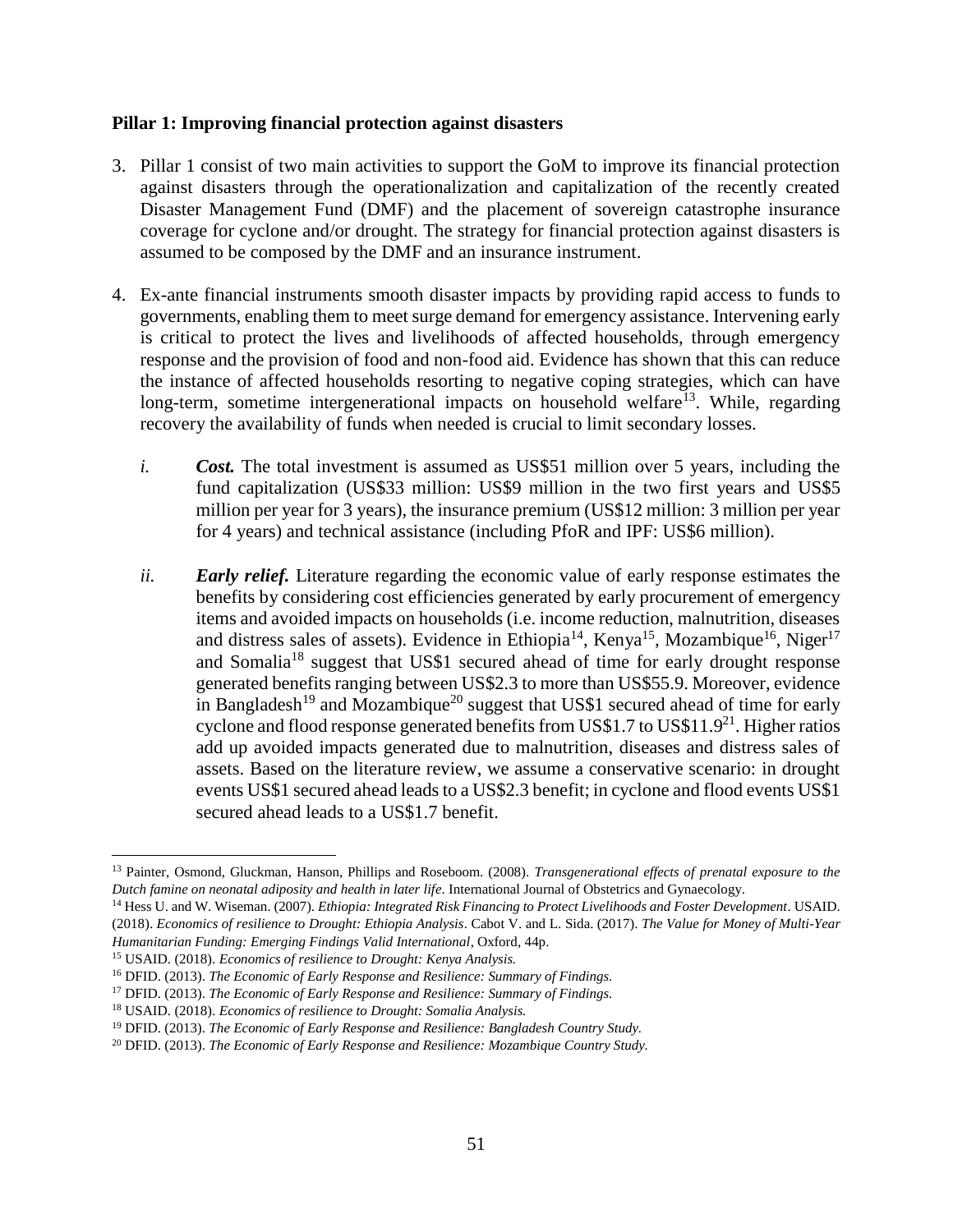The insurance average payout is assumed as US\$2.1 million. The short-term liquidity provided by the insurance will enable the government to provide early drought and cyclone response<sup>22</sup>, then generating US\$14.4 million discounted benefits. Meanwhile, assuming i) every year the DMF has a full disbursement in emergency relief  $^{23}$  (50%) floods, 25% cyclones and 25% drought) and ii) the DMF has operating cost of about 0.1% of the fund<sup>24</sup>. The early response provided through DMF will generate US\$50.7 million discounted benefits.

- 5. The component is expected to generate a positive net present value of US\$20 million with a 1.4 benefit-cost ratio and an economic rate of return (ERR) of 49%<sup>25</sup>.
- 6. The key assumption of the performed economic analysis relies on the benefit multiplier. We carry out a sensitivity analysis for ERR by considering different benefit multipliers for drought, cyclone and floods. ERR can reach a high of 182% if US\$1 secure ahead of time generates US\$5 benefit for early drought response and US\$4 benefit for early flood and cyclone response.

| <b>Benefit</b>          | <b>Benefit multiplier (flood and cyclone)</b> |      |      |            |      |  |
|-------------------------|-----------------------------------------------|------|------|------------|------|--|
| multiplier<br>(drought) | 1.0                                           | 1.7  | 2.0  | <b>3.0</b> | 4.0  |  |
| 1.0                     | $-22\%$                                       | 20%  | 36%  | 83%        | 123% |  |
| 2.3                     | 12%                                           | 49%* | 63%  | 106%       | 143% |  |
| 3.0                     | 29%                                           | 63%  | 77%  | 117%       | 153% |  |
| 4.0                     | 51%                                           | 82%  | 95%  | 133%       | 168% |  |
| 5.0                     | 71%                                           | 100% | 112% | 149%       | 182% |  |

#### **Table 2: ERR for different benefit multiplier in early relief**

\* Actual scenario: An ERR of 49% is obtained if US\$1 secured ahead of time generates US\$2.3 benefit for early drought response and US\$1.7 benefit for early flood and cyclone response.

#### **Pillar 2: Strengthening National Capacity for Disaster Preparedness and Response**

- 7. Regarding this pillar, the Program will support the GoM to improve the access to accurate information and provide early warning to local communities through two main activities. These activities include: i) enhancing the production and effective dissemination of actionable early warning information and ii) strengthening and establishing DRM committees by providing training, equipment and simulation exercises.
- 8. The provision of timely and effective information, through identified institutions and mechanisms, allow individuals exposed to a hazard to prepare for effective response to avoid

 $\overline{a}$ 

<sup>&</sup>lt;sup>22</sup> Assuming every year, both hazards have the same probability to occur.

<sup>&</sup>lt;sup>23</sup> In Mozambique the annual needs in emergency response range from US\$ 9 to US\$ 22 million between 2010 and 2015 (World Bank, 2018).

<sup>&</sup>lt;sup>24</sup> Assuming the salary of three staff equal to the minimum wage in the private financial sector in Mozambique (the equivalent to Meticais 10,400 monthly).

 $25$  For both instruments, is assumed the benefits are realized 1 year forward the investment.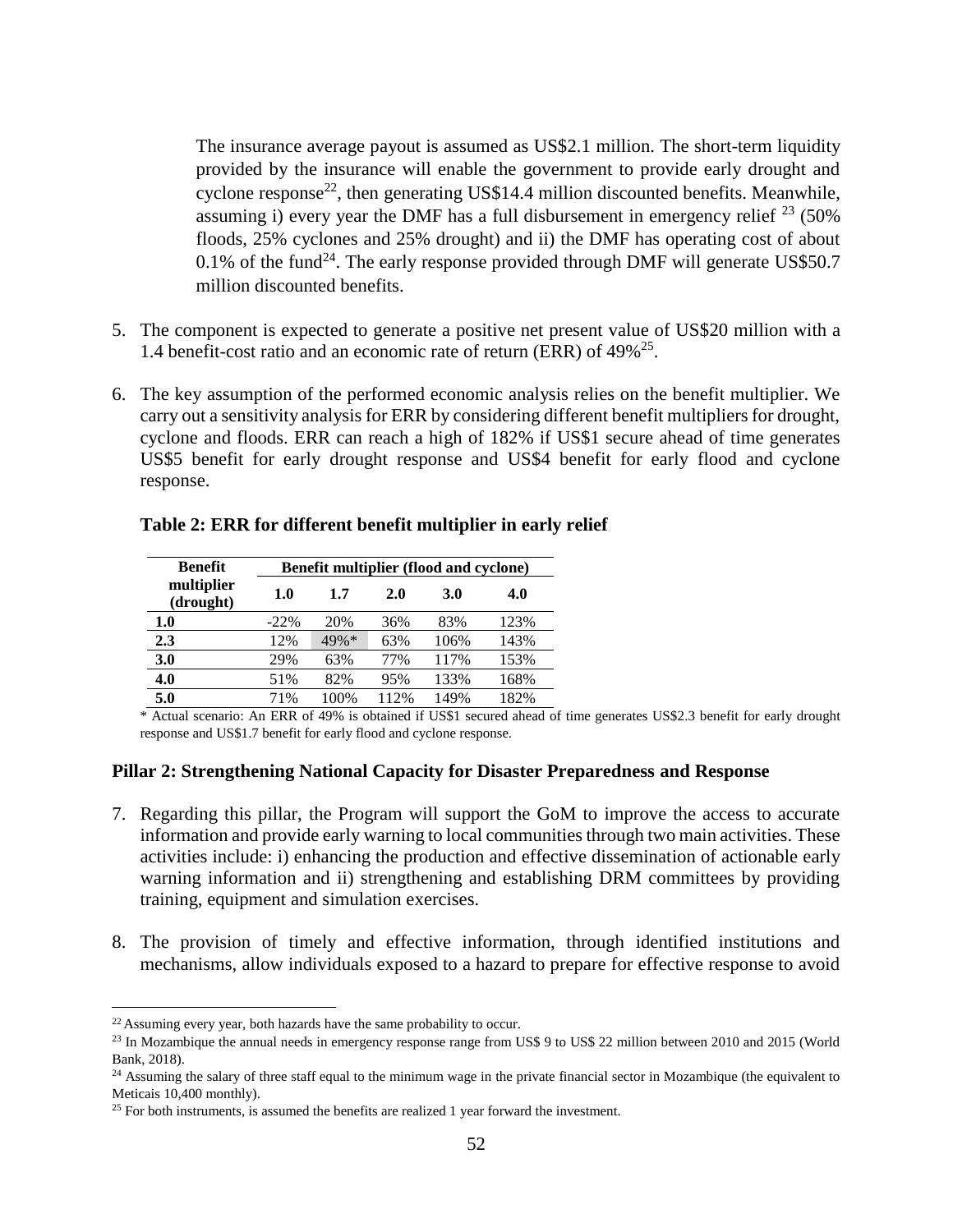or reduce their risk and. In that sense, an effective early warning system combined with functional DRM committees will allow the evacuation of people and their goods and possessions before a cyclone or a flood strikes. This is translated in a reduced number of people affected and assets damaged, and lower search and rescue expenditures by governments.

- *i. Cost.* The cost of implementing the 800 DRM committees (500 strengthened and 300 implemented) is being commuted as US\$8 million over 5 years, meanwhile, the cost to support the improvement of early warning system totalize US\$6 million over 5 years. Every year, both sub-components have a 20% cost structure. In addition, the cost of technical assistance (IPF component) totalize US\$2.3 million over 5 years.
- *ii.* **Reduction of human losses and trauma.** Even when there is not a proper methodology to estimate the economic value due to human losses and trauma produced by hazards, we expect the intervention will reduce the number of affected people by 3.7 million over 10 years. Assuming: i) one equipped committee reach 1,000 people and ii) 200 DRM committees are implemented or improved each year.
- *iii. Reduced damages.* A national level disaster risk assessment has been carried out by the World Bank in Mozambique. Preliminary results indicate that on average floods affect 122,000 inhabitants and inflict US\$360 million in building and crop damages. Likewise, cyclone surge on average affect 561,000 inhabitants and inflict US\$91 million in building damages. The typical approach to assessing the economic feasibility of early warning systems is based on calculating the potential reduced damages. In a recent study, by an extensive literature review, the authors estimated in Europe a percentage of avoided flood damages of 36% considering an early warning system which includes flood defense operations, watercourse capacity maintenance, community-based operations, warning dependent measures and content moved and evacuated<sup>26</sup>. However, we assume the intervention can generate  $10\%$  of avoided damages considering: i) the damage that can be prevented in Europe is higher in economic terms and ii) there is much better connectivity, making it easier and cheaper to reach people.

The estimated benefits of the component are evaluated based on the amount of reduced damages due to the intervention. Considering the intervention will reduce the number of affected people by 3.7 million over 10 years, we assume that every year: i) the percentage of avoided damage depends on the type of intervention on the DRM committees, strengthen an existing committee generates a 5% of avoided damage and establish a new one generates a 10% of avoided damage, ii) in flood events the intervention reduce damages by US\$147 and US\$294 per person, ii) in cyclone events (surge) the intervention reduce damages by US\$8 and US\$16 per person, iii) the benefits are realized 1 year forward the investment, and iv) the benefits are obtained gradually, 10% until year 3 when EWS start being implemented and then increase until they reach 100% in year 10. Efficient early warnings system throughout DRM committees would reduce damages equivalent to at least US\$270 million over 10 years.

 $\overline{a}$ <sup>26</sup> Pappenbergen, F; Cloke, H; Parker, D; Wetterhall, F. 2015. The monetary benefits of early flood warnings in Europe. Environmental Science and Policy 51, 278-291.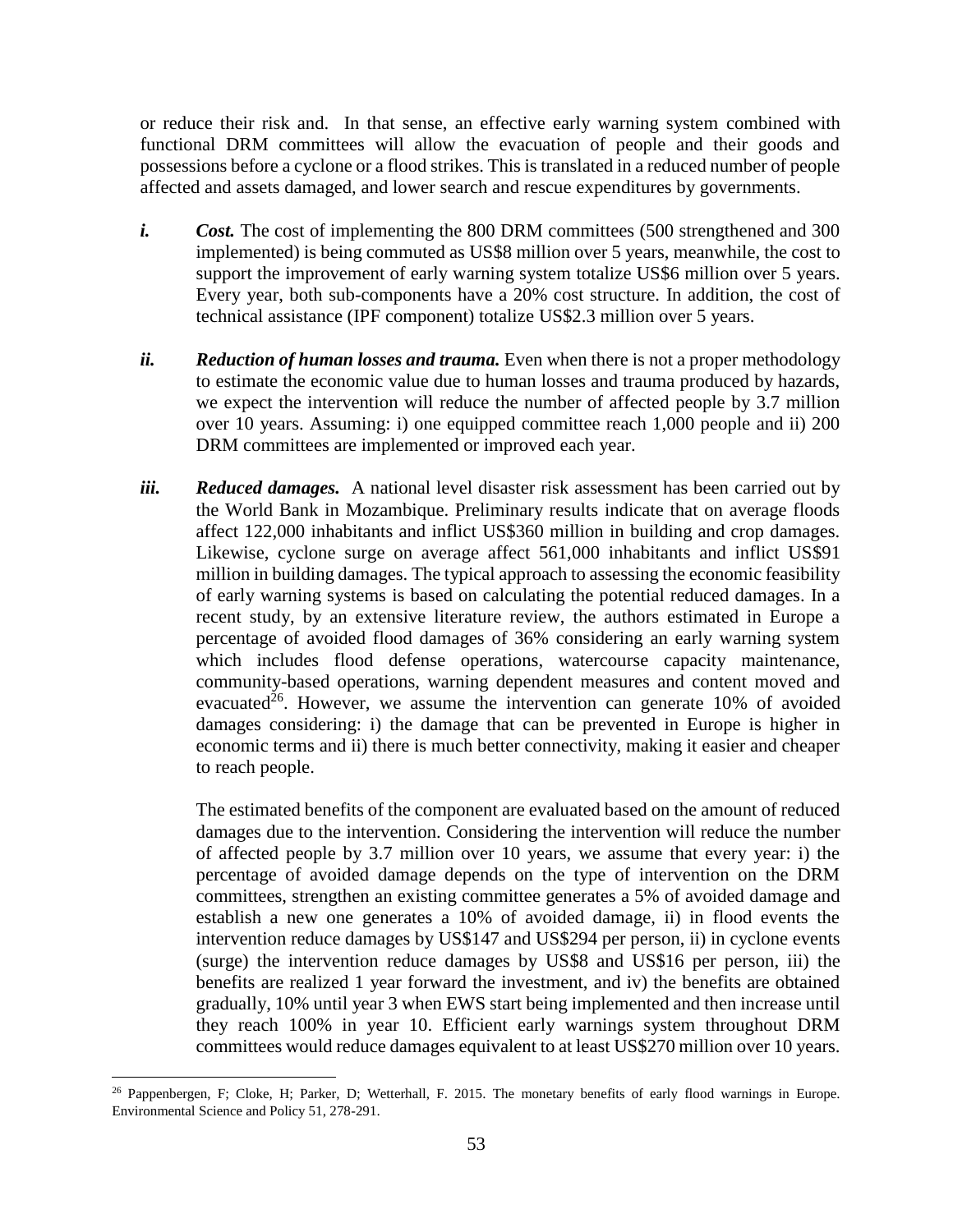Although the estimation only considers flood and cyclone surge avoided damages, DRM committees would respond in multiple hazards and thus the overall benefit are expected to be higher.

- *iv. Lower search and rescue expenditures.* In Mozambique, a study estimates a search and rescue cost of US\$2.4 per person in flooding events<sup>27</sup>. International experience in the effectiveness of early warnings system show that for different reasons people do not always evacuate, we assume 50% of the people reached by DRM committees evacuate and therefore the government reduce search and rescue expenditures. The intervention will generate US\$5.2 million discounted benefits over 10 years.
- 9. The component is expected to generate a positive net present value of US\$260 million with a 18.5 benefit-cost ratio and an economic rate of return (ERR) of 88%.
- 10. A sensitivity analysis for Pillar 2 looks at the effect on ERR for different levels of reduced damages and the number of people reached by one established DRM committee.

**% reduced damages Number of people reached by 1 committee 200 600 1000 1400 1.0%** 23% 50% 67% 80% **3.0%** 27% 55% 73% 86% **5.0%** 30% 59% 78% 91% **7.0%** 33% 63% 82% 96% **10.0%** 37% 69% 88%\* 102%

**Table 3: ERR for reduced damages and people reached by DRM committees**

\* Actual scenario: An ERR of 88% is obtained when damages are reduced by 10% and an equipped committee reach 1,000 people.

#### **Pillar 3: Building Resilience in Public Investment**

 $\overline{a}$ 

- 11. Pillar 3 consists primary in supporting to increase resilience of vulnerable education infrastructure in priority hazard-prone areas in Mozambique. The construction of resilient schools would save lives and contribute to the objective of improved access to high quality education. Disasters reduce school enrollment: children are pulled out schools to help with more pressing tasks or because schools have been disrupted. Indeed, in Mozambique enrollment rates for children aged 5–15 fell by about 8% after a flood event in 2007 and by the same proportion after cyclone Jokwe in  $2008^{28}$ .
- 12. Vulnerable schools can be strengthened by retrofitting them to withstand flood waters and extreme wind speeds. This is usually accomplished by reinforcing the walls, roof and general structure using additional material and labor. Deltares conduct an assessment for the school infrastructure in Mozambique and found that retrofitting schools against flood and cyclones

<sup>27</sup> DFID. (2013). *The Economic of Early Response and Resilience: Mozambique Country Study.*

<sup>&</sup>lt;sup>28</sup> World Bank (2018). *Extreme Weather and Household Well-Being: Evidence from Multiple Shocks in Mozambique. Preliminary* Study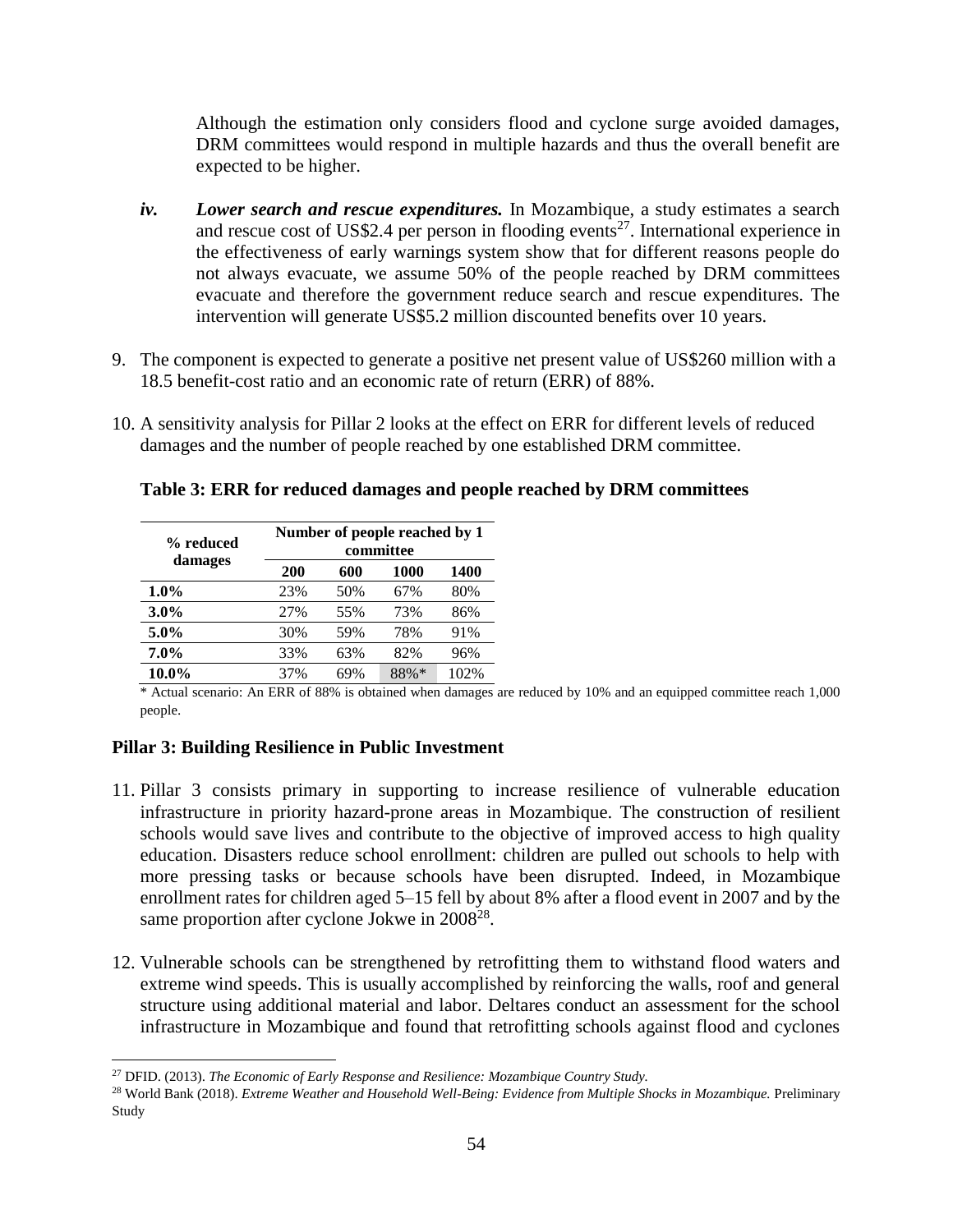risk is generally economically feasible<sup>29</sup>. We built our analysis including the costs and the benefits estimated by Deltares.

*i. Costs.* The program is expected to retrofit 3,060 classrooms with a total cost of US\$26 million over 5 years, by assuming 50% classrooms are retrofitted against floods and 50% against cyclones (see Table 4 below). In addition, the cost of technical assistance (IPF component) totalize US\$2.3 million over 5 years.

Dry flood proofing (i.e. by sealing the portion of structure below flood level and by closing of the doors and windows with permanent or removable vales) can be applied to make schools resilient to riverine and coastal flooding. Retrofitted roof (i.e. by improving connection between wall, frame and roof and including additional fixations for the roof cover and for the roof frame) are effective against cyclones. Fully retrofitted roofs, in addition to the previous by placing pillar to support roof extension has been proposed for cyclones in the Inhambane province. Two additional retrofitting options for cyclones and earthquakes were evaluated but they were not cost-efficient.

*ii. Reduced damages.* The national-level assessment shows that school infrastructure suffers more than US\$2 million damage on average per year. This corresponds to 550 classrooms and 50,000 students affected each year. Among the hazards, cyclone winds affected the highest number of pupils (72%) followed by river and coastal flooding (15% and 13%, respectively).

The typical approach to assessing the economic efficiency of risk reduction measures is based on the average expected annual damage. The stock damages are combined to determine the Annual Expected Damages (AED) by including the actual hazard exposure for each individual classroom. Based on the Deltares study, we assume benefits are replacement cost, and those are estimated on an average construction cost of US\$8,500.

| Option                 |                    | <b>Benefit</b><br>$(25 \text{ years})$ |             | Cost             |           |
|------------------------|--------------------|----------------------------------------|-------------|------------------|-----------|
|                        | Dry flood proofing |                                        | US\$142,514 | <b>US\$8,500</b> |           |
| Retrofitted roof<br>2. |                    | US\$14,245                             | US\$8,500   |                  |           |
|                        | Fully              | retrofitted                            | roof        | US\$8,474        |           |
| (Inhambane province)   |                    |                                        |             |                  | US\$8,500 |

Present value of avoided damages estimated at a 5% discounted rate using the avoided AED estimated by Deltares.

Retrofitting 3,060 classrooms would reduce stock damages in US\$16 million per year, leading a discounted value of US\$166 million by assuming: i) 612 classrooms are retrofitted per year, ii) the intervention is effective for 25 years before replacement, iii) the benefits are realized 1 year forward the investment and , iv) the benefits are obtained gradually, increasing by 20% every 2 years until reach 100% in year 10.

 $\overline{a}$ <sup>29</sup> World Bank (2018). *Multi-Hazard Assessment for the Schools Sector in Mozambique.* Deltares.